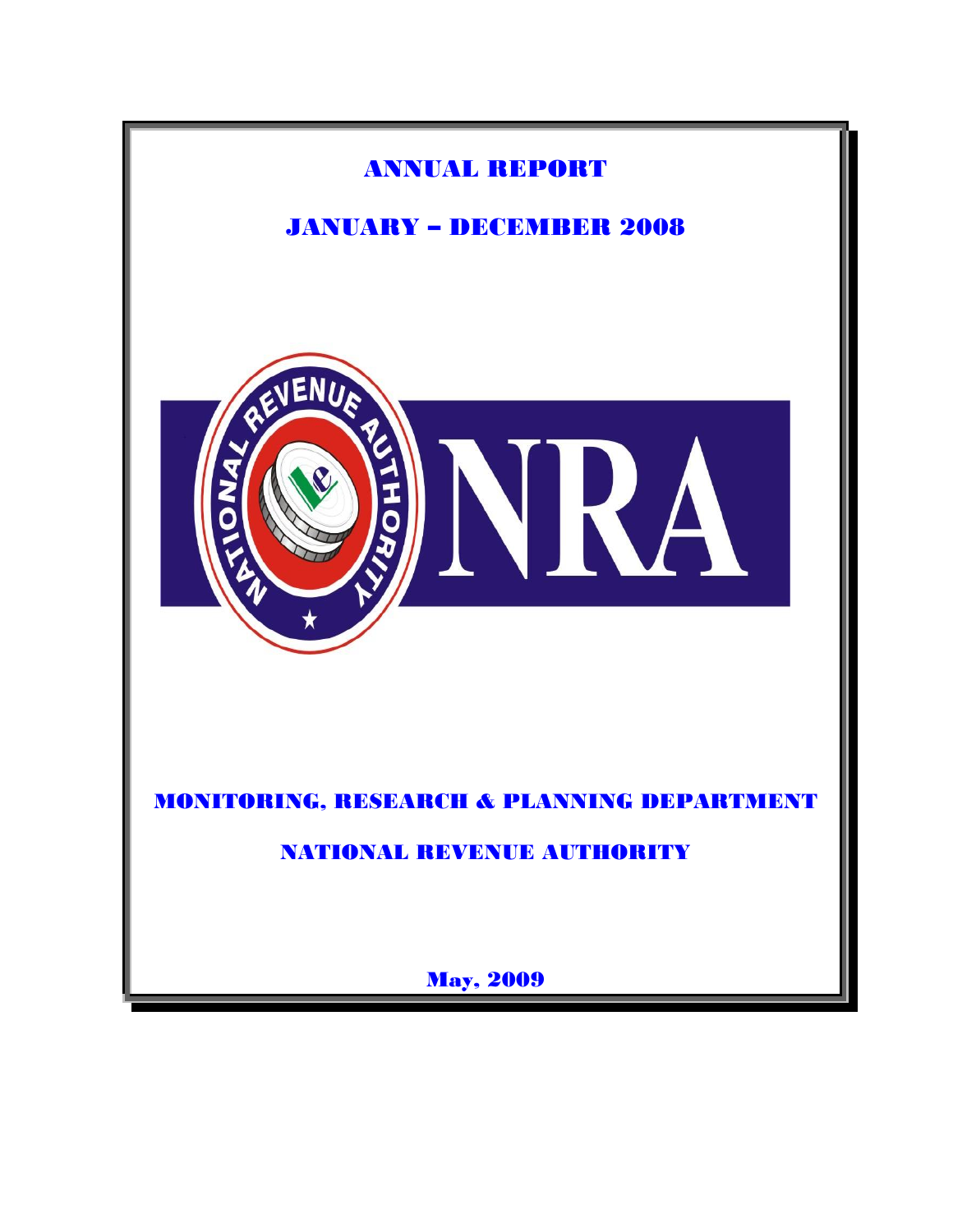#### **EXECUTIVE SUMMARY**

<span id="page-1-0"></span>The National Revenue Authority (NRA) is a government agency mandated to collect and account for all tax and non-tax revenues. The prime objective for its establishment in 2003 is to maximize revenue mobilization by minimizing leakages derived from inefficiencies in previous revenue administration system.

Domestic revenue collection since the inception of NRA has been impressive following the implementation of various reforms and strategies spanning from robust and responsive accounting and administrative supports, decentralization and physical restructuring of collection methods within revenue agencies to the recruitment of qualified and experienced workforce and public sensitization on the relevance of paying taxes. With assistance from development partners, the Authority reconstructed and rehabilitated most of the customs border posts.

Data and information for this report were obtained from the various revenue collecting agencies within the NRA, Support Departments, Accountant General's Office and the Bank of Sierra Leone. Like in the previous years, the Target-Actual approach is used to evaluate revenue performance, which is done on a year-on-year basis. The report is cognizance of the weaknesses of this methodology (i.e. possibility of targets been over ambitious or under ambitious). The analysis is extended to cover revenue performance by agencies and agency revenue sources/streams, revenue performance is compared to the pervious year, 2007.

Key issues worth noting in terms of revenue performance and policy implementation for the period under review include the following:

o The total NRA revenue collection for 2008 amounted to Le615.660bn or US\$207.52 million<sup>1</sup> which is 10.5% of 2008 GDP<sup>2</sup>. This collection was below its annual target of Le638.868bn by Le23.208bn (or 3.6%).

<sup>&</sup>lt;sup>1</sup> Using an average exchange rate of Le2,981.10/US\$1 for 2008.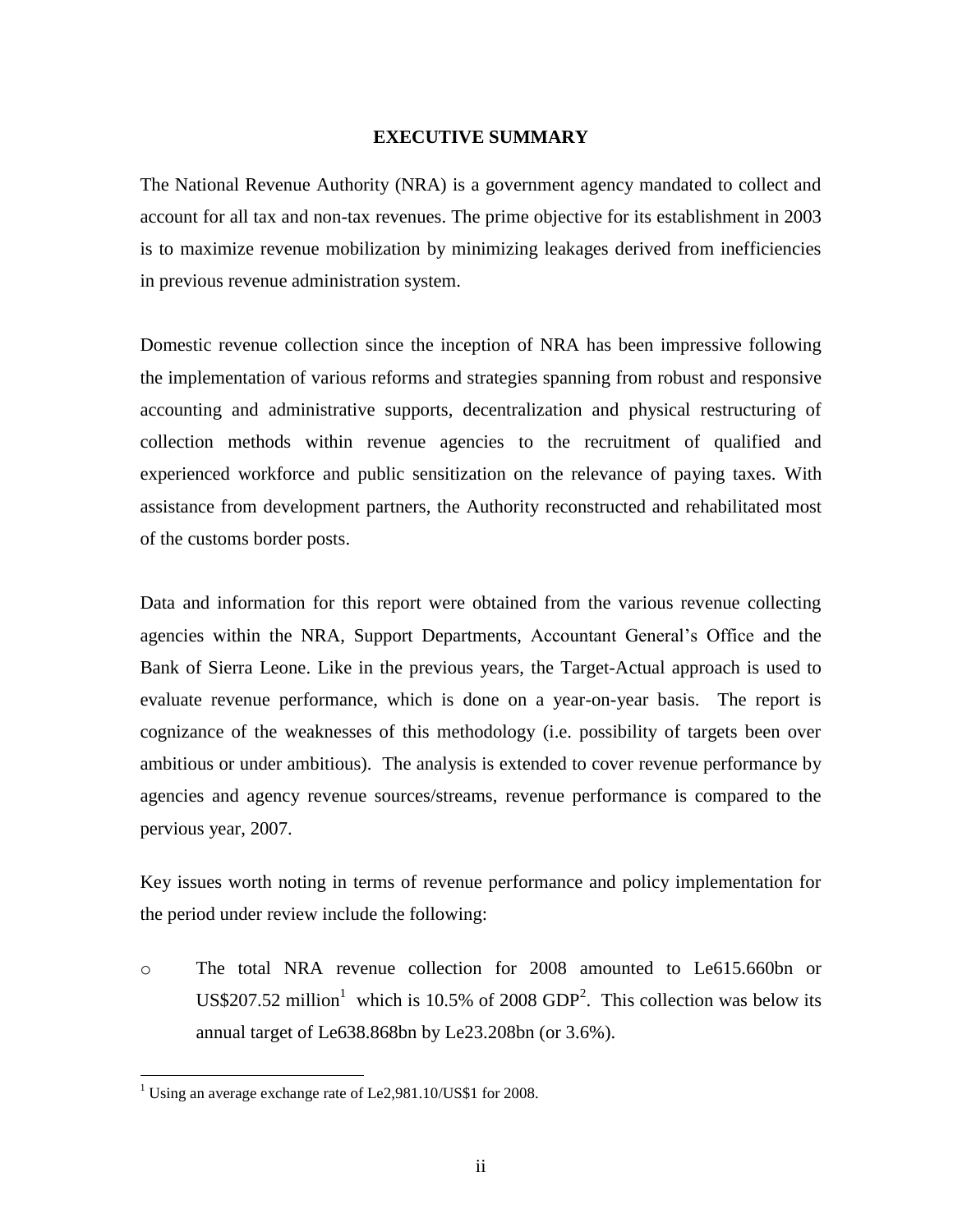- o Domestic revenue collection has always experienced growth since NRA took over in 2003. Total domestic revenue in 2002 was Le231.8bn, which increased by 19.8% to Le277.8bn in 2003. In 2004, the revenue growth rate was 22.4%. Growth in revenue collection was mixed from 2005 to date. Growth reduced to15.5% in 2005 from 2004; but increased to 18.1% in 2006. Growth in revenue dropped significantly to a single digit of 8.4% in 2007 before it eventually returned to a double digit growth path to 22.5% in 2008. The 2007 drop in revenue growth was mainly due to the two elections (Presidential and Parliamentary) that took place concurrently which affected the general business activities.
- o At Agency levels, the Income Tax Department collected Le196.377bn contributing 31.9% to the total annual collection in 2008; Customs and Excise Department accounted for Le362.117bn while the Non Tax Revenue Department collected Le57.167bn contributing 58.8% and 9.3% respectively to the overall revenue collection for the period.
- o All operational agencies failed to meet their annual targets of Le196.737bn for ITD; Le370.905bn for CED and Le71.226bn for NTR. Given their actual collections, NTR has the worst performance with a revenue shortfall of Le14.059bn (19.7%) of its target.
- o The inability of the agencies to meet the targets is mainly due to the global economic downturn which affected every facet of the Sierra Leonean economy.
- o Overhead cost on several industries soared up as a result of increase in electricity tariff by 50%. This caused most factories to result to the use of private generators which was also not cost effective due to the hiking in the price of petroleum products during the year.

<sup>&</sup>lt;sup>2</sup> The original GDP estimate for 2008 (Le5,873.4bn) was used. However, following a downward revision of the real GDP, this estimate will be revised downward. Hence tax effort would exceed the 10.5% already attained.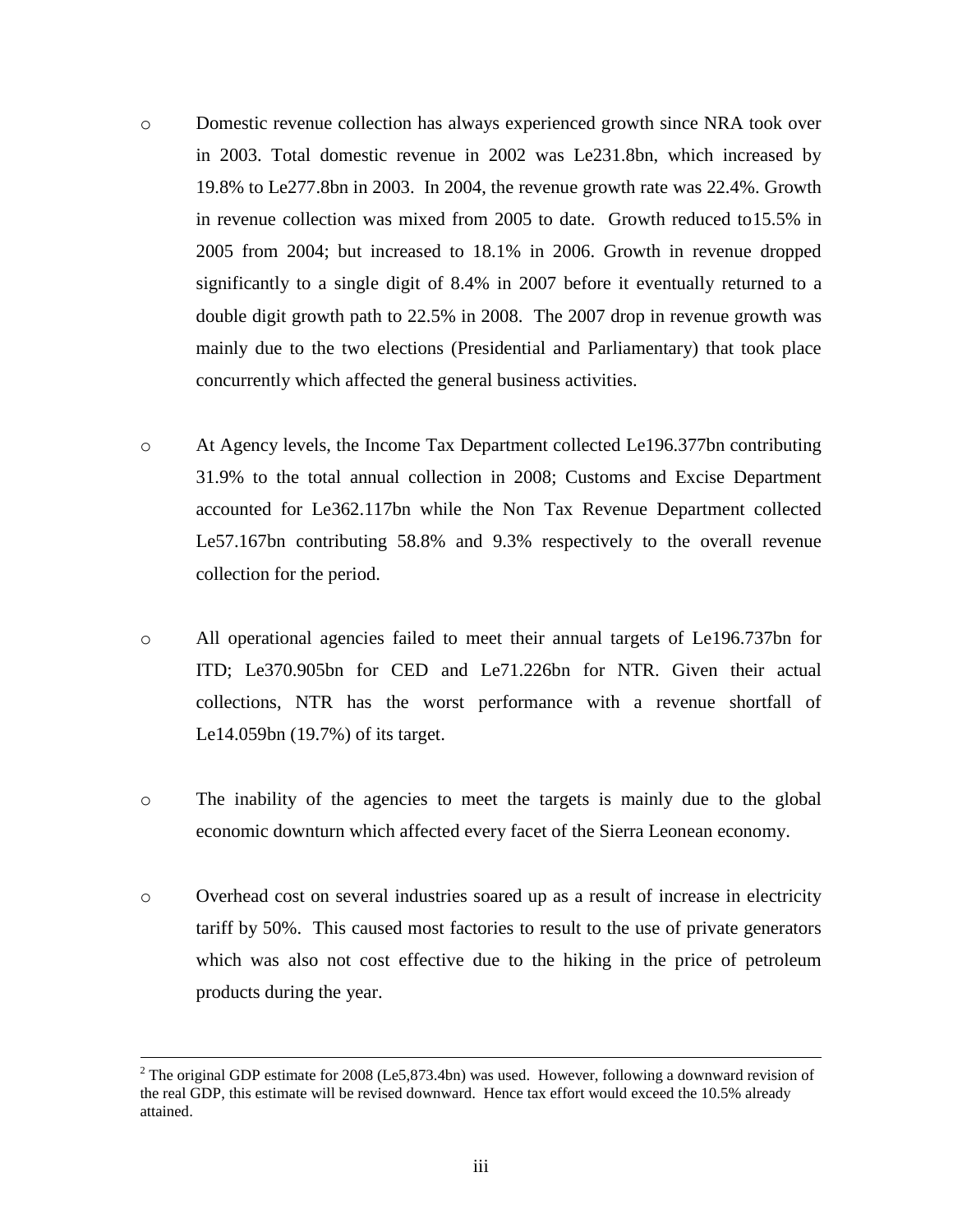o Water supply was generally not adequate. This affected productivity and profitability, hence impinging the collection of both corporate and domestic sales taxes.

From the policy side,

- o Revenue lost on bulk cargoes (rice, sugar, flour and wheat flour) was great due to policy changes in the import duty and import sales tax.
- o Revenue was also lost on import and excise duties on petroleum products as rates were adjusted downwards several times before they were adjusted back to the original rates by end of 2008.
- o The transfer of duty free concession back to MoFED left an increase of over Le18bn (by 46.1%) from Le39.983bn in 2007 to Le58.403 billion in 2008. This was caused by returning Diplomats, the speedy implementation of major developmental projects nationwide.
- o Late settlement of payment of import duty for goods imported by the end of the year.
- o Weak effective demand resulted in low sales and importation thereby depressing revenue collection for both Customs and Excise, and Income Tax.
- o During the year, most MDAs collected and retained non-tax revenues that were supposed to be collected and paid into the CF by the NTR department.
- o Sierra Rutile Ltd (Company mining rutile) could not resume full scale production since the collapse/submersion of one of their two mining dredges in July, 2008. This impeded their operations which ultimately affected royalties paid on the product.
- o The operation of Koindu Holdings (Company mining diamonds) was suspended in April 2008 and never went into active mining until the end of the year. This company was the highest contributor (of over 75%) of royalties on diamonds.
- o Again, during the year, the Ministry of Mineral Resources unilaterally suspended the payment of fees and licenses by both existing and new mineral rights holders in the face of a review of mining arrangements which commenced during the year.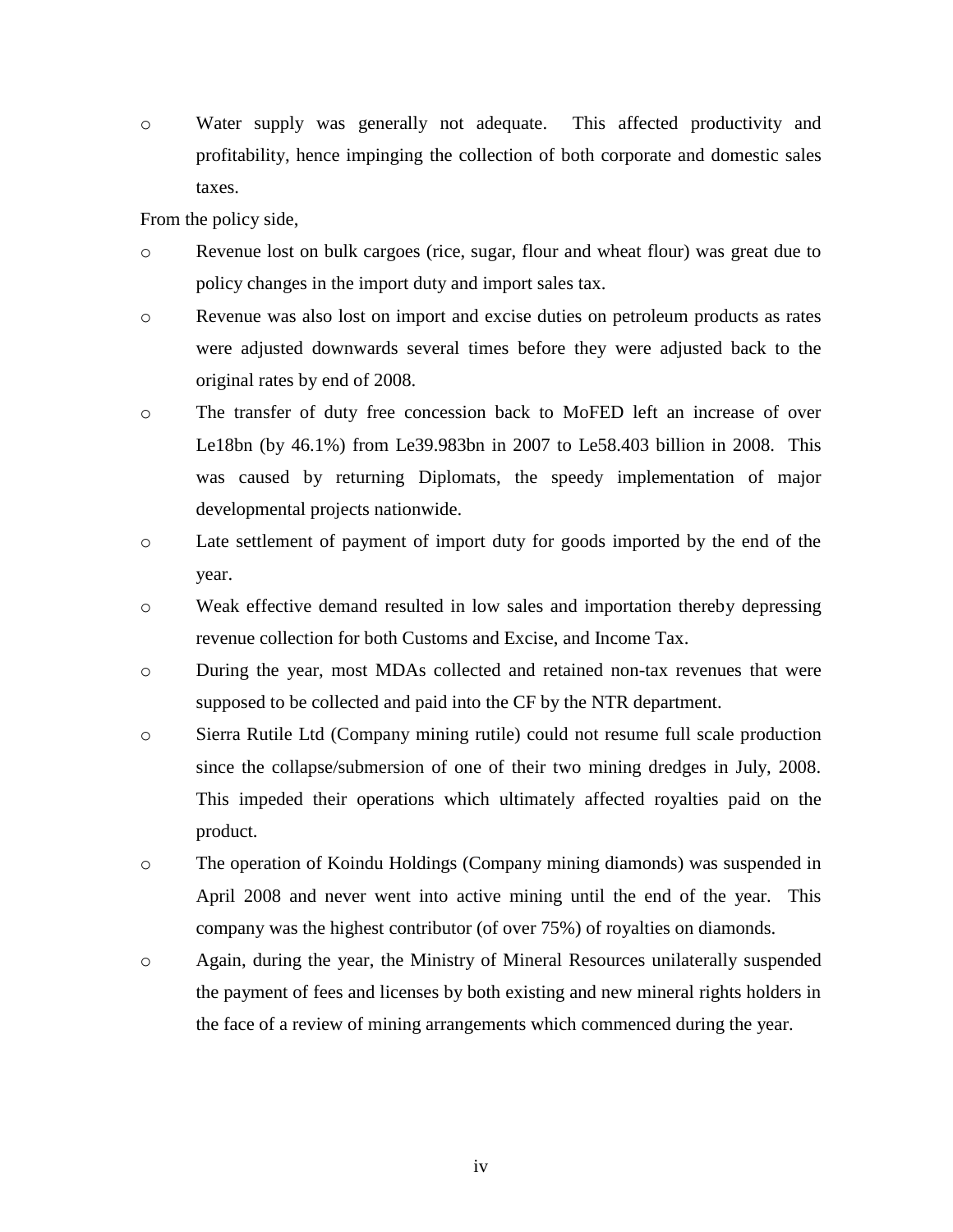- o In an attempt to further maximize revenue collection, and reduce leakages and smuggling, the Authority continued to under take various reform measures through the operational Departments and the entity as a whole among which include:
	- Major among others are the automation of customs operation with the installation of ASTCUDA++ and the introduction of the Goods and Services Tax (GST) all by mid 2009
	- Establishment of an Enforcement and Debt Management Unit (EDMU) and is fully operational now.
	- The Finance Act, 2008 mandated the introduction of 10% tax on bed in hotel and guest houses; and 10% tax on bet winning of Le500,000 and above.
	- The Customs Department continues to operate the one-off valuation system for importers; adopted presumptive taxes and duties for cross-border trade and transaction that compare with effective rates at the Port. The department collaborated with, and provided support and technical back stopping to, key peripheral agencies.
	- The Authority continues to implement the modernisation programme which is geared towards restructuring the revenue administration and operations of the support Departments.
	- The support departments within the NRA contributed in diverse ways to ensuring the implementation of the policy reform programmes mandated by the policy framework paper. Though revenue figures relative to target in 2008 are unfavorable, there are indications of better performance in years to come given the prospects open to each collection agency in the modernization programme combined with the Government policies and commitment.
- o Strategies have been discussed in detail as part of the recommendations to enhance revenue collection 2009.

On the policy front, the following are recommended as possible solutions that will lead to an improvement in the domestic revenue collection of the Authority:-

i. Implementation of Outstanding policies:there were certain policy measures that were approved in the Finance Act 2008 in order to bring all off budget revenues into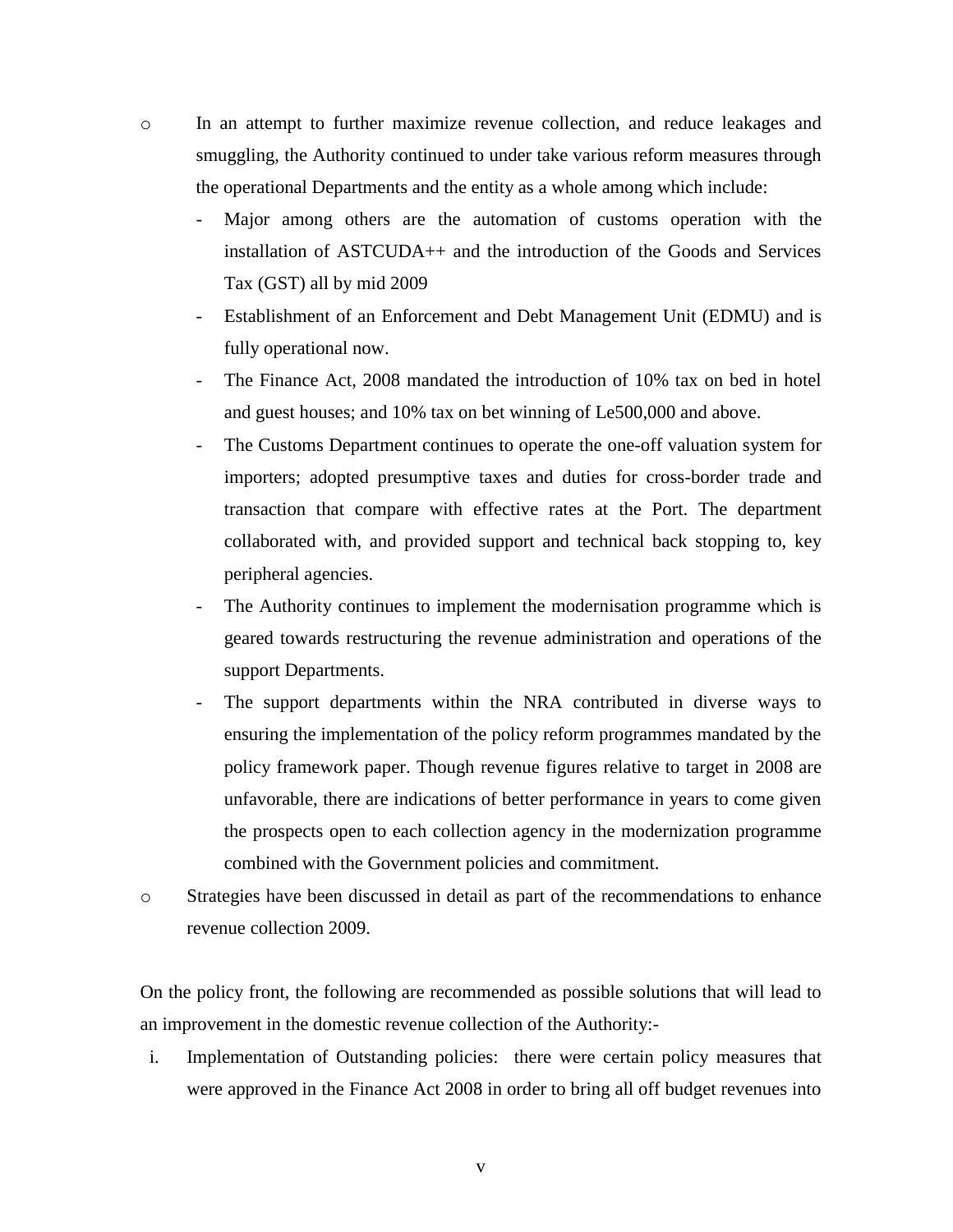the CF through the Non-Tax Revenue Department. This action will surely improve the revenue GDP ratio. It is also relevant to speedily process the Finance Bill 2009 which will correct all irregularities in the previous Finance Acts.

- ii. Closely monitor duty free: Now that the responsibility of granting duty free and tax concession has been transferred back to the Ministry of Finance and Economic Development it is worthwhile to closely monitor the granting.
- iii. Intensify audit:Is it recommended that Income Tax continues with the audit of Corporate and PAYE taxes, and also the taxes paid on local calls as the technology has changed from printed top-up cards to electronic credit transfer audits. Also, all audit reports should be disseminated to Heads of Department and be discussed in Management meetings.
- iv. Follow-up on the registration of foreign commercial workers: NTR to prepare status report on the statistics of foreign workers registration which was planned to commence in 2008.
- v. Control smuggling: the Customs Department of the National Revenue Authority has a unit (Preventive Services and Special Duties-PSSD) charged with the responsibility to curb smuggling.
- vi. Suspend granting of duty-waiver to organizations on the basis of bilateral agreements until these agreements are enacted by parliament.
- vii. Improve energy (electricity and water) supply to industries/firms in a bid to reduce their cost of production and hence improve profitability. However, the shortage of electricity supply will soon be a thing of the past as the Bumbuna Hydro Electric power is near completion.
- viii. Ministry of Finance to consider recommendations (See reasons for 2008 NTR revenue shortfall) made on remittance of arrears from sale of visa stickers by Foreign Missions.
- ix. Arrears list of tax liabilities and non-tax revenues should be prepared and regularly updated and forwarded with recommendations to the Commissioner-General for appropriate actions.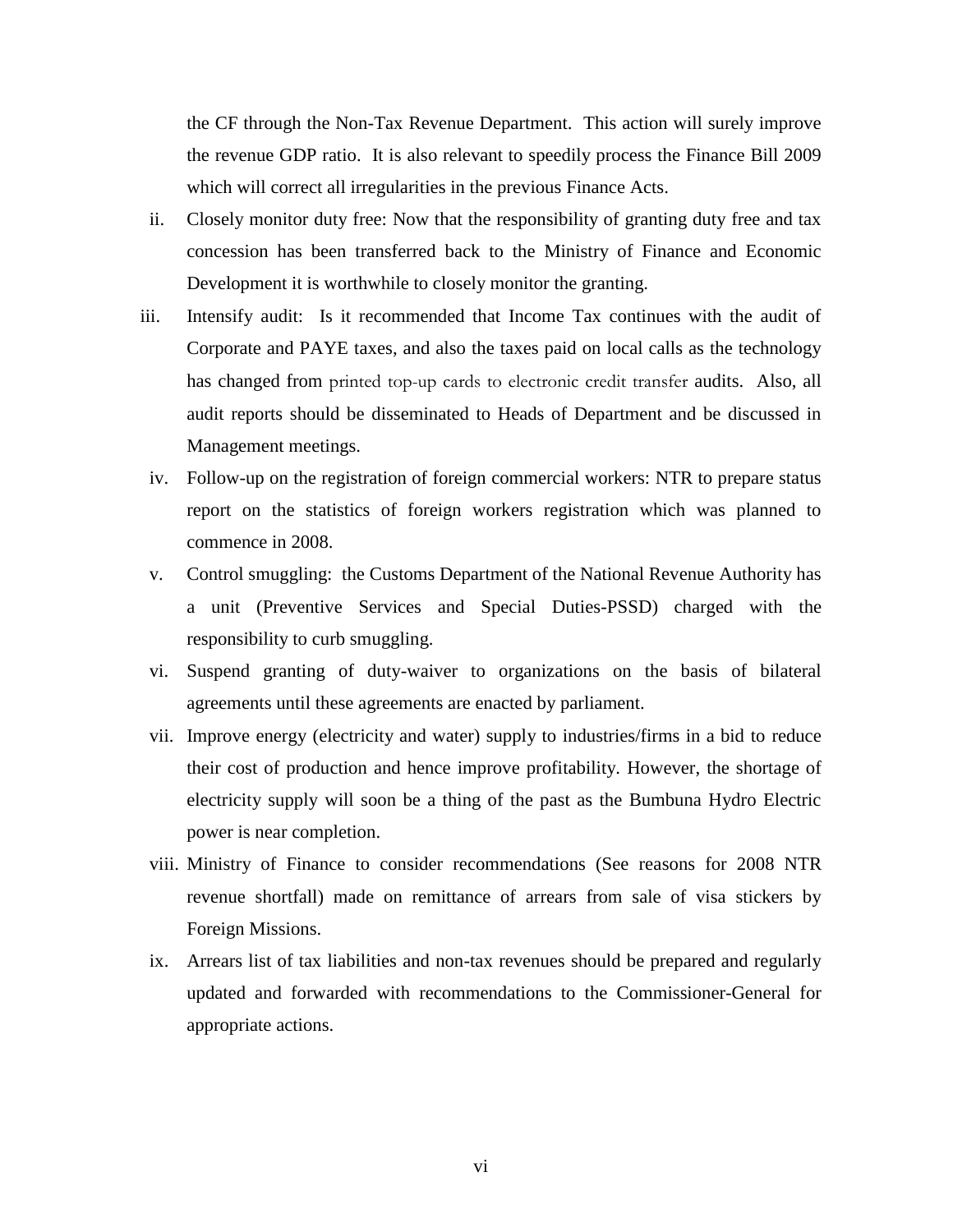- x. The Board Secretariat and Legal Affairs (BSLA) Department of the NRA to take legal actions against the various businesses and institutions owing NRA including parastatals whose arrears have still not been settled.
- xi. Engagement of factories and industries owners.
- xii. Engagement of importers of key commodities-rice, sugar, flour, building materials, among others in order to know the impact of global financial crisis on their businesses.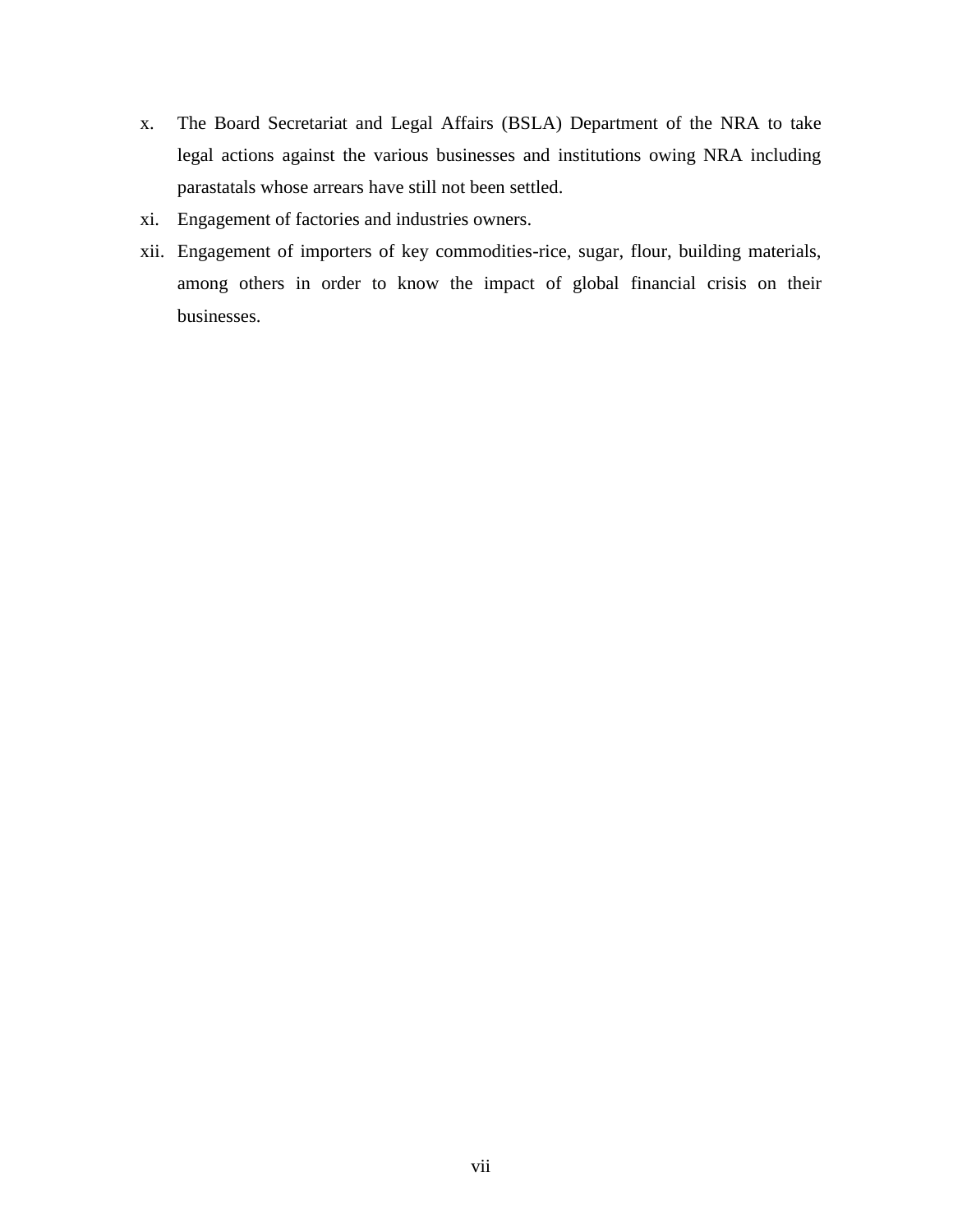<span id="page-7-0"></span>

| 1.0        |                                                                                      |
|------------|--------------------------------------------------------------------------------------|
| 2.0        |                                                                                      |
| 3.0        |                                                                                      |
| 3.1<br>3.2 |                                                                                      |
| 4.0        |                                                                                      |
| 4.1.0      |                                                                                      |
| 4.1.2      |                                                                                      |
| 5.0        |                                                                                      |
| 6.0        |                                                                                      |
| 6.1        | THE GLOBAL ECONOMIC DOWN TURN IN 2008 ERROR! BOOKMARK NOT DEFINED.                   |
| 6.3<br>6.4 | HIGH COST OF FREIGHT AND OTHER IMPORT CHARGES RELATIVE TO NEIGHBOURING COUNTRIES  26 |
| 7.0        |                                                                                      |
| 8.0        |                                                                                      |
| 9.0        |                                                                                      |
| 10.0       |                                                                                      |

# **TABLE OF CONTENT**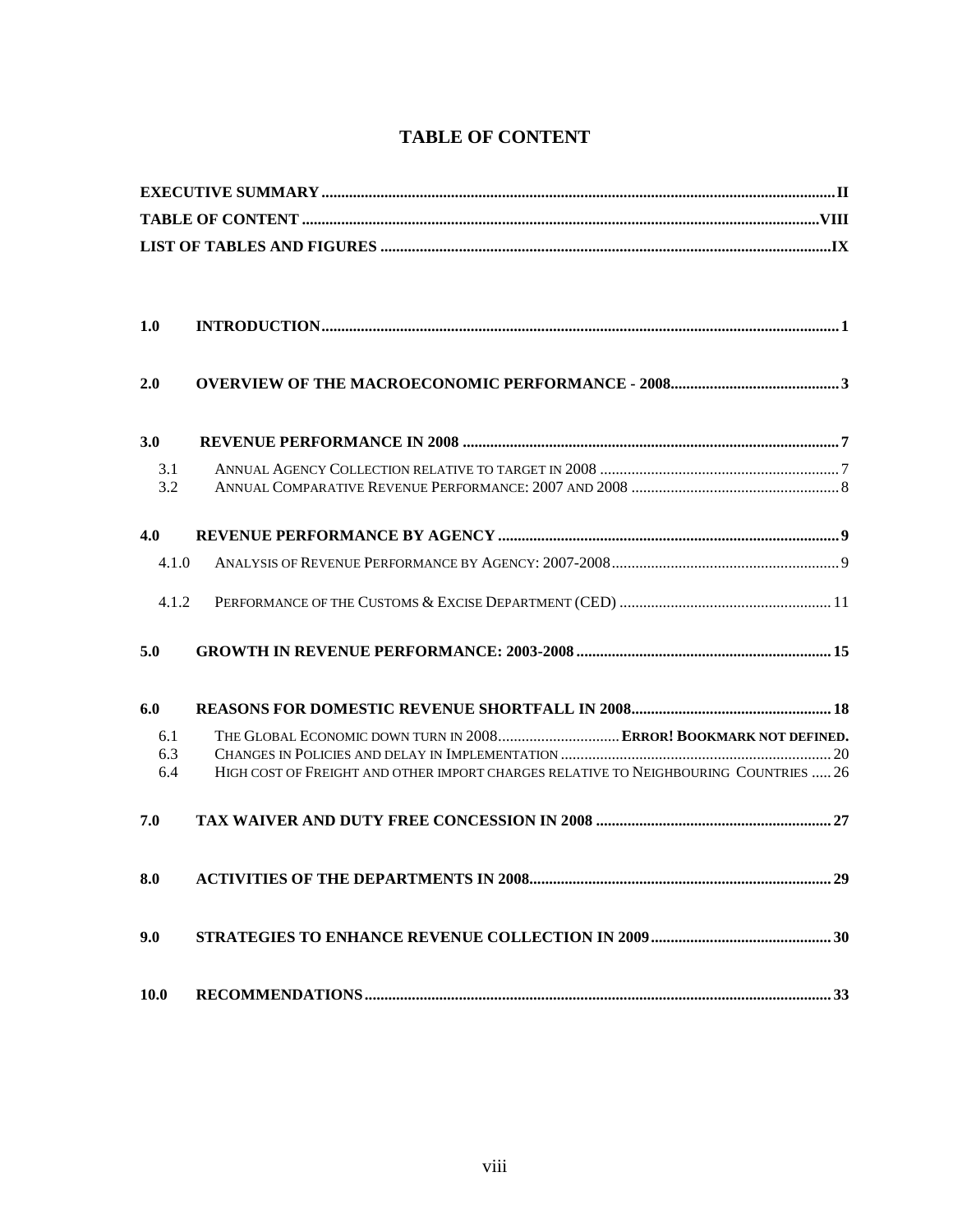# **LIST OF TABLES AND FIGURES**

## <span id="page-8-0"></span>**List of Tables**

| Table 1:        |                                                                      |  |
|-----------------|----------------------------------------------------------------------|--|
| Table 2:        |                                                                      |  |
| Table 3:        |                                                                      |  |
| Table 4:        |                                                                      |  |
| Table 5:        |                                                                      |  |
| Table 6:        |                                                                      |  |
| Table 7:        |                                                                      |  |
| Table 8a:       |                                                                      |  |
| Table 8b:       |                                                                      |  |
| Table 9:        |                                                                      |  |
| Table 10:       | Adjusted excise duties on Petroleum Products January-October, 200821 |  |
| Table 11:       |                                                                      |  |
| Table 12:       |                                                                      |  |
| Table 13:       |                                                                      |  |
| Table 14:       | Comparative Analysis of Duty free concession granted: 2004-200828    |  |
| <b>Annex 1:</b> | Detailed Breakdown of 2008 collections by Revenue Streams            |  |

# **List of Charts**

| Chart 1:    |                                                                        |  |
|-------------|------------------------------------------------------------------------|--|
| Chart 2:    | Percentage contribution of revenue streams to ITD collection in 200810 |  |
| Chart 3:    | Percentage contribution of revenue streams to CED collection in 200812 |  |
| Chart 4:    | Percentage contribution of revenue streams to NTR collection in 200814 |  |
| Chart $5$ : |                                                                        |  |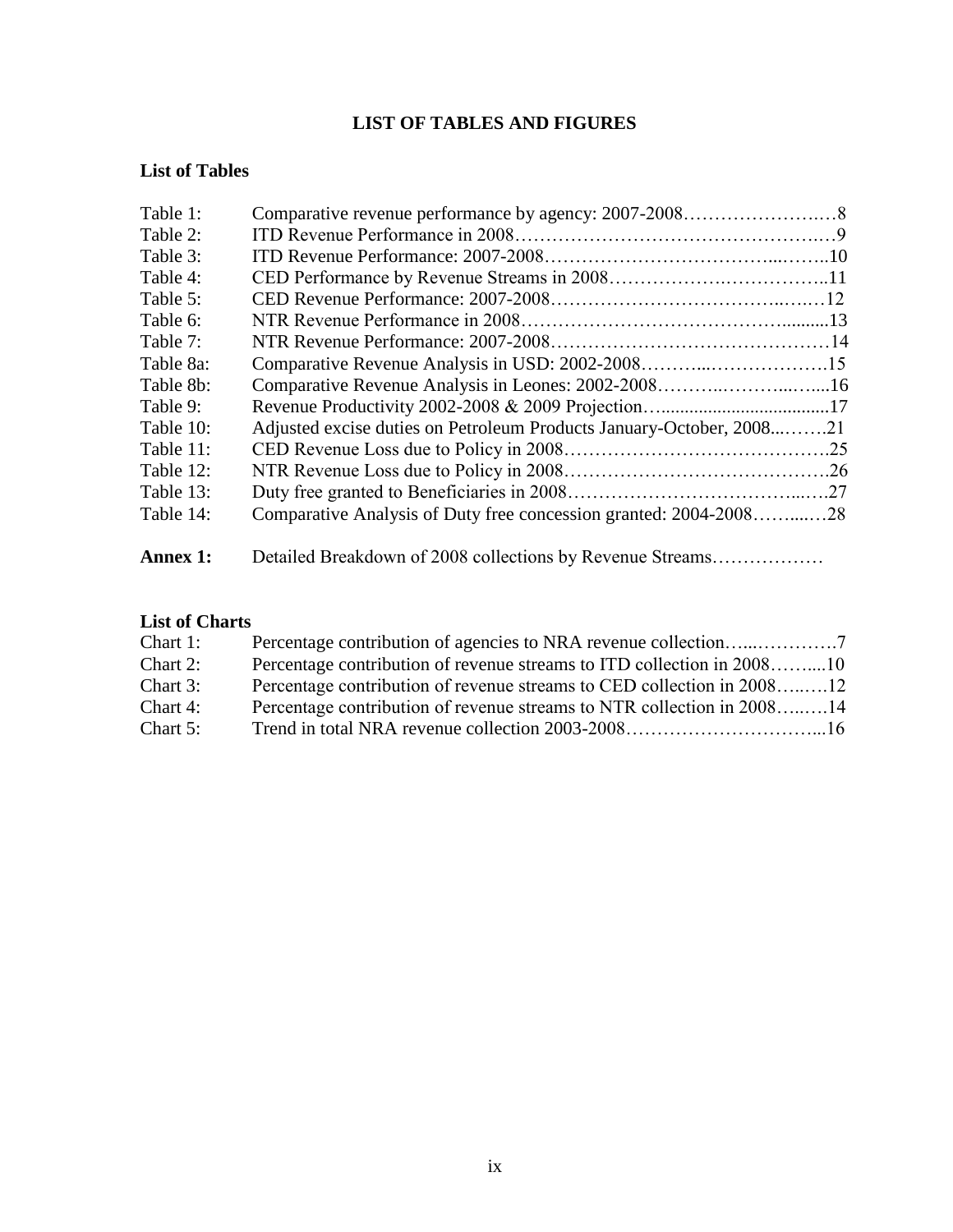### <span id="page-9-0"></span>**1.0 Introduction**

 $\overline{a}$ 

For the past five years (2003- 2008) there has been a significant improvement in the overall revenue administration in Sierra Leone; with domestic revenue<sup>3</sup> collection since the inception of NRA in 2003 on the increase. Between 2002 and 2003 it increased from Le231.766bn to Le277.810bn. It further improved with the consolidation of the NRA's position and with the introduction of the Non-Tax Revenue (NTR) Department to Le340.116bn in 2004, Le392.939bn in 2005; Le463.920bn in 2006; Le502.751bn in 2007 and eventually Le615.661bn in 2008. The 2008 performance could be translated as been impressive which accounted for an increase by Le112.910bn (22.5%) over 2007 even in the midst of the global economic crisis that hit every country and changes in the domestic policies, which affected mainly NTR performance.

To anchor the revenue performance to the US Dollar (US\$) over the last five years since 2003, there has been a steady growth in collection. Between 2002 and 2003 it increased from US\$110.41mn to US\$118.45mn. This growth rate continued in 2005 with a collection of US\$136mn to US\$156.63mn in 2006 (by 15.2%). Revenue collection improved from US\$168.45mn in 2007 to US\$206.52mn (22.6%) in 2008. The highest growth rate in US dollar term experienced since the inception of the Authority.

However, the Authority's performance in 2008 was below target and recorded the highest shortfall in five years of operations. During 2008, the revenue collection fell short of the annual target of Le638.868bn by Le23.207bn (or by 3.6%). This low performance could not be unconnected to the continuous reduction in duty rates of some essential commodities and the transfer of duty waiver to the Ministry of Finance and Economic Development (MoFED). This performance would have been worst than all the years had it not been the reform measures and strategies that were undertaken to revitalize and sustain collection. These reforms and strategies included the introduction and maintenance of a more robust and responsive accounting and administrative support system which ensures transparency in the receipt and use of funds; the re-deployment of staff to strengthen the workforce of other

<sup>3</sup> Domestic revenue analysis excludes Road User Charges (RUC) which is accounted for by SLRA/Accountant General's Department.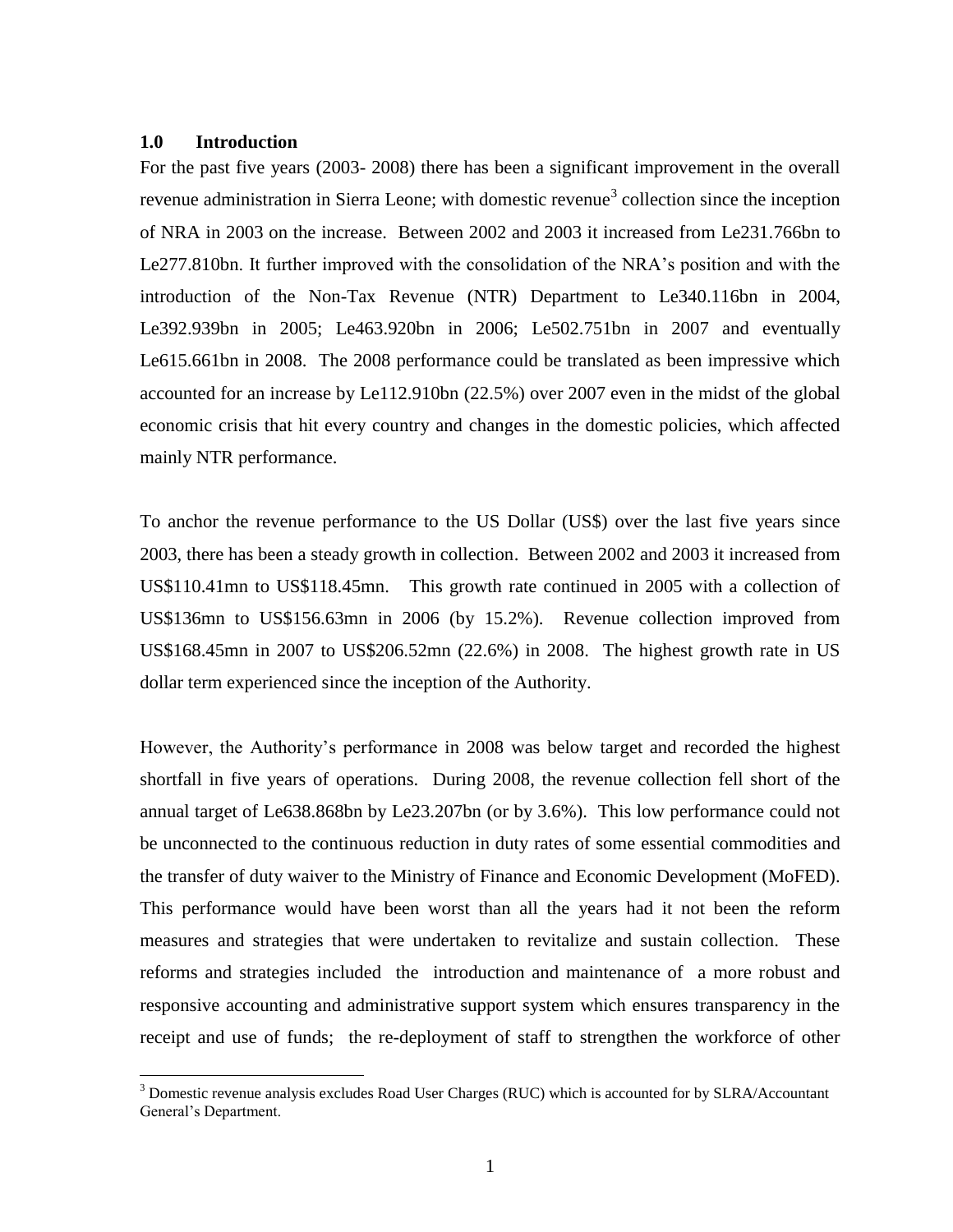Departments (NTR staff to ITD and GST) to form an efficient workforce; regular training and development of staff; maintaining an efficient procurement, disbursement and recording of transactions; physical restructuring of revenue collection within the Income Tax and Customs and Excise Departments<sup>4</sup>; sensitization and education of the professional bodies such as Lawyers, Doctors and Accountants on the need to honour their tax obligations and continuous radio discussions combined with the erection of posters and board to education taxpayers of their national obligations.

Tremendous progress has been made for the replacement of some existing taxes currently administered by both the Income Tax and Customs & Excise Departments with Goods and Services Tax (GST); and the ASYCUDA++ for customs operations to become operational by mid 2009. The modernization programme with various projects for the management of the whole Authority has been restructured with major prospects for improved revenue performance.

This report evaluates among others, the macroeconomic environment of the country; taking into account the activities in the real sector, the external sector, and the movement in the macroeconomic variables within the monetary and fiscal policy framework. At the micro/ institutional level, the report reviews the amount of revenue collected by the three revenue collecting agencies of the NRA which include the Income Tax Department, Customs and Excise Department and the Non-Tax Revenue Department; reasons for not attaining targets in 2008; analysis of duty free and tax concession; achievement and constraints in 2008; and plans of each department for 2009. It furthermore stresses the strategies to enhance revenue collection in 2009 and above all, provide policy recommendations.

Finally, this report was due latest end quarter one 2009 but the delay in the production of this report was due mainly to late submission of contributions from some Departments/Units, and it could be noted that the Finance and Budget, Income Tax Department (ITD) and Corporate Secretariat with no report submitted up to the time of the producing this report.

<sup>&</sup>lt;sup>4</sup> Drastically reduced the contact Customs official have with customs revenue paid by directing all payments to be made by customers into the bank.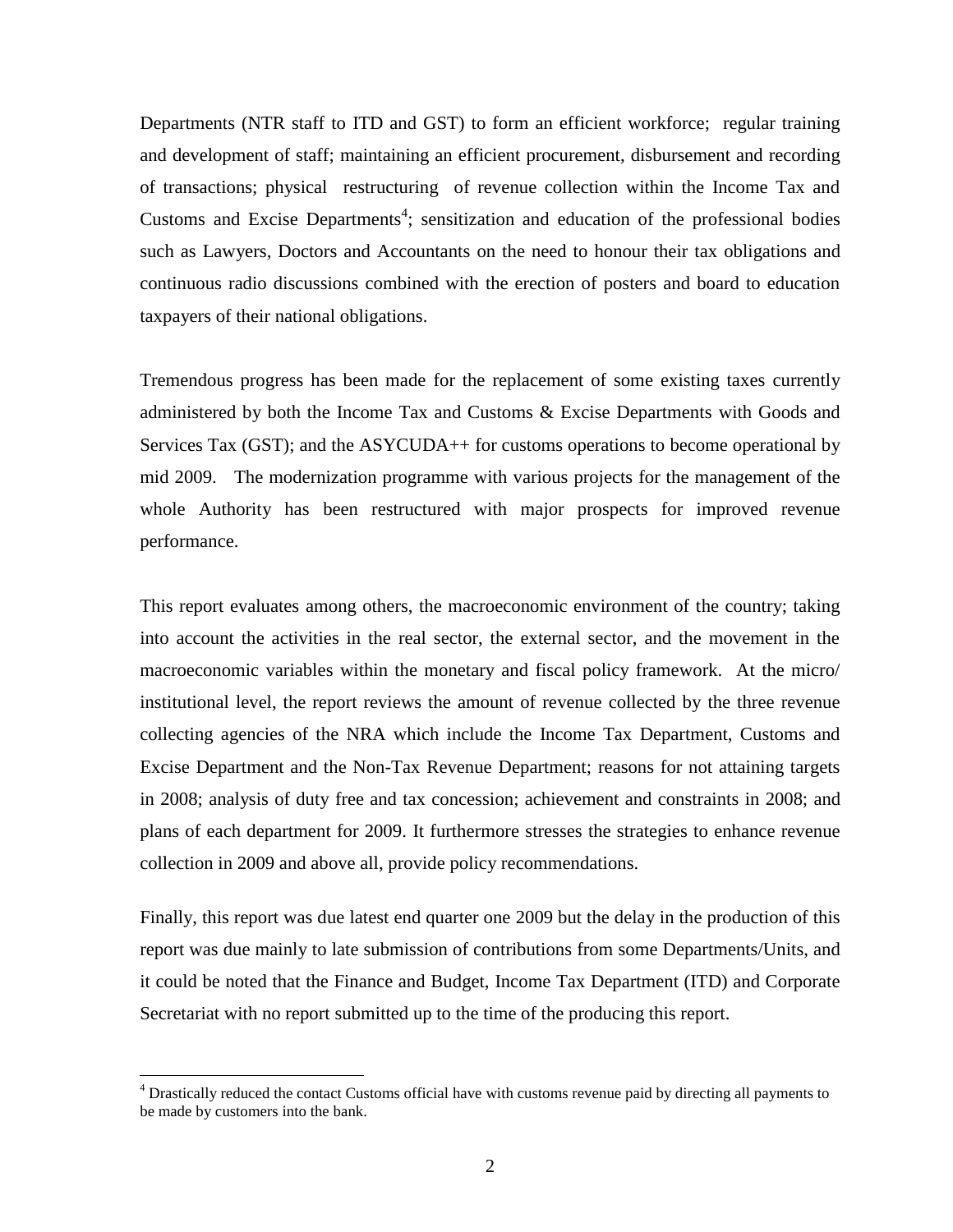#### <span id="page-11-0"></span>**2.0 Overview of the Macroeconomic Performance - 2008**

Sierra Leone's macroeconomic performance for fiscal year 2008 was mixed. Real Gross Domestic Product (GDP) reached 5.5% despite the impact of the global economic downturn and a drop in mining activities but less than the projected 6% growth for the year. The restoration of peace and security combined with the peaceful elections in the previous year facilitated economic recovery though inflation still remains in double digits, and increased slightly to 13.1% (year-on-year) compared to 12.2% in 2007. This increase is attributed to the increase in global food and fuel prices. Crude oil reached record level of over US\$147.27 per barrel in July, 2008, the highest for years. This action saw hiking in the pump price of fuel by over 38% from Le11,950 to Le16,500 per gallon before it was adjusted down to Le12,500 when the overall pricing formula was re-adjusted downwards by the end of the year. (The domestic pump price of Le16,500 per gallon being the highest was less than US\$6 {for approximately 4 litres} was the cheapest in the West Africa sub region). Domestic food prices were even lower than in the neighbouring countries. This greatly encouraged smuggling of both petroleum products and food to neighbouring countries especially Guinea during the year.

Fiscal developments during the year indicate a continued process of consolidation of public finances on the path of deficit and domestic-debt reduction. The Central Government budgetary operations indicate that total revenue and grants for 2008 amounted to Le926.764bn (15.9% of GDP) compared to Le776.156bn in 2007 (15.6% of GDP). This performance was largely on account of an increase in domestic revenue and a relatively better inflow of donor funds.

For fiscal year 2008, total domestic revenue<sup>5</sup> reached Le662.132bn, equivalent to 11.4% of GDP compared to Le536.864bn (10.8% of GDP) in 2007. Total expenditure and lending minus repayments at the end of 2008 amounted to Le1, 223.247bn (21.0% of GDP) and exceeded the previous period amount of Le835.456bn (16.8% of GDP) by almost 50%. In

<sup>5</sup> Total domestic revenue including Road User Charges (RUC).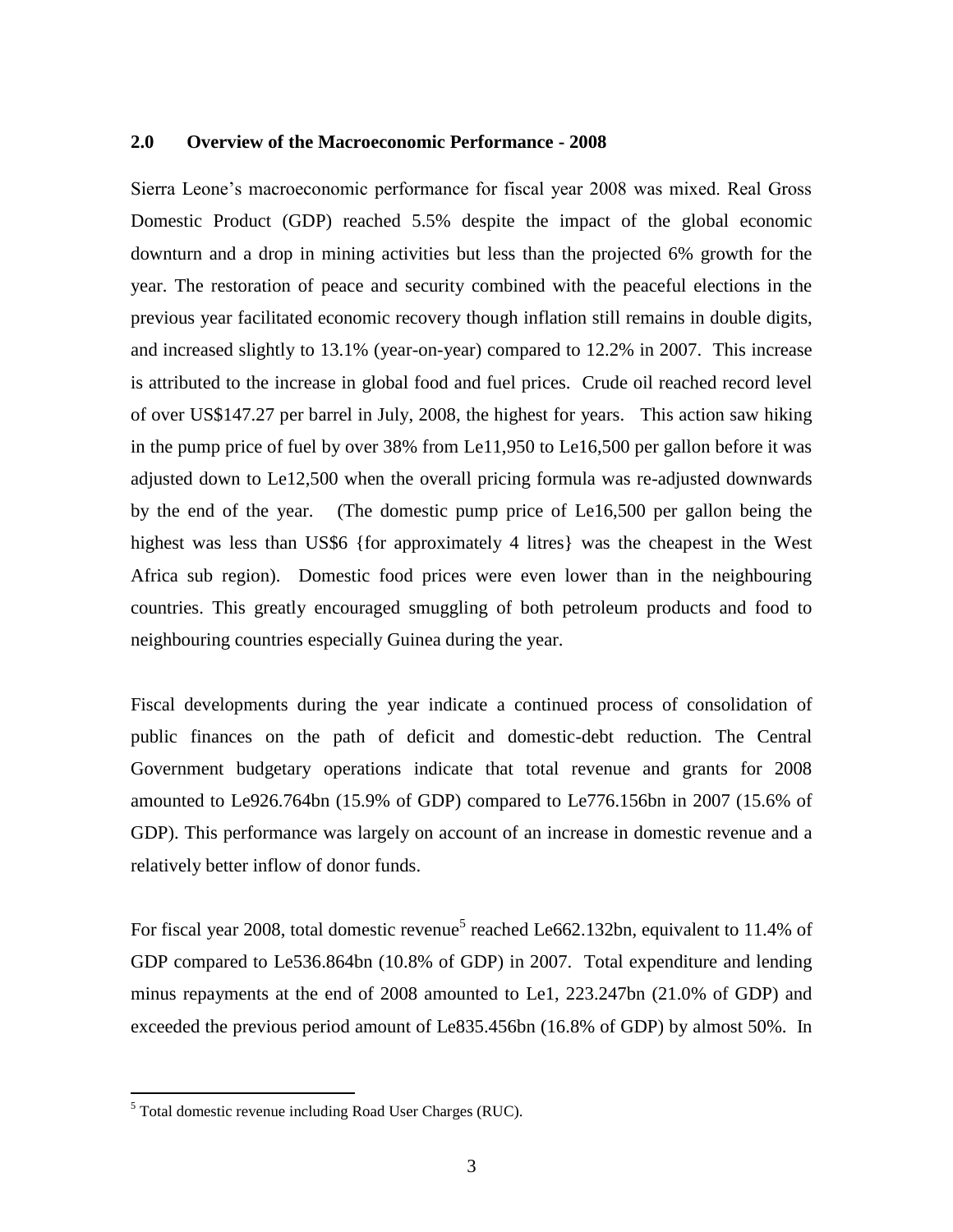addition, dutiable imports experienced a growth rate of 40.3% from Le921.940bn in 2007 to Le1, 293.143bn in 2008 but this attracted mostly commodities of low import duties.

Performance in the real sector during the 2008 fiscal year was also mixed. There was considerable drop in agricultural sub- sector activities during the review period compared to the fiscal year 2007. Production of the two major cash crops – Cocoa and Coffee indicated mixed performance. There was a significant increase in coffee production from 2.1 thousand metric tons in 2007 to 8.2 thousand metric tons, while cocoa production dropped by over 62% from 13.5 thousand metric tons in 2007 to 8.3 thousand metric tons in 2008. However, export of Coffee and Cocoa reduced considerably by 19.8% and 35.9% respectively due to the drop in the demand for our exports combined with the low world market price.

Developments in the manufacturing sub-sector were also mixed. While production of drinks and food dropped, cement and other building materials increased but slightly. Production of soft drinks declined by 4.6%, confectionary by 7.9% and Beer, Stout and Maltina also recorded a drop by 4.7% when compared to 2007. This had a negative effect on overall domestic sales tax (DST) and excise duty collected in 2008. Nonetheless, production of other commodities such as cement, paint and common soap increased by 2.7%, 11.9% and 7.0% respectively. The increase in revenue from DST by a little over 8% relative to 2007 was not due to increase in domestic production of goods but due to the general price increase as experienced from the rate of inflation during the period.

In the mining industry, diamond export dropped significantly both in carats and value by 38% and 40% respectively, from 603.6 thousand carats (valued at US\$141.566mn) in 2007 to 371.3 thousand carats (valued at US\$98.801mn) in 2008. Rutile and Bauxite production indicate a total of 78.9 thousand metric tons and 954.2 thousand metric but only 73.7 thousand metric tons of Rutile and 779.7 thousand metric tons of Bauxite were exported with a value of US\$36.7mn and US\$28.1mn respectively.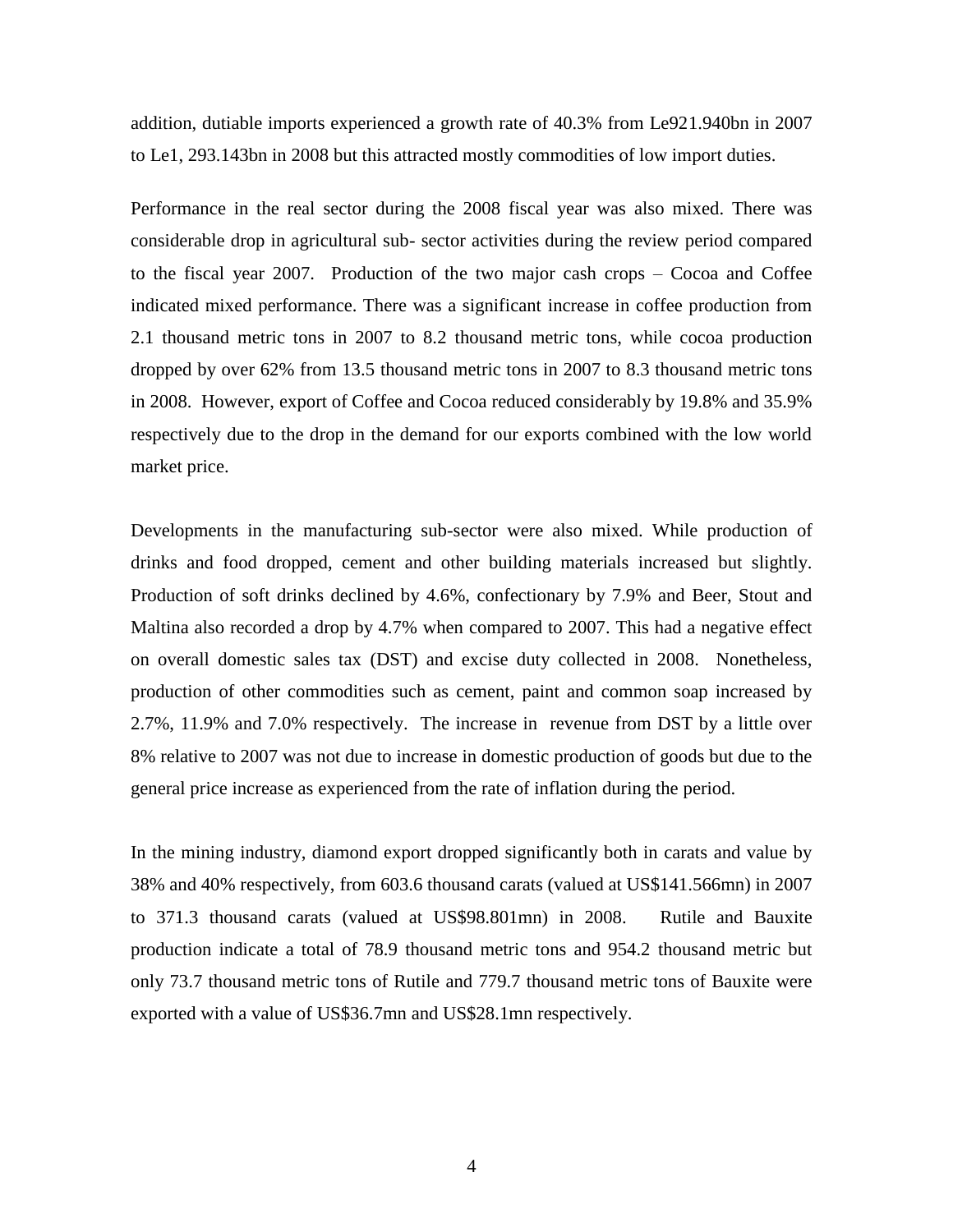The nominal exchange rate for the period under review was quite stable for both official and Commercial Banks' rates. Records indicate that the official exchange rate (mid-rate) stood at Le2, 981.10 per US Dollar in 2008 compared to Le2, 984.51 in 2007. This shows a slight appreciation in the Leones against the US\$ by 0.11%.

Broad money growth accelerated in 2008 (22.5% by year-end, up from Le1, 078.701bn in 2007 to Le1, 321.241bn in 2008). This reflects a substantial increase in public spending, and lending by specialised credit institutions. Reserve money also increased by 10.2% from Le423.758bn in 2007 to Le466.801bn in 2008. The increase in reserve money may be closely linked with the increase in bankers' deposits with the central Bank, private sector deposits and currency issued.

In spite of the global downturn, the economy experienced significant growth in the financial sector with the establishment of four (4) new commercial banks brining the total of commercial banks opened to the public to twelve (12). Sound monetary policies instituted by the central bank played a dynamic role in the establishment of these banks. The expansion in the installation of Automated Teller Machine (ATM) close to shopping and recreation centers and; internet and phone banking have made banking operations easy and user friendly.

The liberalisation of the mobile phone market made mobile phones to be affordable at lower prices and the high competition among service providers which induced reduction in cost of air time substantially increased the number of mobile phone users during the period.

The development and maintenance of essential public infrastructure is an important ingredient for sustained economic growth and poverty reduction. In 2008, major developmental projects were facilitated; among which include the Bumbuna Hydroelectric project (near completion stage); the Masiaka – Bo highway; the Lumley-Tokeh road; plans set for the reconstruction of the Freetown-Kambia road on the border with Guinea; the reconstruction of the Bo-Kenema highway; and the construction of a stadium in Bo. It is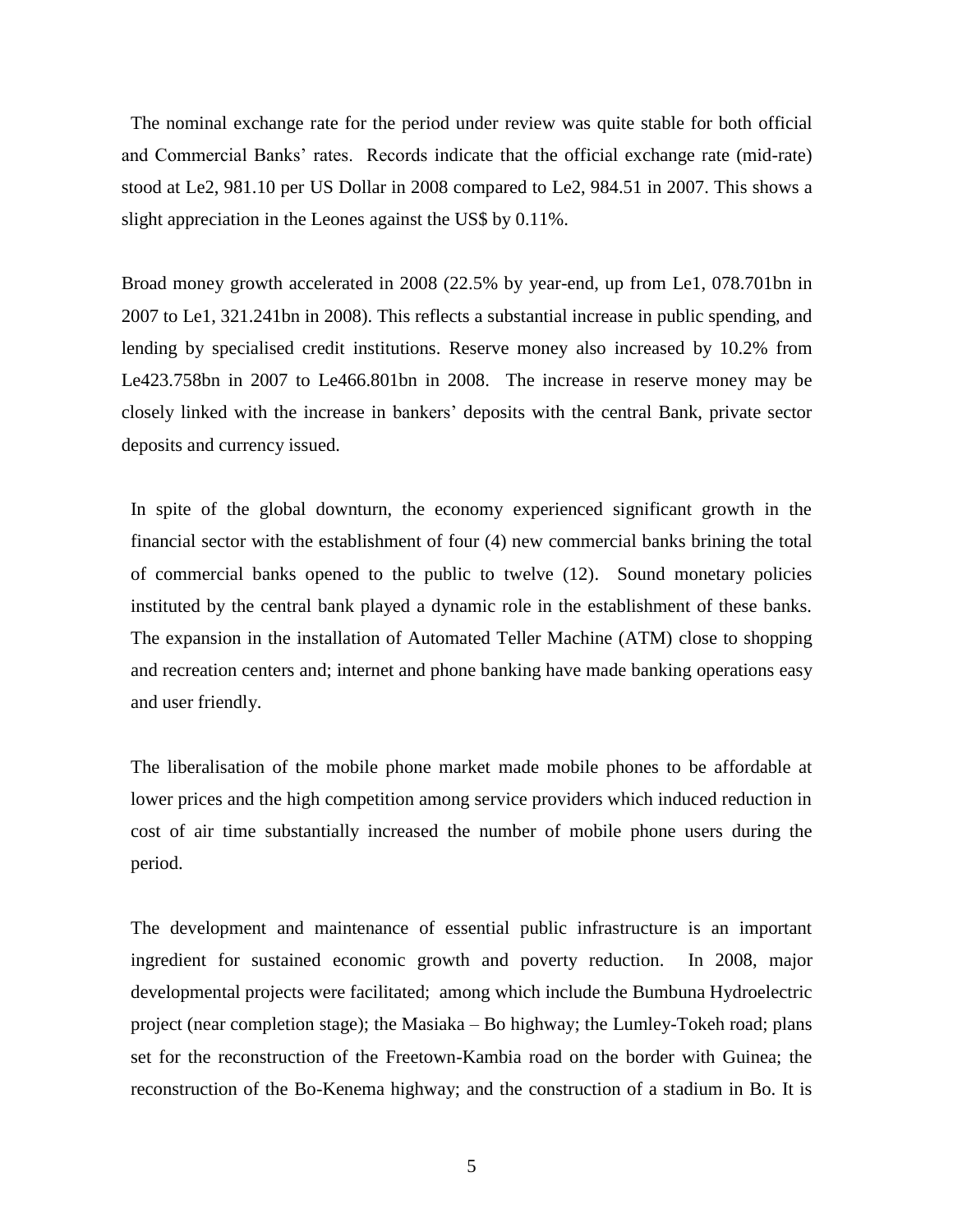expected that the eventual completion of these projects would lift economic growth and support social objectives.

During the year, NRA implemented a range of policies that affected the overall revenue collection during the period, among which include the following:-

- On the customs front, import duty on petroleum products was adjusted from 5% ad valorem to specific US\$20 per metric tones from January – April; and subsequently to 2% ad valorem from May – June 2008.
- Excise duty on petroleum products was also adjusted downwards by Le302.92 per imperial gallon and Le311.92 per imperial gallon for petrol and kerosene and diesel respectively. By end September, 2008, these rates (both the import duty and excises on petroleum products) were re-adjusted to the original rates of 5% import duty and excise duty of Le1,725.04, Le1,972.17 and Le1,656.35 for Kerosene, Petrol and Diesel respectively.
- Import duties of essential commodities (rice, sugar, flour and wheat flour) were adjust downwards in order to reduce the effect of the global price increase in the domestic market. These duties were adjusted as follows; rice from 15% at the end of quarter one of the year to 10%; sugar and flour from 20% to 10% each while wheat flour (raw material for Seaboard West Africa) from 5% to 2.5%. The import sale tax of 15% was maintained for sugar and flour, but reduced to 0% for wheat flour.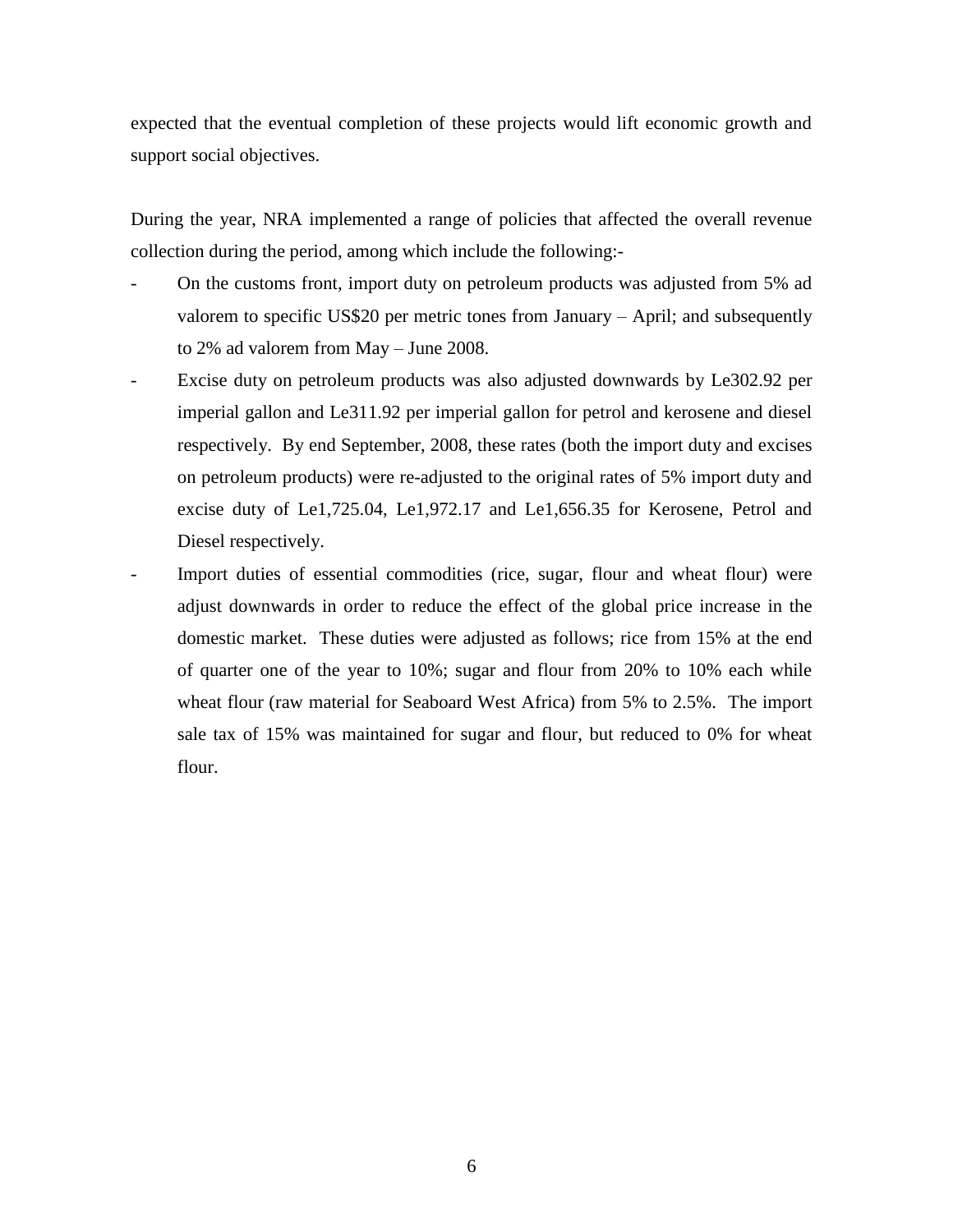## <span id="page-15-0"></span>**3.0 Revenue Performance in 2008**

Domestic revenue collection by the National Revenue Authority for the year 2008 amounted to Le615.661bn. Of this collection, the Income Tax Department (ITD) contributed Le196.377bn (31.9%), the Customs and Excise Department (CED) accounted for Le362.118bn (58.8%), the Non-Tax Revenue (NTR) Department contributed Le18.022bn (2.9%) and Le39.145bn (6.4%) respectively. The Authority collected 96.4% of the annual target of Le638.868bn which implies a revenue shortfall of Le23.207bn (3.6%) (*See Annex 1 attached for detailed monthly revenue collection by the agencies and their revenue streams, including their annual percentage contributions to the total NRA collection for the year).* See Chart 1 below for percentage contribution of agencies to revenue collection in 2008.



## <span id="page-15-1"></span>**3.1 Annual Agency Collection relative to target in 2008**

Individual Agency's collections against targets as shown in Annex 1 are as following:

- ITD's annual collection of Le196.377bn was less than its annual target of Le196.737bn by Le0.360bn (0.2%);
- CED's annual collection of Le362.117bn was less than its target of Le370.905bn by Le8.788bn (2.4%);
- NTR overall annual collection of Le57.167bn was below its target of Le71.226bn by Le14.059bn (19.8%).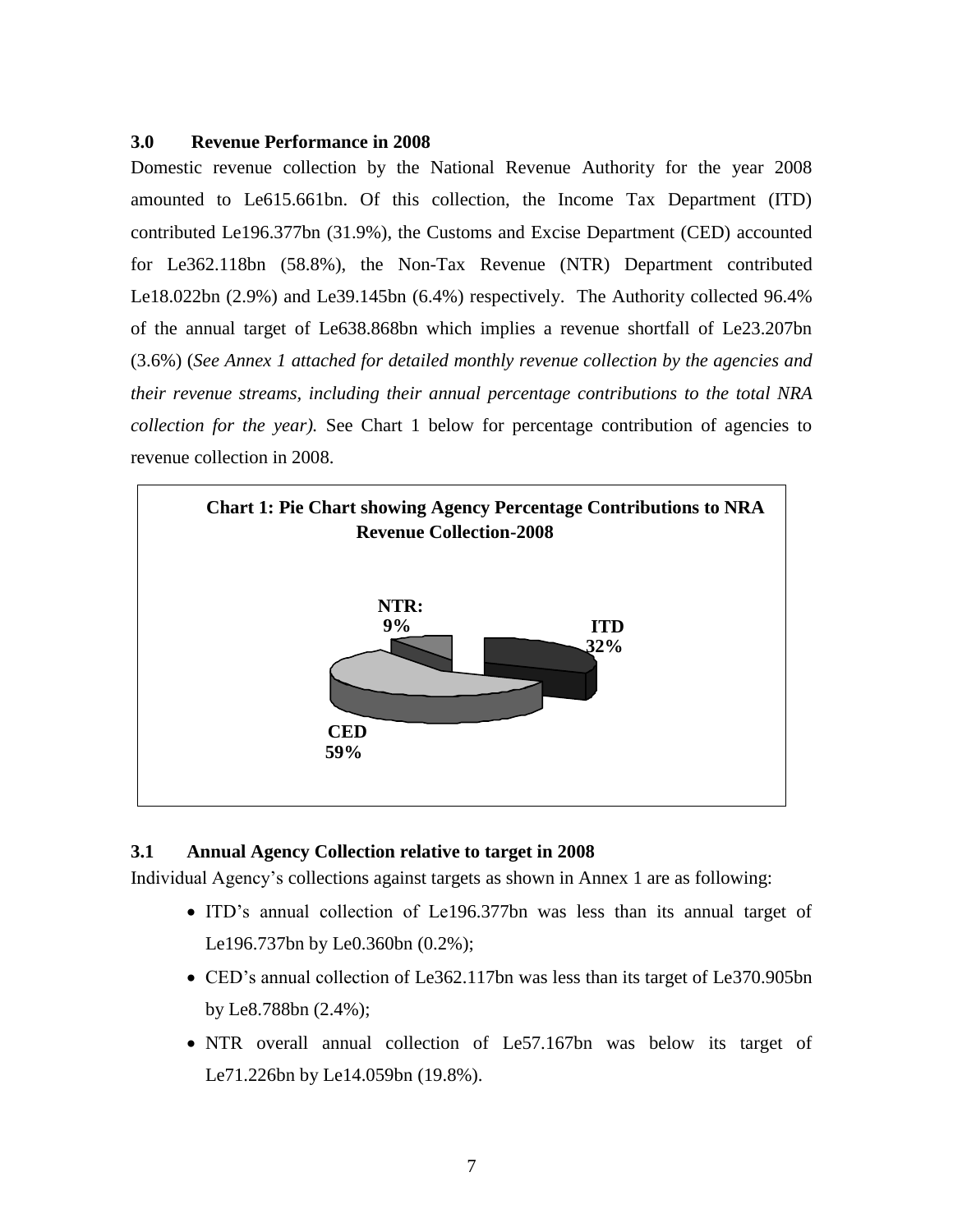- Mines<sup>6</sup>annual collection of Le18.022bn was below its target of Le26.185bn by Le8.163bn (31.2%); and
- Revenue collected by the Other Departments amounted to Le39.145bn which was also less than its annual target of Le45.041bn by Le5.896bn (13.1%).

## <span id="page-16-0"></span>**3.2 Annual Comparative Revenue Performance: 2007 and 2008**

Total domestic revenue collected in 2008 amounted to Le615.661bn, exceeding the Le502.751bn collected in fiscal year 2007 by Le112.910bn (22.5%). In US dollar terms, revenue collection increased by 22.6% to US\$206.52mn in 2008. This performance resulted from the fact that collection by all the agencies during 2008 was greater than revenue collected in 2007 with the exception of Mines Department in the NTR Department whose poor performance was due to some policy adjustments in the mining sector. As shown in Table1, the Income Tax Department's annual collection of Le196.377bn for 2008 exceeded its collection in 2007 by a little over Le50bn (34.2%); collection by Customs and Excise Department in 2008 increased to Le362.118bn from Le308.440bn 2007 collection by over Le53bn (17.4%); Mines and Other Departments of NTR collected Le18.022bn and Le39.144bn respectively in 2008, indicating a drop in the Mines revenue by Le0.532bn but a significant increase in revenue from the Other Departments of nearly Le10bn (32.9%). This shows that even though domestic revenue collection in 2008 was less than the annual target, the Authority performed reasonably better when compared to the previous year. (See Table 1 for detailed computations).

| Table 1:<br>Comparative Revenue Performance by Agency: 2007-2008                                 |                            |         |         |         |  |  |  |  |  |
|--------------------------------------------------------------------------------------------------|----------------------------|---------|---------|---------|--|--|--|--|--|
|                                                                                                  | (Amount in Leones million) |         |         |         |  |  |  |  |  |
| <b>Dept/Rev Source</b><br>2008 Actual<br><b>Variance</b><br>2007 Actual<br>$%$ growth<br>revenue |                            |         |         |         |  |  |  |  |  |
| <b>Total Domestic Revenue</b><br>(Excl. Road User Charges)                                       | 502,751                    | 615,661 | 112,910 | 22.46   |  |  |  |  |  |
| Income Tax                                                                                       | 146.296                    | 196,377 | 50,081  | 34.23   |  |  |  |  |  |
| Customs & Excise                                                                                 | 308,440                    | 362.118 | 53,678  | 17.40   |  |  |  |  |  |
| NTR:                                                                                             | 48,015                     | 57.166  | 9,151   | 19.06   |  |  |  |  |  |
| $o/w$ Mines                                                                                      | 18.554                     | 18,022  | $-532$  | $-2.87$ |  |  |  |  |  |
| Other Depts.                                                                                     | 29,461                     | 39.144  | 9,683   | 32.87   |  |  |  |  |  |

<sup>&</sup>lt;sup>6</sup> Collections by both Mines and Other Departments constitute NTR Collection for the period.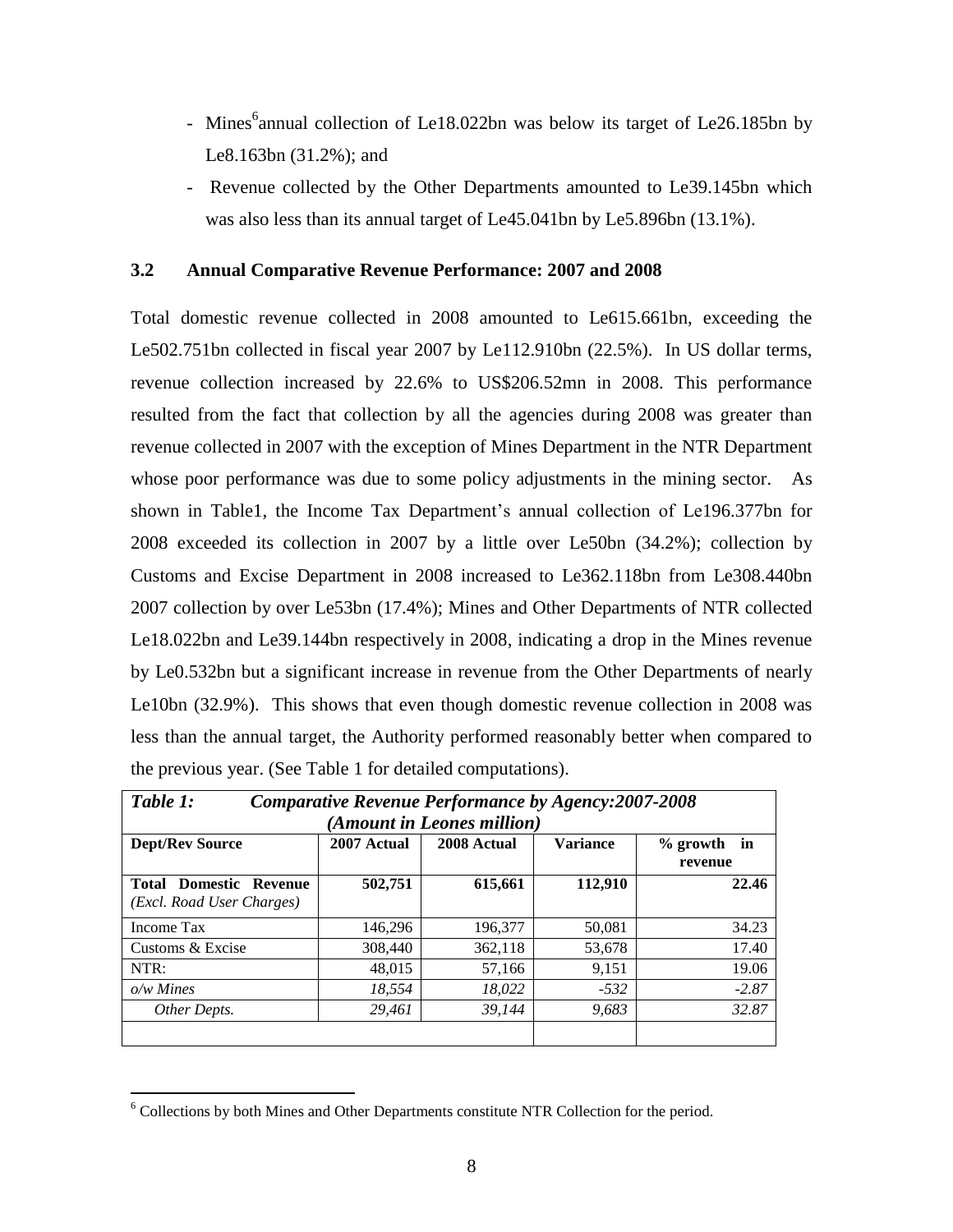### <span id="page-17-0"></span>**4.0 Revenue Performance by Agency**

### <span id="page-17-1"></span>**4.1.0 Analysis of Revenue Performance by Agency: 2007-2008**

As already discussed above, NRA total revenue collection of Le615.661bn in 2008 surpassed 2007 collection by Le112.910bn (22.5%) as the performances of the various collecting agencies. The detailed discussion by the individual agencies and by revenue streams are discussed in the sections below.

### **4.1.1 Performance of the Income Tax Department (ITD)**

ITD revenue of Le196.736bn was a little less than its target of Le196.736bn by Le0.359bn for the year. Performances by the three tax categories was mixed while corporate and personal income taxes exceeded their targets by 2.5% and 11.2% respectively, other taxes dropped by 24.2%. Reasons for such poor performance in the other tax category are discussed in section 6.0. The department would have performed better had it not been the global economic threats and delays in implementing domestic policy adjustments during the year. (See Table 2 for revenue performance).

|                     | <b>Annual</b><br><b>Actual</b> | Annual<br><b>Target</b> | <b>Variance</b> | % Variance |
|---------------------|--------------------------------|-------------------------|-----------------|------------|
| <b>ITD</b> Total    | 196.377                        | 196,736                 | (359)           |            |
| Company Tax         | 65.936                         | 59.289                  | 6,647           |            |
| Personal Income tax | 100.649                        | 98.169                  | 2.481           |            |
| <b>Other Taxes</b>  | 29.792                         | 39,279                  | 9 487           |            |

**Table 2: ITD Revenue Performance in 2008** 

In terms of revenue streams contribution to the department collection, revenue from personal income tax accounted for over 50% of the total collection while corporate tax registered a little over 30% (See Chart 2 for the actual percentage contributions of the revenue streams).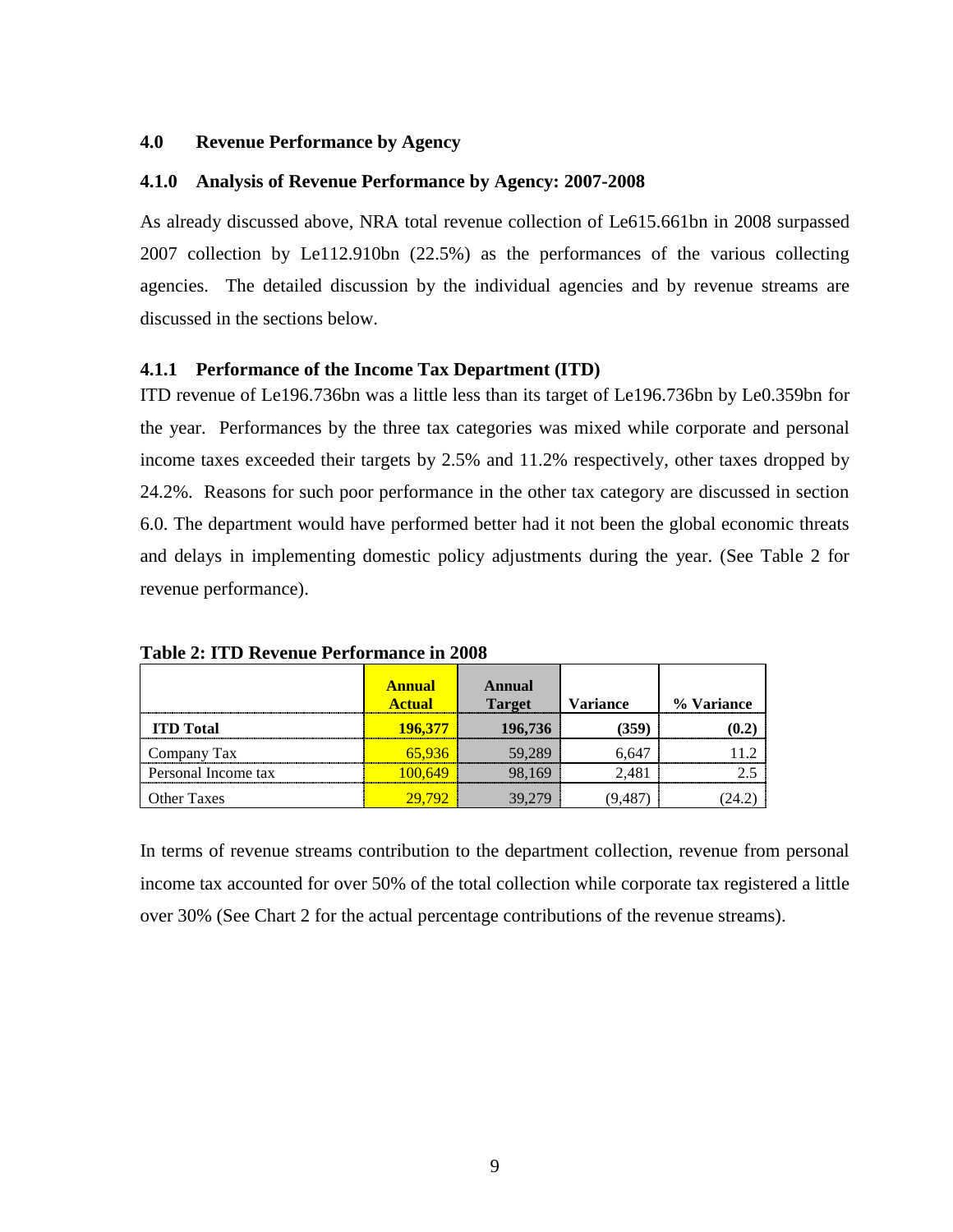

ITD revenue collection increased significantly by over Le50bn from Le146.296bn in 2007 to Le196.377bn in 2008 (or by 34.2%). This trend continued in the respective revenue streams with growth of over 28% in each of the revenue streams during the year. The highest growth occurred in revenue from other taxes which grew by over 40% when compared to 2007 collection. See Table 4 below for the comparison.

| <b>Tax Type</b>     | 2007           | <b>Variance</b><br>2008 |        | % Growth |
|---------------------|----------------|-------------------------|--------|----------|
| <b>ITD</b> Total    | <b>146,296</b> | 196,377                 | 50,081 | $34.2\%$ |
| Company Tax         | 51,375         | 65,936                  | 14,561 | 28.3%    |
| Personal Income Tax | 74,189         | 100,649                 | 26,460 | 35.7%    |
| <b>Other Taxes</b>  | 20,732         | 29,792                  | 9,060  | 43.7%    |
| <b>Total</b>        | <b>146,296</b> | 196,377                 | 50,081 | $34.2\%$ |

 **Table 3: ITD Revenue Performances: 2007-2008 (Amounts in Le'mn)**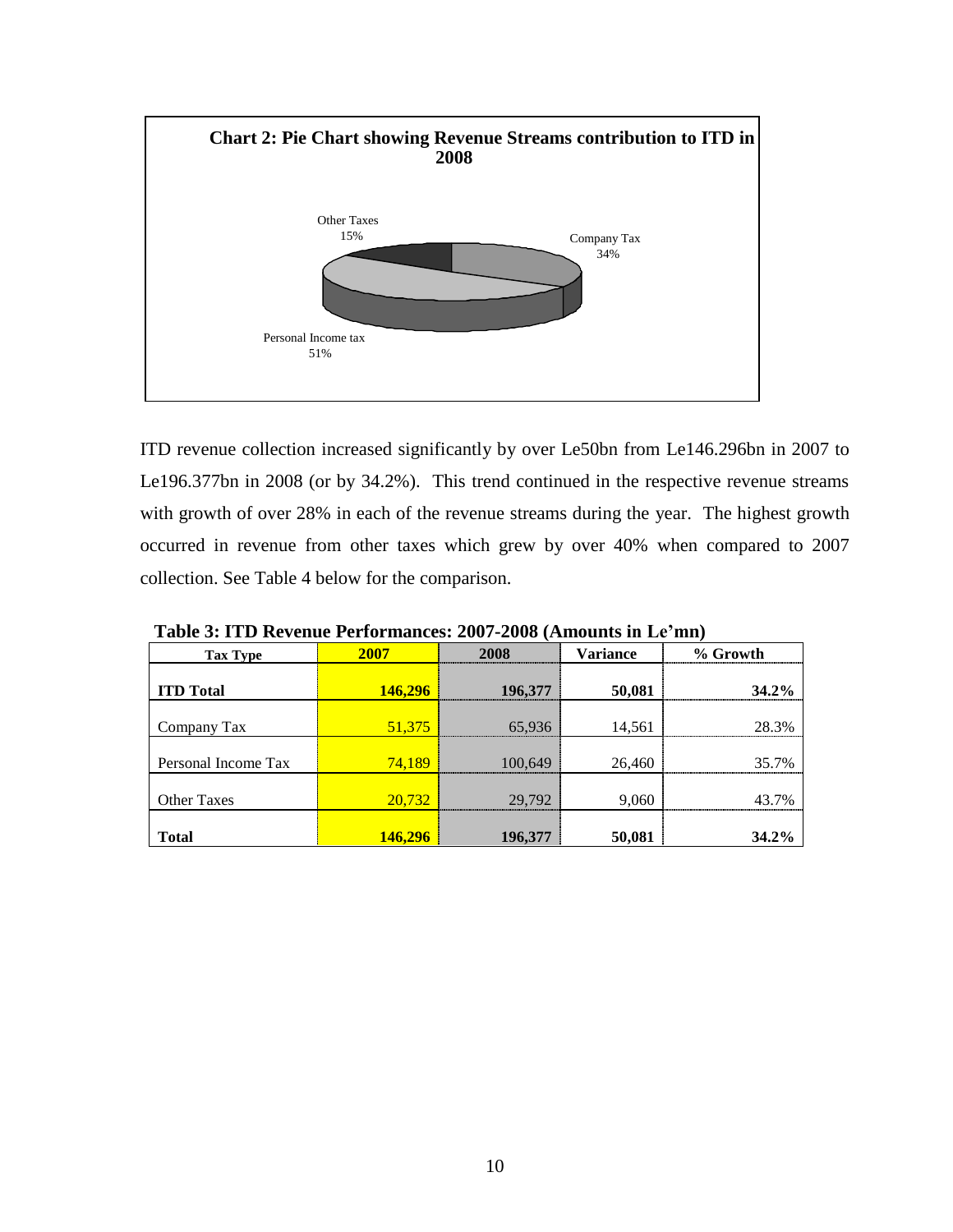#### <span id="page-19-0"></span>**4.1.2 Performance of the Customs & Excise Department (CED)**

Like the ITD, CED collection was quite impressive but dropped relative to target by Le8.789bn (2.4%) during the year. The performance of the individual revenue streams was mixed. While Import duties and import sales tax both exceeded their individual target by over 6%, excise on petroleum, other excises, and domestic sales tax were each less than target by over 20%. This was due to reduction in the excise on petroleum during the year. Economic activities greatly affected domestic production which made some factories registered to pay DST fall below the threshold that qualifies the payment of DST. The Department could not continue with the collection of freight levy as the responsibility was transferred to the Sierra Leone Maritime Administration (SLMA). See Table 4 for details of collections relative to targets.

| Table 4:<br><b>CED Performance by Revenue Streams in 2008</b> |                                             |         |         |  |  |  |  |  |
|---------------------------------------------------------------|---------------------------------------------|---------|---------|--|--|--|--|--|
|                                                               | <b>2008 Act.</b><br>2008 Target<br>Variance |         |         |  |  |  |  |  |
| <b>Total CED</b>                                              | 362,118                                     | 370,905 | (8.787) |  |  |  |  |  |
| <b>Import Duties</b>                                          | 161,196                                     | 151.653 | 9.544   |  |  |  |  |  |
| <b>Import Sales Tax</b>                                       | 122.971                                     | 115.354 | 7.618   |  |  |  |  |  |
| Excise on Petroleum                                           | 54,546                                      | 70.350  | 15.804) |  |  |  |  |  |
| Other Excise Duty                                             | 6.450                                       | 1.540   | (5.091  |  |  |  |  |  |
| Domestic Sales Tax                                            | 13,695                                      | 17.253  | (3.558) |  |  |  |  |  |
| Freight Levy                                                  | 260                                         |         |         |  |  |  |  |  |

In terms of revenue streams contribution to the department's total collection, revenue from import duties and import sales tax in total registered the highest with contribution over 75% of the total revenue collected; while freight levy accounted for less than 10% for the year. The Pie chart below depicts the percentage contribution by the revenue streams to the total revenue collected by the department.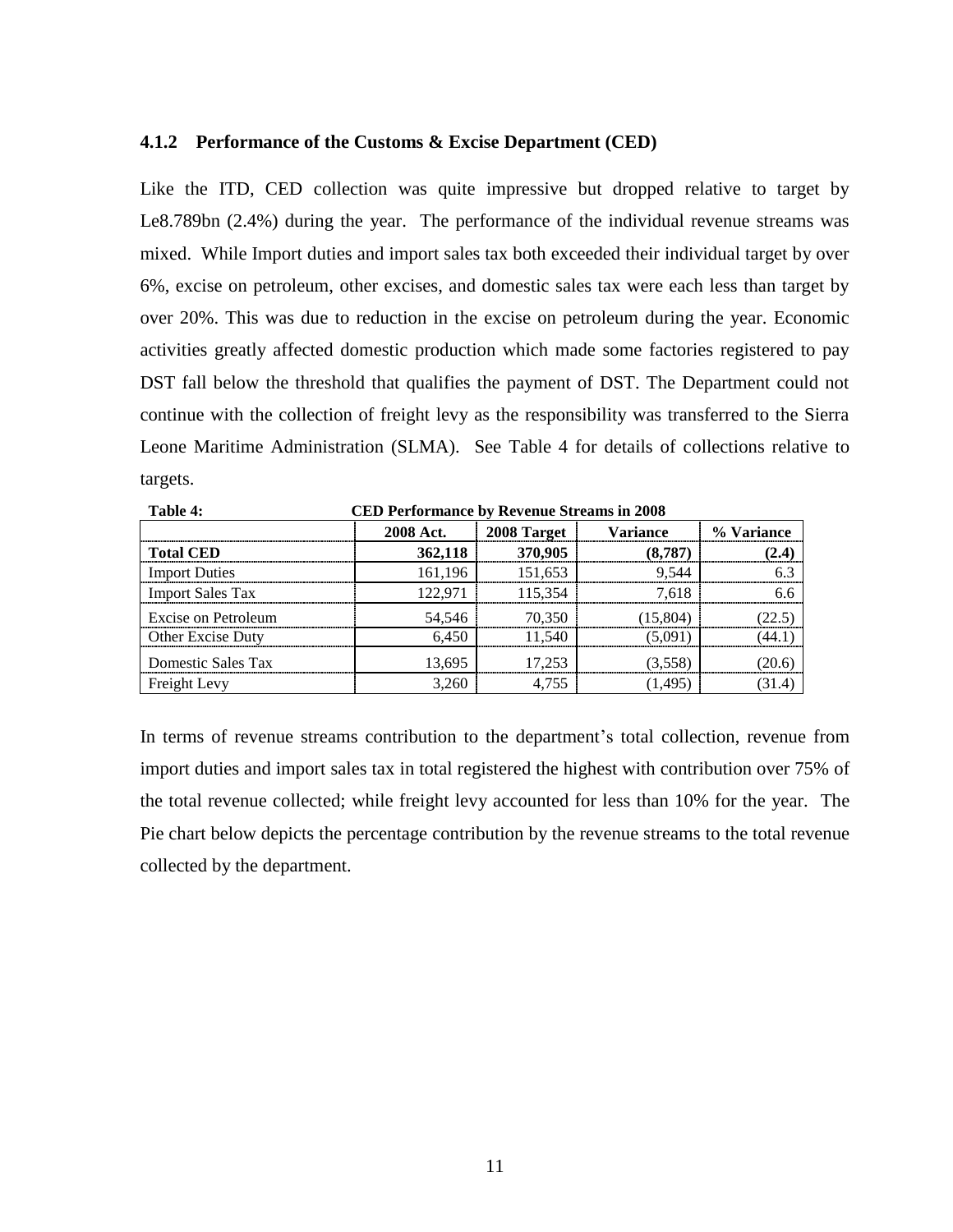

Comparing customs revenue collection in 2008 to that of the previous year, the department' revenue collection increased appreciably by over Le53bn (or by 17.4%) from Le308.440bn in 2007. The trends for the revenue streams were however mixed. While there were double digit growths of at least 20% in the Import duty and import sales tax over 2007, excise on petroleum products registered a drop of 14.2%; other excise duty also experienced a drop, while Domestic sales tax increased slightly by a little over 8% during the period. (See Table 5 below for the comparison).

|                         | 2007    | 2008    | Variance | % Variance |
|-------------------------|---------|---------|----------|------------|
| <b>Total CED</b>        | 308,440 | 362,118 | 53,678   | 17.4       |
| <b>Import Duties</b>    | 129,445 | 161,194 | 31,749   | 24.5       |
| <b>Import Sales Tax</b> | 96.146  | 122,972 | 26,826   | 27.9       |
|                         |         |         |          |            |
| Excise on Petroleum     | 63.554  | 54,546  | 9.008    | -149       |
| Other Excise Duty       | 6,723   | 6,450   | 273      |            |
| Domestic Sales Tax      | 12,572  | 13,695  | 1,123    | 8.9        |
| Freight Levy/1          |         | 3,260   | 3,260    |            |

**Table 5: CED Revenue Performance: 2007-2008 (Le'mn)**

/1 in 2007, freight levy collected by SLMA then transferred to CED/NRA in 2008 before it was re-transferred to SLMA in August, 2008.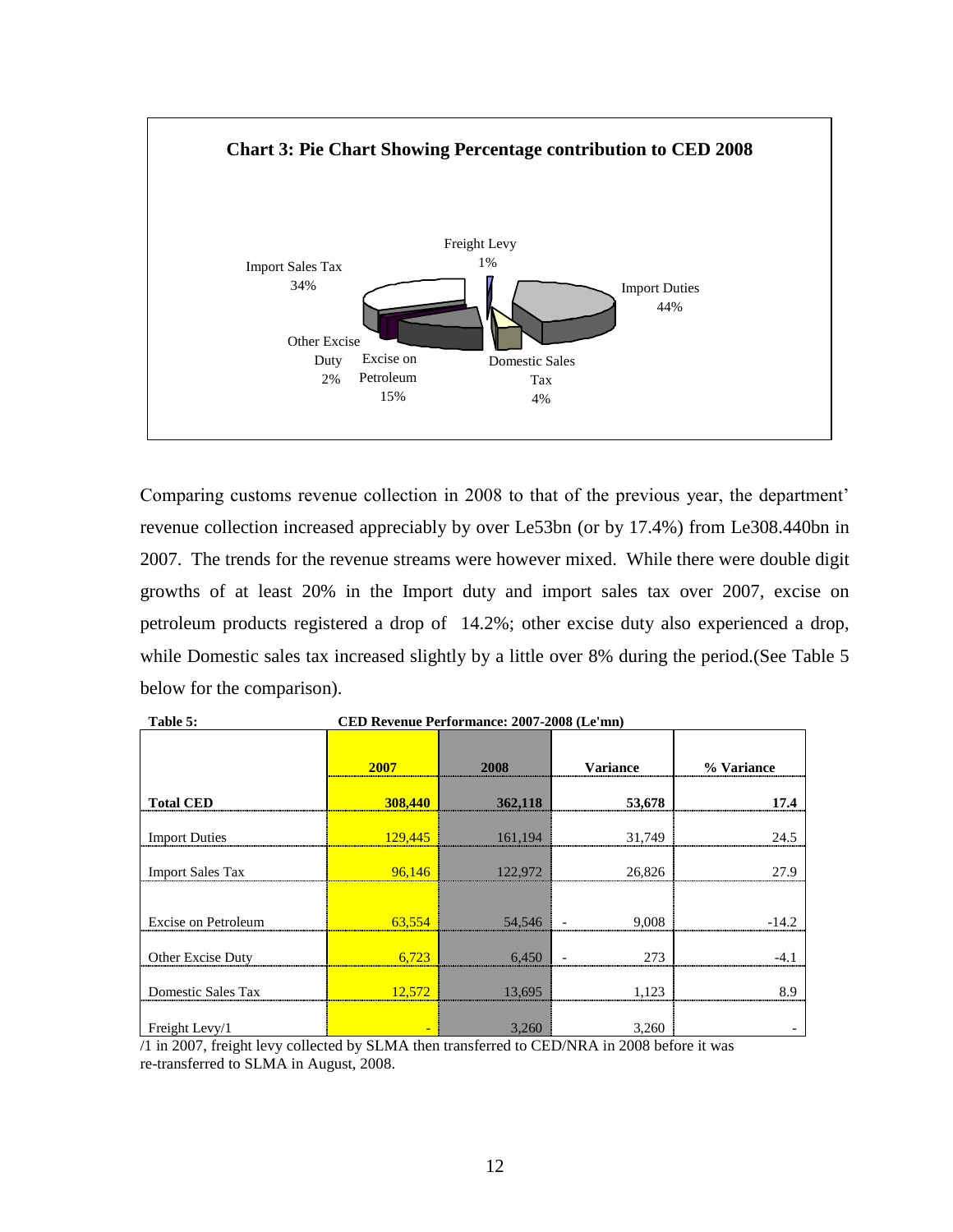#### **4.1.3 Performance of the Non-Tax Revenue Department (NTR)**

The overall NTR revenue collection in 2008 was not quite impressive as it fell below target by over Le14bn (19.8%). Table 6 below provides the revenue-target analysis for the period. As indicated, none of the revenue streams met it target.

Relative to targets, Mines category in total registered a shortfall by 31.2% while revenue from 'Other Departments' fell by 13.1%. The highest shortfall in the mines category was royalty on rutile which dropped by 85.8%, royalty on bauxite reduced by 58.3%.

Royalties on fisheries was below target by 28.9% while other revenues stream was 10.2% down target. Table 6 below gives a breakdown of the NTR revenue performance relative to target in 2008.

|                           | 2008 Act. | 2008 Target | <b>Variance</b> | % Variance |  |  |  |  |
|---------------------------|-----------|-------------|-----------------|------------|--|--|--|--|
| NTR                       | 57,156    | 71.225      | (14,069)        | (19.8)     |  |  |  |  |
|                           |           |             |                 |            |  |  |  |  |
| <b>Mines</b>              | 18 012    | 26,184      |                 | (31.2)     |  |  |  |  |
| Royalty on Rutile         | 250       | 1 757       | 1.507           | (85.8)     |  |  |  |  |
| <b>Royalty on Bauxite</b> |           | 2,675       | 1.560           | (58.3)     |  |  |  |  |
| Other Licenses            | 16.648    | 21.752      | (5.104)         | (23.5)     |  |  |  |  |
| <b>Other Departments</b>  | 39.144    | 45.041      | (5.897)         | 13.1)      |  |  |  |  |
| Royalties on Fisheries    |           | 6.867       | 1.987           | (28.9)     |  |  |  |  |
| <b>Other Revenue</b>      | 34,264    | 38,174      |                 | 10.2)      |  |  |  |  |

**Table 6: NTR Performance by Revenue Streams in 2008**

The contributions of the revenue streams are shown in the pie chart below: revenue from import duties and import sales tax in total registered the highest with contribution over 75% of the total revenue collected; while freight levy accounted for less than 10% for the year. The Pie chart below shows the contributions by the two revenue categories-Mines and other departments. Over 60% of NTR collection comes from Other Departments which comprises royalties on fisheries and seventeen (17) MDAs excluding Prisons Department (*See Annex 1 for 2008 monthly collections*) from whom no revenue has been generated since the NTR was established in 2004. Mines contribution is less than 40% for the year due to policy changes that affected the mining sector.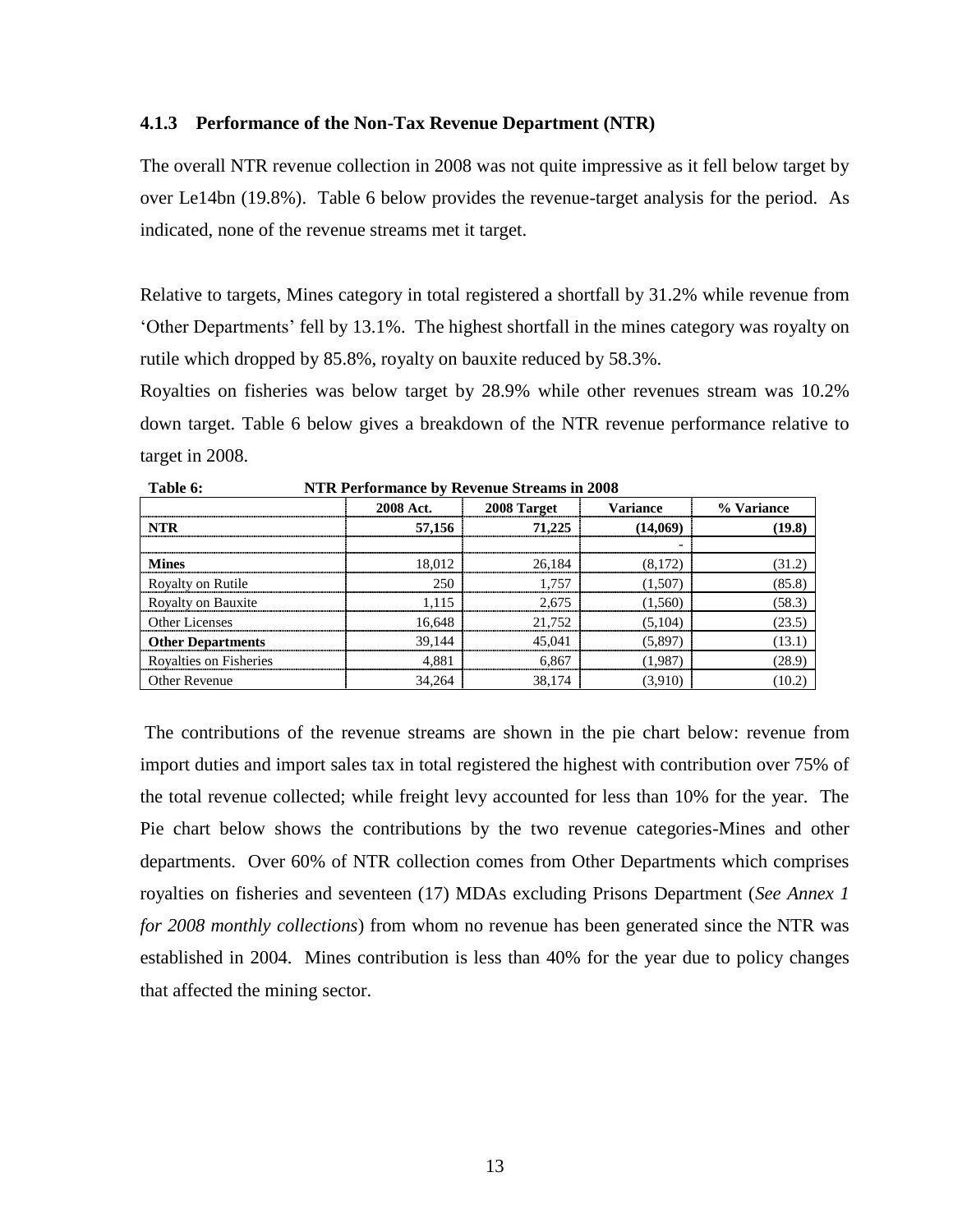

NTR revenue collection improved slightly by Le9.141bn (19%) over the 2007 collection. Much of this is from revenue from 'Other Departments' which increased by 32.9% during the period. The overall mines department dropped relative to 2007 by about 3%. This department would have performed better if certain policy measures in the mining industry were not undertaken and the collapsed of the Sierra Rutile mining dredge and suspension of Koindu Holding Companies during the year. Table 7 below compares NTR collections over the two years.

| NTR Revenue Performances: 2007-2008 (Amounts in Le'mn)<br>Table 7: |                  |           |                 |            |  |  |  |
|--------------------------------------------------------------------|------------------|-----------|-----------------|------------|--|--|--|
|                                                                    | <b>2007 Act.</b> | 2008 Act. | <b>Variance</b> | % Variance |  |  |  |
| NTR                                                                | 48.016           | 57,156    | 9,141           |            |  |  |  |
|                                                                    |                  |           |                 |            |  |  |  |
| <b>Mines</b>                                                       | 18.553           |           | (541            |            |  |  |  |
| Royalty on Rutile                                                  | 531              |           | (287            |            |  |  |  |
| Royalty on Bauxite                                                 | 2.604            |           | (1,490)         |            |  |  |  |
| Other Licenses                                                     | 15.412           | 16.648    | 1.235           |            |  |  |  |
| <b>Other Departments</b>                                           | 29.463           | 39.144    | 9,682           |            |  |  |  |
| Rovalties on Fisheries                                             |                  |           | 528             |            |  |  |  |
| <b>Other Revenue</b>                                               |                  | 34.264    | 9.153           |            |  |  |  |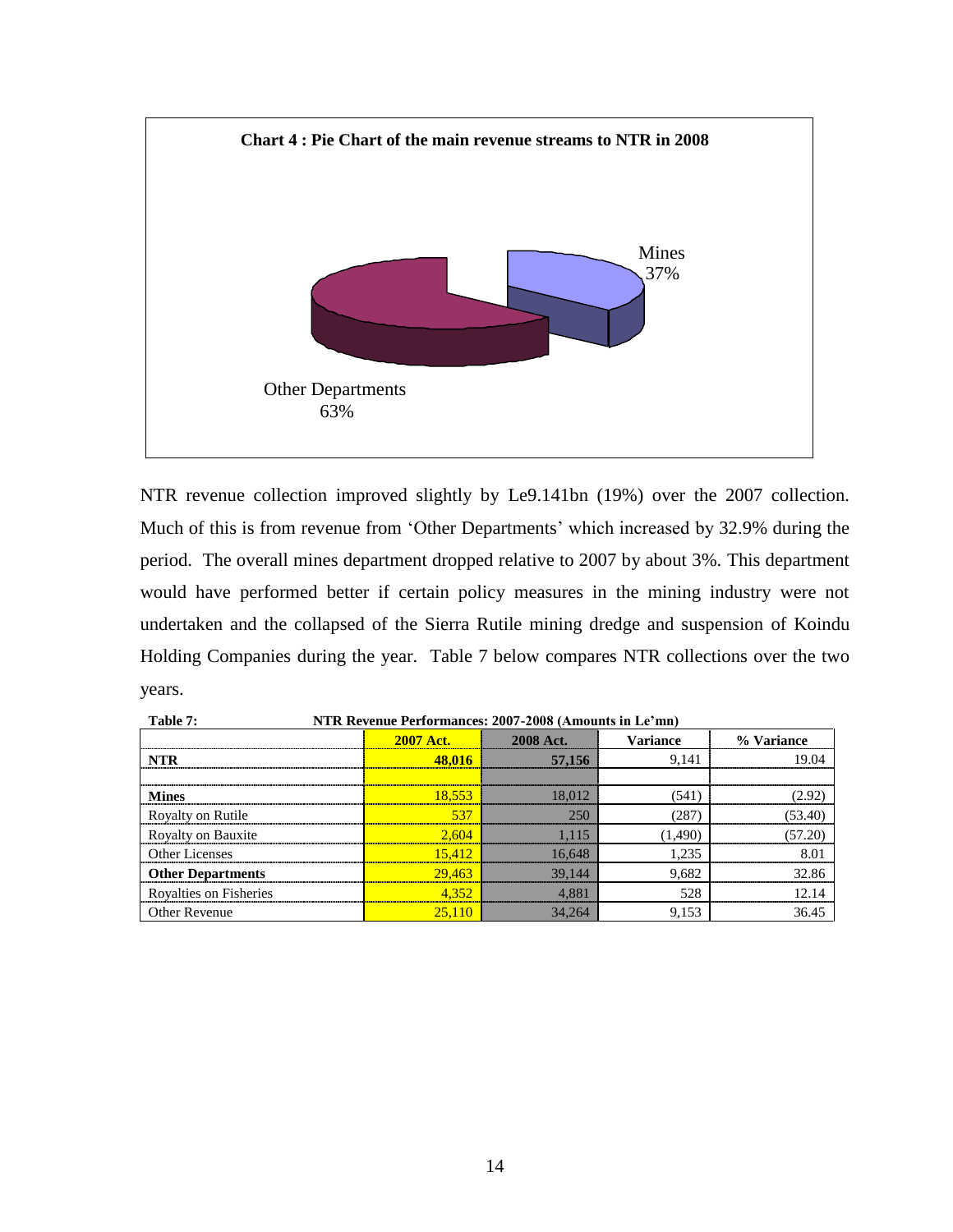### <span id="page-23-0"></span>**5.0 Growth in Revenue Performance: 2003-2008**

Since the National Revenue Authority commenced revenue collection in 2003, there has been a steady increase in domestic revenue collection<sup>7</sup>. Statistics show that domestic revenue of US\$125.91mn generated in 2004 was higher than domestic revenue collected in 2003 by US\$7.46mn (i.e. 6.3%). With the consolidation of the Authority's position and taking over the collection of NTR collection from some of the MDAs, domestic revenue improved by US\$10.08mn to US\$135.98mn in 2005 (8%). This trend continued in the ensuing years during which the domestic revenue increased to US\$156.63mn in 2006 and US\$168.45mn in 2007. 2008 revenue collection was quite impressive which restored to the highest year-on-year increase and growth in revenue by US\$38.07mn (22.6%). *See Table 8a below for the US Dollar component of NRA revenue performance: 2003-2008.*

| 1 uviv vui                     | Comparative incremae rinary sister over $\equiv$ |          |          |          |          | $V = V$  |          |
|--------------------------------|--------------------------------------------------|----------|----------|----------|----------|----------|----------|
| Agency                         | 2002                                             | 2003     | 2004     | 2005     | 2006     | 2007     | 2008     |
|                                |                                                  |          | 4        |          | 6        |          | 8        |
| <b>Domestic Revenue</b> (Excl. |                                                  |          |          |          |          |          |          |
| Road User Charges)             | 110.41                                           | 118.45   | 125.91   | 135.98   | 156.63   | 168.45   | 206.52   |
| Income Tax Dept.               | 29.95                                            | 32.23    | 36.16    | 39.72    | 46.91    | 49.02    | 65.87    |
| Customs & Excise Dept          | 76.50                                            | 82.02    | 82.03    | 81.93    | 94.85    | 103.35   | 121.47   |
| <b>NTR</b>                     | 3.95                                             | 4.20     | 7.72     | 14.34    | 14.87    | 16.09    | 19.17    |
| $o/w$ Mines                    | 0.97                                             | 1.30     | 2.86     | 4.70     | 4.97     | 6.22     | 6.04     |
| Other Depts.                   | 2.98                                             | 2.90     | 4.86     | 9.64     | 9.90     | 9.87     | 13.13    |
| Exchange Rate (Le/US\$)        | 2.099.20                                         | 2.345.40 | 2.701.30 | 2.889.60 | 2.961.90 | 2.984.54 | 2.981.10 |

**Table 8a: Comparative Revenue Analysis: 2002-2008 (US\$' Million)** 

Table 8b below shows revenue collection performance in Leones term for the period 2003- 2008. It is evident from the table that there has been a steady growth in NRA performance since 2003. All revenue departments improved significantly for 2008 when compared to 2007 except the Mines department that was greatly affected by the suspension of some mining activities.

 $<sup>7</sup>$  The domestic revenue has been standardized in US dollar terms in order to reflect the true value, which is</sup> devoid of inflation and other external shocks that may have affected the general price level.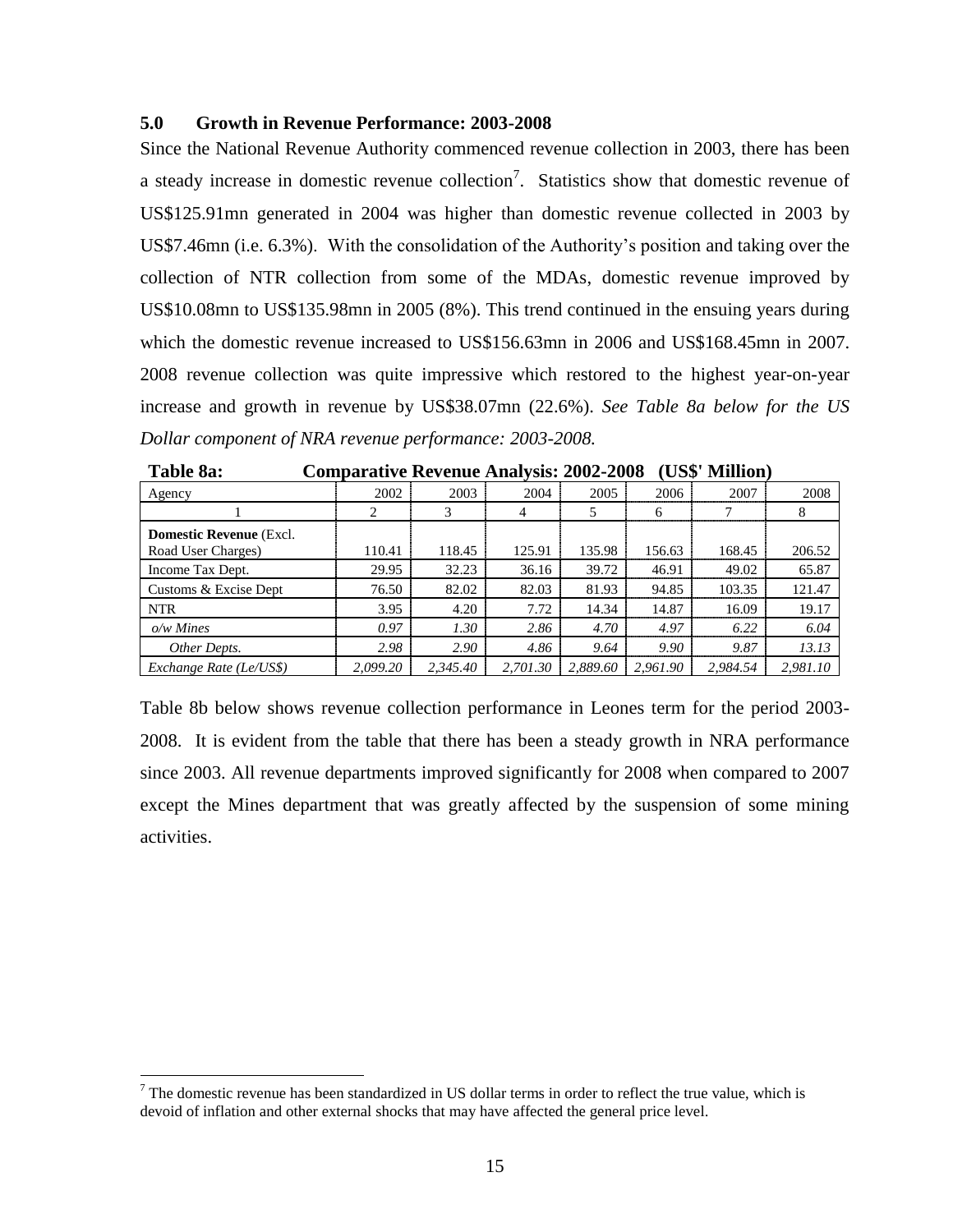| $-1$                                                   |         |         |         |         |         |         |         |  |
|--------------------------------------------------------|---------|---------|---------|---------|---------|---------|---------|--|
| Agency                                                 | 2002    | 2003    | 2004    | 2005    | 2006    | 2007    | 2008    |  |
|                                                        |         | 3       | 4       |         | 6       |         | 8       |  |
| <b>Domestic Revenue (Excl.</b> )<br>Road User Charges) | 231,766 | 277,810 | 340,116 | 392,939 | 463,920 | 502.751 | 615,661 |  |
| Income Tax Dept.                                       | 62,881  | 75,581  | 97,679  | 114,762 | 138,957 | 146,296 | 196,377 |  |
| Customs & Excise Dept                                  | 160,589 | 192,378 | 221,591 | 236,753 | 280,932 | 308,440 | 362,118 |  |
| <b>NTR</b>                                             | 8,296   | 9,851   | 20,846  | 41,424  | 44,031  | 48,015  | 57,166  |  |
| $o/w$ Mines                                            | 2,034   | 3,040   | 7,721   | 13,569  | 14,712  | 18,554  | 18,022  |  |
| Other Depts.                                           | 6,262   | 6,811   | 13,125  | 27,855  | 29,319  | 29.461  | 39,144  |  |

**Table 8b: Comparative Revenue Analysis: 2002-2008 (Le' million)** 

The chart 5 below illustrates growth in domestic revenue since 2003 to date.



According to Table 9 below, Tax revenue GDP ratio increased stagnated between 2005 and 2006 at 10% and it dropped to 9.2% in 2007 but improved slightly to 9.6% in 2008. It is worth noting that this percentage would have been higher if the Authority had continued the collection of freight levy<sup>8</sup> during the year. Tax revenue to GDP ratio is projected to decrease to 9.0% in 2009 (on the revised target in April, 2008) excluding freight levy. Trend in Domestic revenue/GDP ratio $9$  also maintained the same downwards movement but improved to 10.6% in 2008. The Domestic revenue/GDP ratio should not be expected to increase as expected if the global economic conditions do not improve in 2009.

<sup>&</sup>lt;sup>8</sup> The responsibility of collecting freight levy revenue was transferred to the Sierra Leone Maritime Administration (SLMA) in September, 2008.

<sup>&</sup>lt;sup>9</sup> Domestic revenue includes Tax & Non-tax revenue while Road User Charges is excluded in NRA analysis.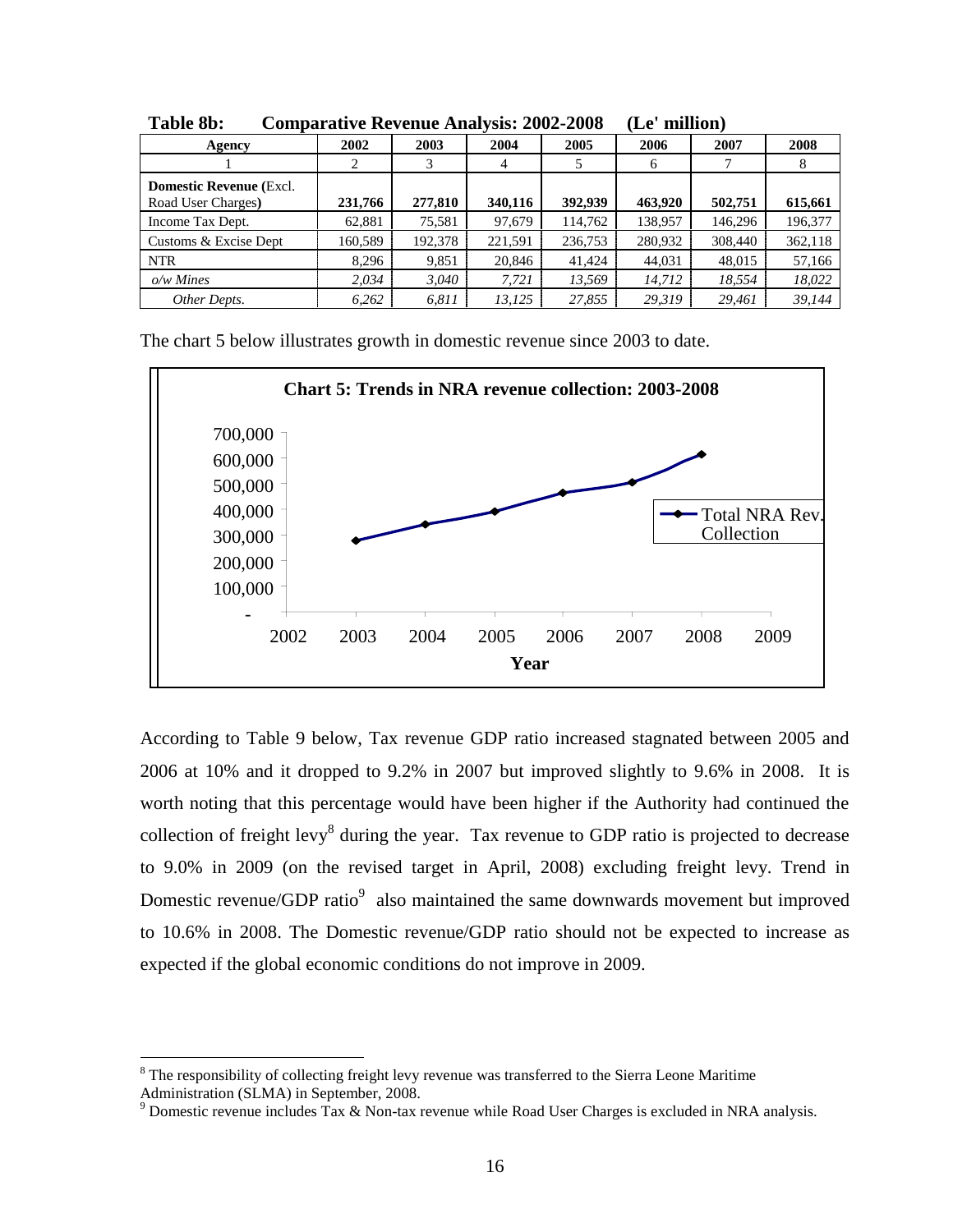| (Amount in Leones Million)     |           |           |           |           |           |           |           |                                                |
|--------------------------------|-----------|-----------|-----------|-----------|-----------|-----------|-----------|------------------------------------------------|
|                                | 2002      | 2003      | 2004      | 2005      | 2006      | 2007      | 2008      | 2009<br>(Revised<br>Projection <sup>10</sup> ) |
| <b>Nominal GDP</b>             | 1,964,627 | 2,310,767 | 2,894,123 | 3,518,200 | 4,206,600 | 4,966,200 | 5,826,100 | 6,781,100                                      |
| Tax Revenue (A)                | 223,470   | 267,960   | 319,267   | 351,515   | 419,515   | 454,736   | 558,495   | 613,570                                        |
| Non-Tax Revenue (B)            | 8,296     | 9,851     | 20,846    | 41,424    | 44,041    | 48,015    | 57,167    | 55,019                                         |
| Total Domestic Revenue (C=A+B) | 231,766   | 277,811   | 340,113   | 392,939   | 463,556   | 502,751   | 615,661   | 668,589                                        |
| Tax Revenue/GDP                | 11.4%     | 11.6%     | 11.0%     | 10.0%     | 10.0%     | 9.2%      | 9.6%      | 9.0%                                           |
| Non-Tax Revenue/GDP            | 0.4%      | 0.4%      | 0.7%      | 1.2%      | 1.0%      | 1.0%      | 1.0%      | 0.8%                                           |
| *Domestic Revenue/GDP          | 11.8%     | 12.0%     | 11.8%     | 11.2%     | 11.0%     | 10.1%     | 10.6%     | 9.9%                                           |
| Growth in Domestic Revenue (%) | 15        | 19.9      | 22.4      | 15.5      | 18.0      | 8.5       | 22.5      | 8.6                                            |
| Growth in Tax Revenue (%)      | 16        | 19.9      | 19.1      | 10.1      | 19.3      | 8.4       | 22.8      | 9.9                                            |
| Growth in Non-Tax Revenue (%)  | (7.2)     | 18.7      | 111.6     | 98.7      | 6.3       | 9.0       | 19.1      | (3.8)                                          |
| Growth in Nominal GDP (%)      | 22.8      | 17.6      | 25.2      | 21.6      | 19.6      | 18.1      | 17.3      | 16.4                                           |

## *Table 9: Revenue Productivity: 2002-2008 & Projection for 2009*

*\* Excludes Road User Charges*

 $10$  2009 Revenue projection revised downwards during the IMF visit in March-April, 2009 on 2008 country assessment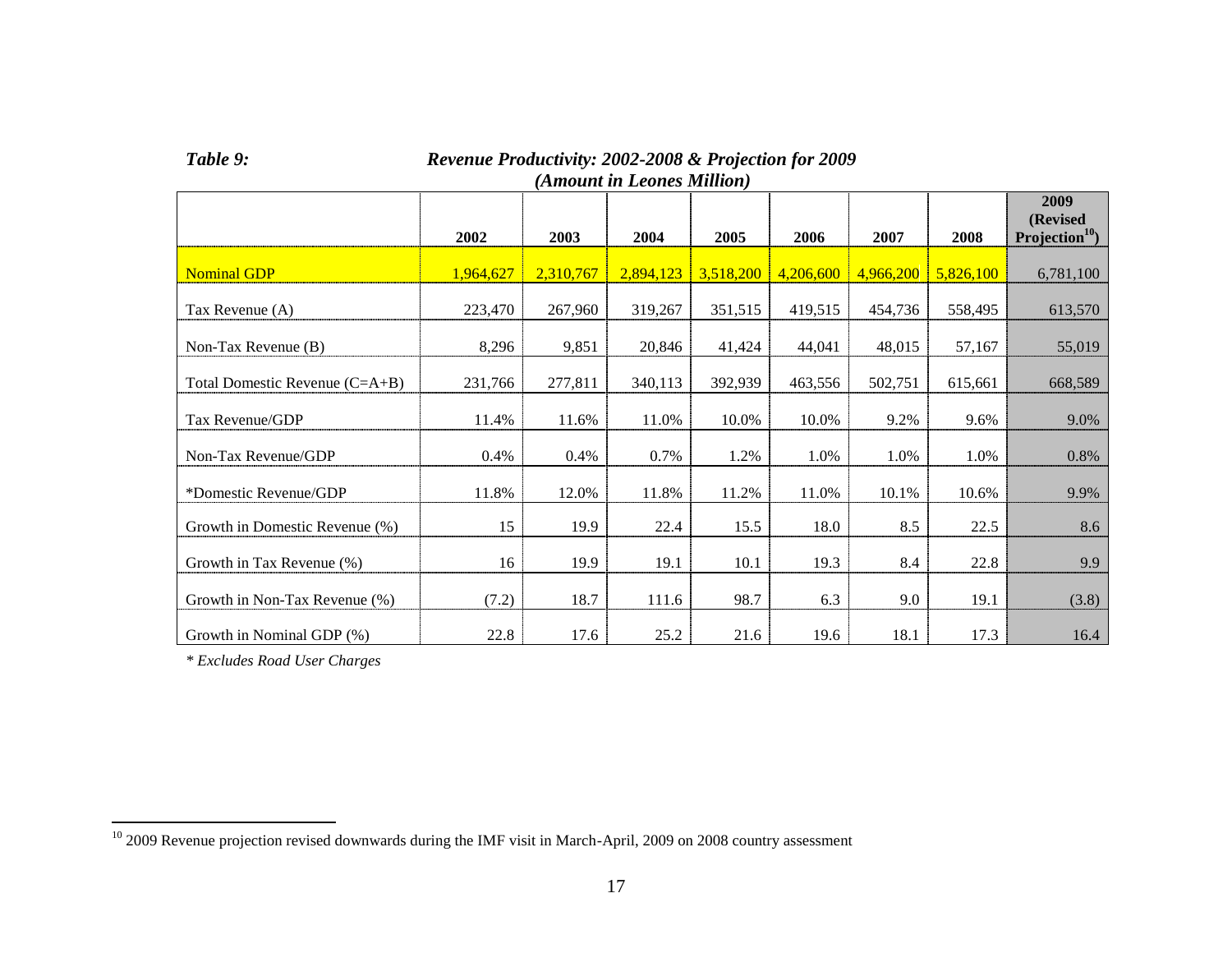## **6.0 Reasons for Domestic Revenue Shortfall in 2008**

Although revenue generated in 2008 fell short of annual target by Le23.208bn (i.e. 3.6%), overall revenue performance in 2008 improved by a substantial proportion (22.5%) over that in 2007 and even registered the highest year-on-year revenue variance (over Le112bn) since the inception of the NRA in 2003.

Failure to make the set target was due to the global economic down turn that impacted negatively on the country's economic performance, changes in policies relevant to domestic revenue collection, and other factors extraneous to the Authority.

- i. *The Global economic recession in 2008:* The impact of the global economic crisis measured in terms of the revenue loss can be dissected into revenue loss with respect to domestic taxes, non-tax revenues and international trade taxes. The effects of the global economic crisis on domestic revenue are through the following:
	- Decline in the importation of goods in general, with significant revenue loss on high dutiable commodities.
	- Weak effective demand for frequently imported luxury goods that attracted high import duties.
	- A drop in remittance from relatives abroad due to high unemployment caused by the global economic crisis.
	- High cost of crude oil that reached record level of over US\$147 a barrel increased cost of production of businesses that pay corporate tax and other taxes. This has similar effect on the domestic prices which affected the real income of consumers.

On the Domestic revenue front,

- Most businesses lower their profit estimates in 2008 due to low turnover with relatively marginal cost increments, high production costs emanating from the increase in electricity tariff, anticipated demand for wage increases, etc.
- The drop in demand for and prices of our exports like diamonds caused some businesses to adopt the system of wait and see while others went underground making tax assessment difficult. Growth in diamond exports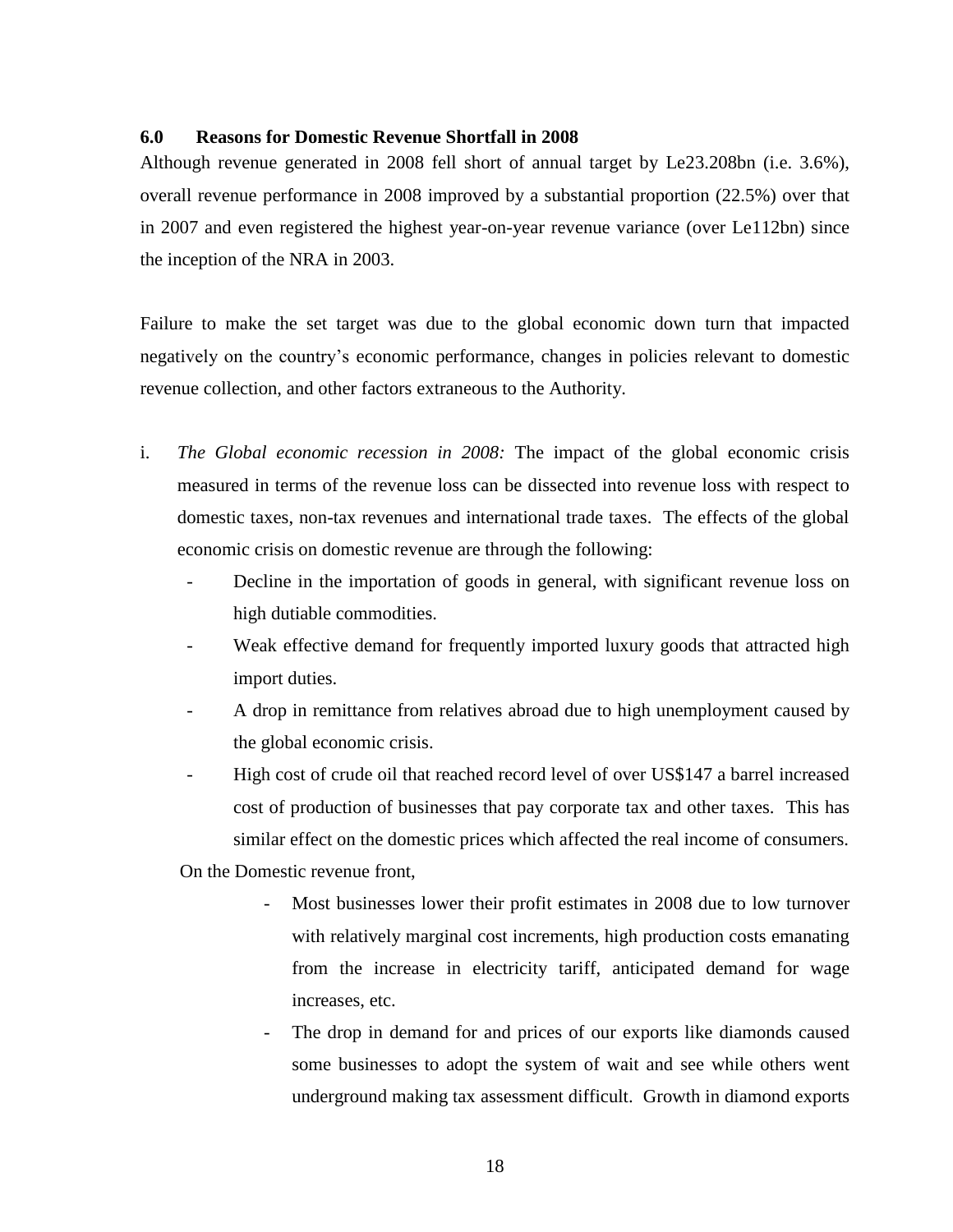in 2008 relative to 2007 was negative both in carats and value by 38.5% and 30.2% respectively. The worse diamond exports for over five years.

- High unemployment rates especially in overseas and the unemployment threat domestically affected demand for goods and services produced by businesses that pay corporate as well as other taxes.
- ii. *General poor economic performance:* While domestic revenue target for 2008 was set on the premise that macroeconomic performance would improve on a significant scale, this appeared not to have been the case following the actual performance of the economy within this period.

Manufacturing industries/factories are usually capital intensive using much of electricity and water. Electricity supply in Sierra Leone could not improve as predicted particularly with high hopes of completion of the Bumbuna Hydroelectric project during the year. Instead, electricity tariff increased by 50%.

Added to the above, the trajectory of activity in large businesses was not encouraging over the period as some of them drastically adjusted downwards their estimates of turnover. As at end July, 2008, about twenty (20) large taxpayers of which fourteen (14) are among the top largest businesses reduced their estimates. Out of a total provisional estimate of Le21.083bn, only Le7.423bn was firmed while awaiting audits. Also, reduction in the declaration of taxable profit due to expansion in investment in the financial industry affected 2008 corporate tax collection.

Again, local communication revenue stream which contributes over 60% to the 'Other taxes' category had the highest revenue shortfall of Le9.636bn in 2008. This is as a result of the change in technology during the year by GSM operators from printed topup cards to electronic credit transfer which was difficult to track.

Added to the above was the poor performance of the diamond industry (which is one of the main sources of non-tax revenue in Sierra Leone) in 2008 relative to 2007.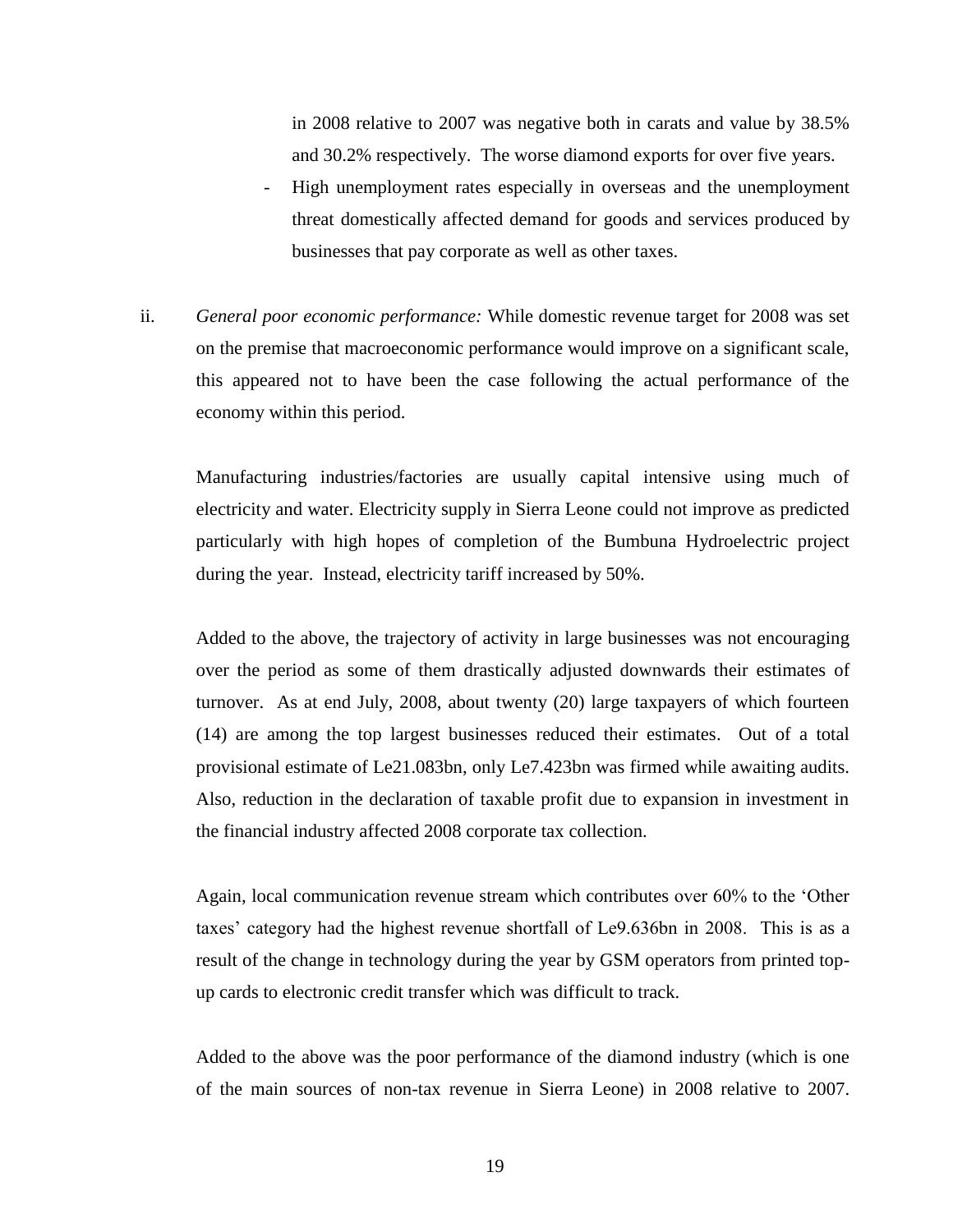Diamond exports dropped by (30.2%) from US\$141.566mn in 2007 to US\$98.801mn in 2008. Drop in the world market price of diamonds among other things, coupled with the drop in export volume from 603.6 thousand carats in 2007 to 371.3 thousand carats in 2008 (i.e. by 38.5%) partly explains the drop in foreign exchange earnings from diamond exports.

Given the above computable economic analysis, it is clear that even if the forecasted 2008 nominal GDP grew as expected, the sectors/indicators relevant to tax revenue generally declined relative to the previous year.

## <span id="page-28-0"></span>**6.3 Changes in Policies and delay in Implementation**

In addition to the aforementioned reason, the delay in and non-implementation of policies proposed to mobilize domestic revenue also accounted partly for the underperformance relative to target.

- i. Out of the Le1.5bn projected for bed fees only Le0.073bn was collected leaving a huge revenue variance due to delays in policy harmonization with the Ministry of Tourism and Culture, and the business houses. Revenue collection from this tax stream commenced in October instead of January, 2008.
- ii. Income tax of Le0.610bn on rice imported by one Trading company-Harmony in December, 2008 was only settled by MoFED after December 31, 2008.
- iii. Revenue loss on bulk cargoes: rice, sugar, flour and wheat flour amounted to Le3.642bn due to changes in the import duties and import sales tax on them.
- iv. Le3.028bn was lost on import duty on petroleum products (Kerosene, Petrol and Diesel) as the rates were adjusted from 5% ad valorem to US\$20 specific per metric ton and later to 2% ad valorem before it was adjusted back to the original 5% as at end September, 2008.
- v. Le3.386bn was forgone on excise duty on petroleum products as a result of reduction in the excise rates. See Table10 below for the reduction in the rates.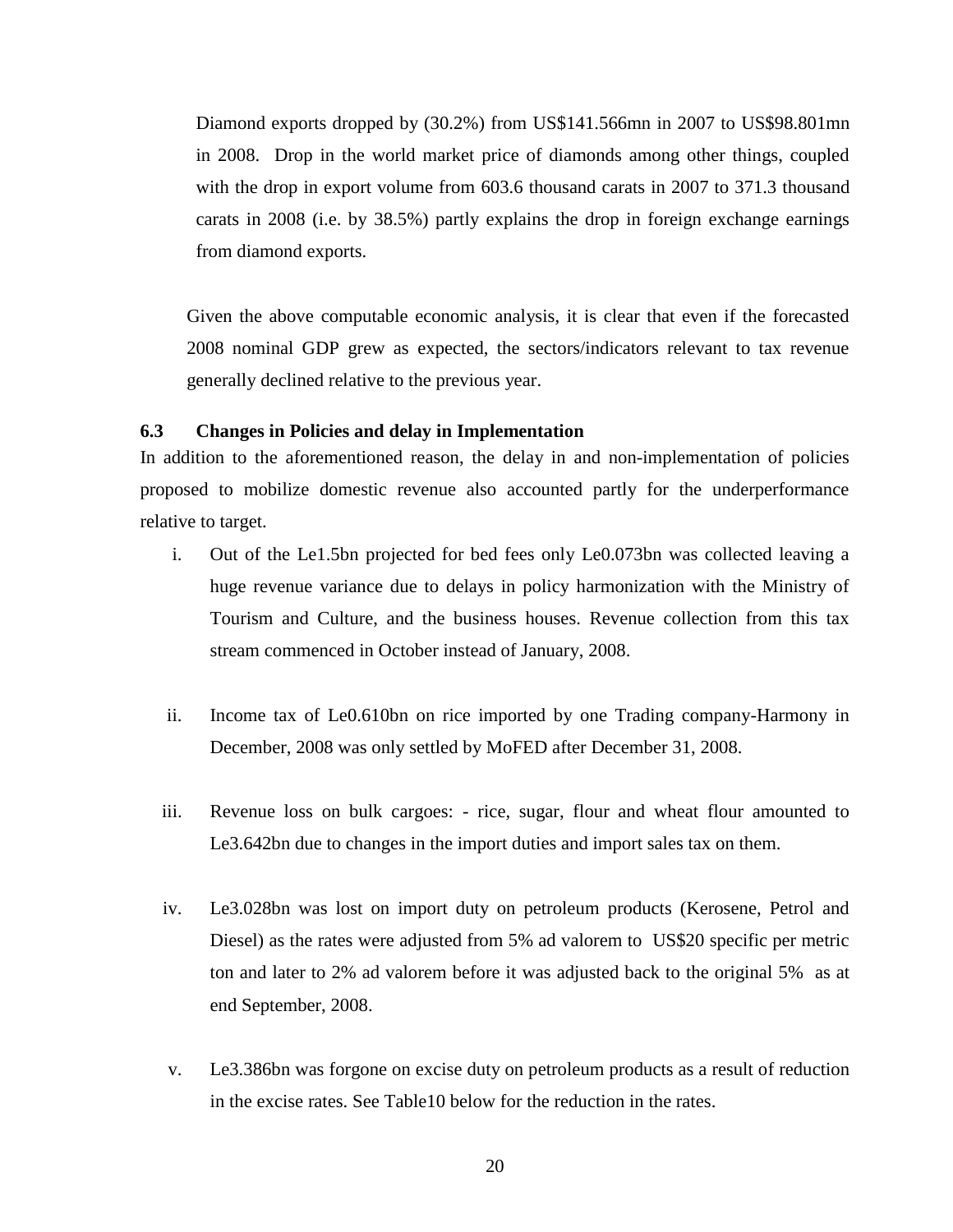|                                     | Kerosene   | Petrol     | <b>Diesel</b> | <b>Fuel Oil</b> |
|-------------------------------------|------------|------------|---------------|-----------------|
| Old rates/imperial gallon           | 1.725.04   | 1.972.17   | 1.656.35      | 238.98          |
| New rates/imperial gallon-applied   | 1.415.12   | 1.662.25   | 1.346.43      | 238.98          |
| <b>Amount Deducted in the rates</b> | 309.92     | 309.92     | 309.92        |                 |
| (% Reduction in the rates)          | $(17.9\%)$ | $(15.7\%)$ | $(18.7\%)$    |                 |

**Table 10: Adjustment in Excise Duty on Petroleum Products: January-October, 2008 (Amounts in Leones)**

The reduction in the duty extended to October, 2008 before it was re-adjusted to the original (old) rates.

- vi. Revenue from freight levy was projected to be Le4.755bn but only Le3.260bn was collected from January-August, 2008 after which the revenue collection responsibility was taken over by the Sierra Leone Maritime Administration. The difference of Le1.495bn was still included in the revenue shortfall for the Department.
- vii. Late settlement of import duty of Le2.035bn on rice imported in December, 2008.
- viii. During the year under review, 40 factories were registered to pay domestic sales tax and other excise but as at end 2008, only 29 remained active while the 11 were below taxable threshold due to high cost of raw materials and a 50% increase in the electricity tariff.
- ix. The business community continued to complain the unfair competition with factories like Guoji, Magbass Sugar Complant which have some duty free concessions and reduced duty on their raw materials and finished imported products as well as reduced sales tax on their finished products.
- x. Higher-than-expected duty free concessions granted to a variety of beneficiaries during the review period which increased by Le18.420bn (46.1%) from Le39.983bn in 2007 to Le58.403bn in 2008.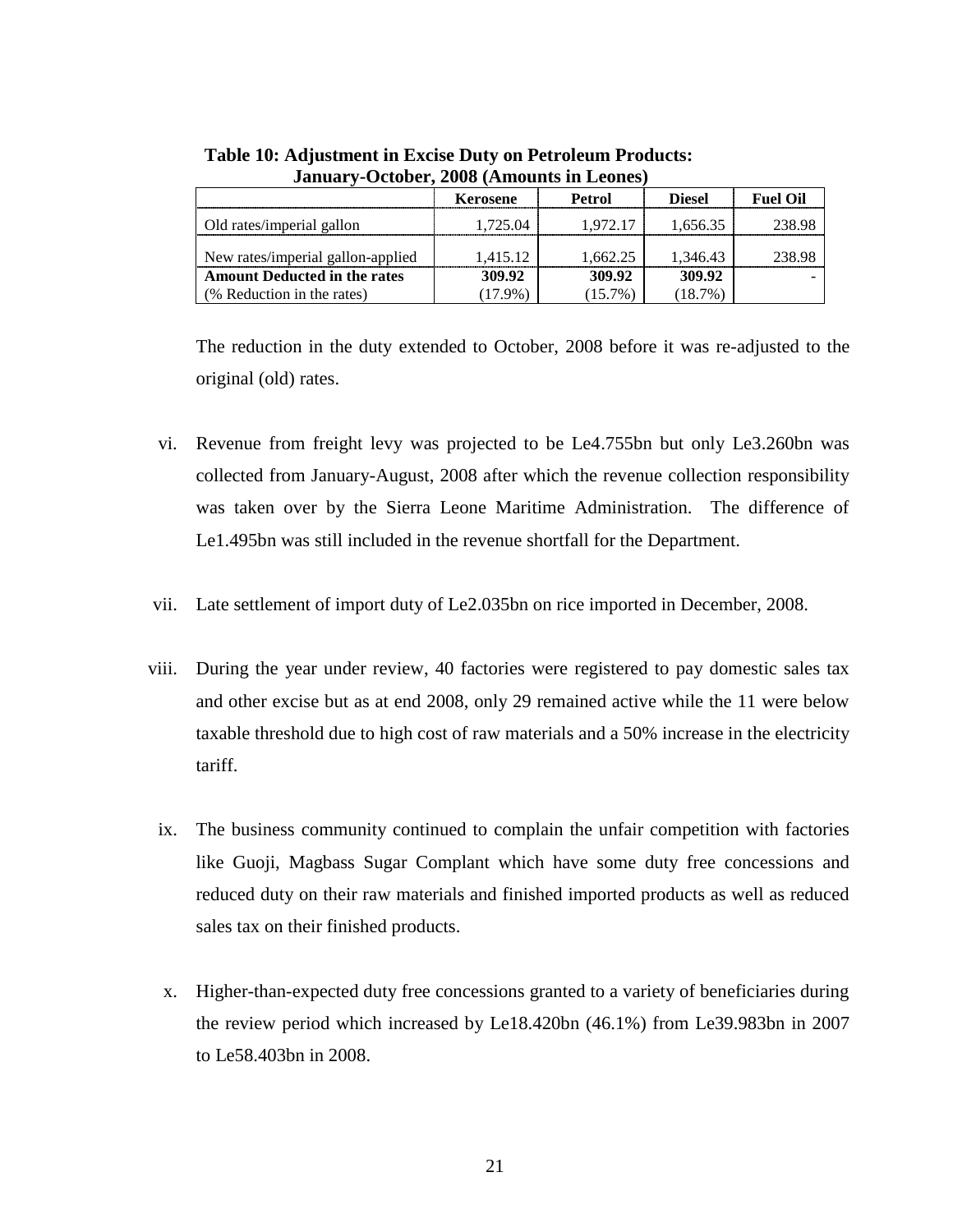- xi. Weak effective domestic demand resulted in low sales and importation thereby depressing revenue collection for both Customs and Excise, and Income Tax.
- xii. Revenues from royalties on rutile, bauxite and diamonds for the year declined throughout the year due to the following:
	- o Sierra Rutile Limited (the company mining rutile) could not resume full scale production after the collapse/submersion of one of their two mining dredges in July 2008.
	- o The operation of Koidu Holdings was suspended in April 2008 and never went into active mining until the end of the year. This implies that the projected royalties on diamonds of Le7.0bn for the year was not fully collected.
- xiii. Early 2008, the Ministry of Mineral Resources unilaterally suspended the payment of fees and licenses by both existing and new mineral rights holders in the face of a review of existing mining arrangements. This affected the overall revenue collection from the Mines Department.
- xiv. Payment of arrears from a Diamond Company (African Minerals Holdings) for the acquisition of mining plots (computed using the new rates) amounting to US\$1.3mn (equivalent to Le3.956bn) was not paid.
- xv. The losses declared by two major parastatals (Sierra Leone Ports Authority and Sierra Leone State Lottery) for their operations in 2007 affected dividend collected in 2008. Other parastatals ploughed back profits.
- xvi. An amount of US\$272,000 (equivalent of Le0.811bn) in respect of registration fees for foreign aircrafts and local airlines was to have been collected by NRA in 2008, but this responsibility was taken over by the Civil Aviation Authority of the Ministry of Transport and Aviation owing to misconception in the drafting of the Finance Act 2008.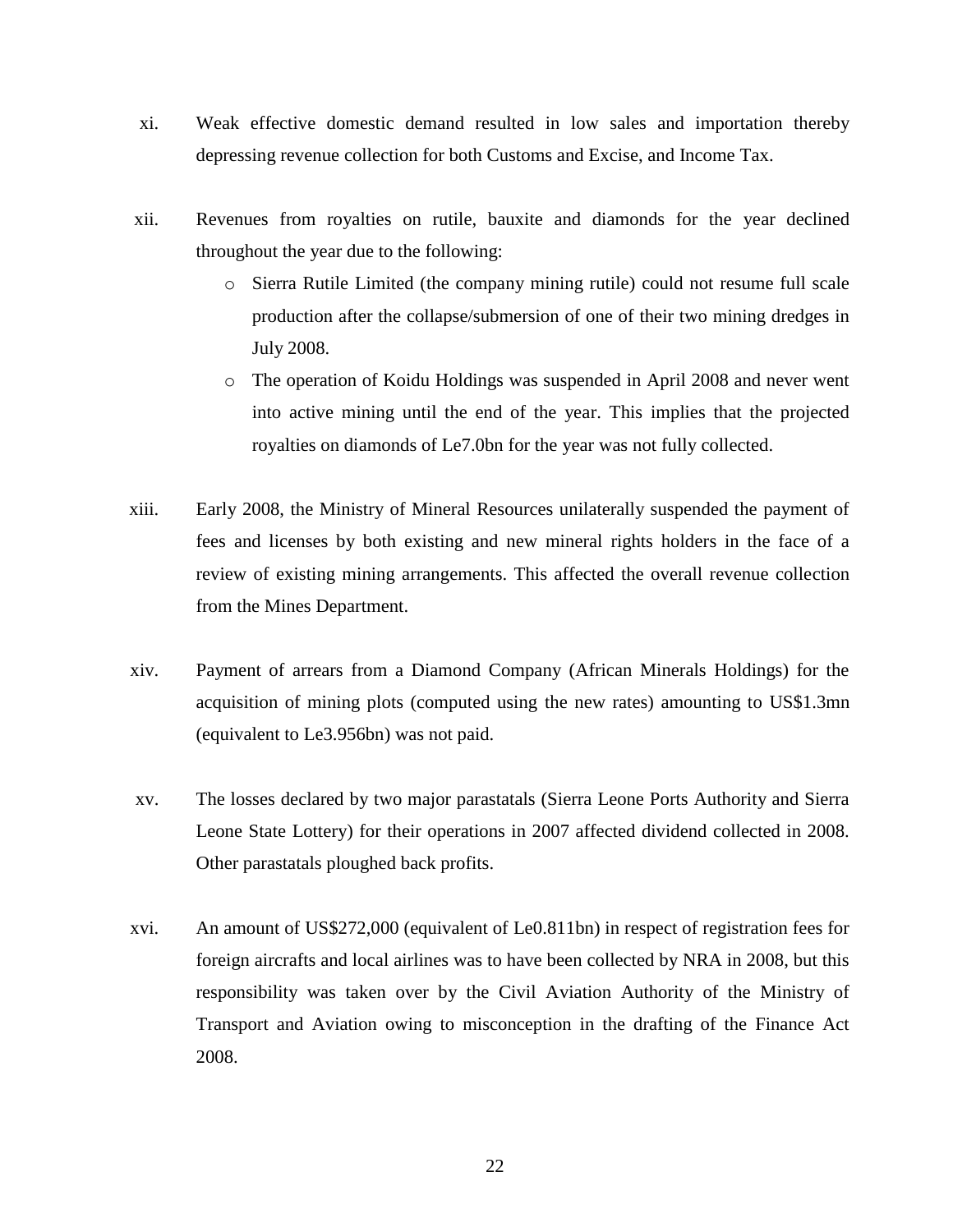- xvii. It was projected that 2,000 foreign commercial employees engaged in mining, other businesses, and self employment will be captured by the Ministry of Employment, Labour and Social Security (MELSS) at the rate of Le3.0mn per employee but was not enforced by the Ministry on the premise that the work permit committee was not commissioned even though NRA provided logistical support to the MELSS in the form of computers and accessories, printer, photocopier, generator in order to facilitate the operations of the Work Permit Committee.This resulted in the non-collection of at least Le6.0bn (This committee was not formally launched until the end of the year).
- xviii. Out of estimated revenue of US\$1.7mn from the sale of visa stickers abroad, only US\$0.1mn was remitted into the Consolidated Fund (CF) by the High Commissions/Embassies abroad. The sum of US\$1.6mn (equivalent to Le4.770bn) is still outstanding for the year.
	- xix. Registration fee of US\$2.0mn (equivalent to Le6.0bn) paid to the National Telecommunication Commission (NATCOM) by two new GSM operators was not paid into the CF. In addition, NATCOM continued to collect revenue for the following:-GSM application fees, Internet Service providers (ISP) fee, Spectrum fees, and Duplex channel fees. These services were estimated to have generated the sum of Le1.8bn in 2008. (The Finance Act 2008, however, provides that all off budget revenues should now be collected by NTR and with no changes in the rates/fees, the Department would have collected a similar amount in 2008).
	- xx. In 2007, Le0.733bn was collected by NTR for the registration of ships into Sierra Leone. A similar or higher amount collected by the Sierra Leone Maritime Administration in 2008 and never transferred to NRA.

(Summary of revenue loss due to policy changes during 2008 and presented in Tables 11 and 12 for Customs & Excise and the Non-Tax Revenue Departments respectively).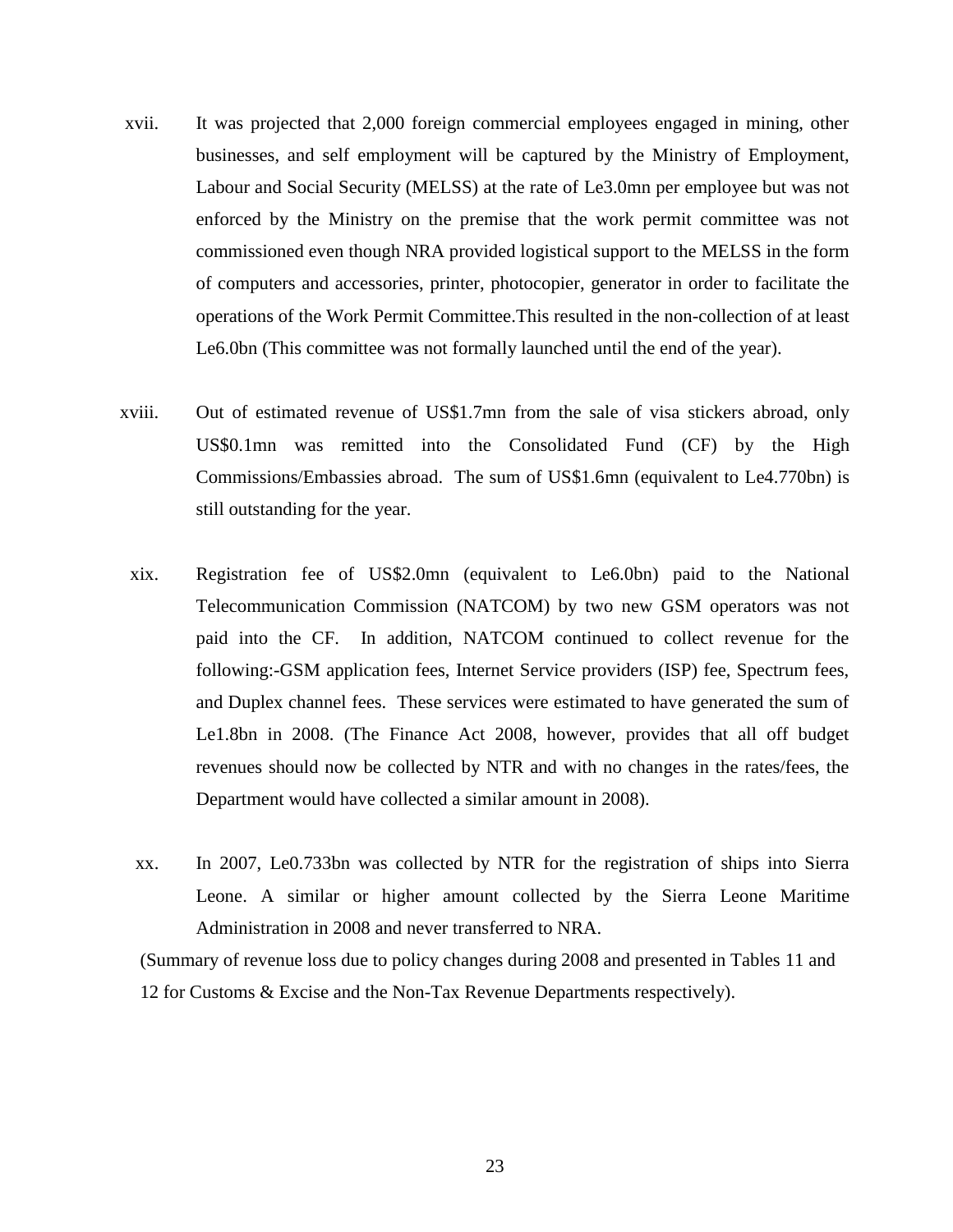## **Customs & Excise Department (CED)**

| Table 11: |  |
|-----------|--|
|           |  |
|           |  |

## **Table 11: Revenue Loss due to Policy and Administrative Changes in 2008**

**(Amount in Le'million)**

|                                                                                                                                                                                                                                                                           | Jan-Jun, 2008 | <b>July-Dec, 2008</b> | <b>Jan-Dec, 2008</b> |
|---------------------------------------------------------------------------------------------------------------------------------------------------------------------------------------------------------------------------------------------------------------------------|---------------|-----------------------|----------------------|
| <b>TOTAL (CED revenue loss)</b>                                                                                                                                                                                                                                           | 10,398        | 13,586                | 23,984               |
|                                                                                                                                                                                                                                                                           |               |                       |                      |
| Revenue loss due to changes in both import duties & Sales tax in                                                                                                                                                                                                          |               |                       |                      |
| March 2008 that affected revenue collection throughout the year                                                                                                                                                                                                           | 797           | 3,642                 | 4,439                |
| - Rice                                                                                                                                                                                                                                                                    | 468           | 233                   | 701                  |
| - Sugar                                                                                                                                                                                                                                                                   | 222           | 800                   | 1,022                |
| - Flour                                                                                                                                                                                                                                                                   |               | 580                   | 580                  |
| - Wheat Flour                                                                                                                                                                                                                                                             | 107           | 2,029                 | 2,136                |
| Revenue loss due to reduction in the rate of import duty on petroleum<br>products from 5% to US\$20 specific then to 2% which applied                                                                                                                                     |               |                       |                      |
| before being restored to 5% in October, 2008                                                                                                                                                                                                                              | 3,635         | 3,028                 | 6,663                |
| - Kerosene                                                                                                                                                                                                                                                                | 258           |                       | 258                  |
| - Petrol                                                                                                                                                                                                                                                                  | 911           | 931                   | 1,842                |
| - Diesel                                                                                                                                                                                                                                                                  | 2,466         | 2,097                 | 4,563                |
| Revenue loss due to reduction in excise duty on petroleum products:<br>(Rate reduced by-Kerosene 21.9%; Petrol 18.6% and Diesel 23.2%)<br>the rates were only re-stored to the old rates in October, 2008.                                                                | 5,966         | 3,386                 | 9,352                |
| - Kerosene                                                                                                                                                                                                                                                                | 369           | <i>210</i>            | 579                  |
| - Petrol                                                                                                                                                                                                                                                                  | 1,467         | 1,687                 | 3,154                |
| - Diesel                                                                                                                                                                                                                                                                  | 4,130         | 1,489                 | 5,619                |
| The collection of revenue from Freight Levy continued only up to<br>August, 2008 when it was taken over by the Sierra Leone Maritime<br>Administration (during the year, Le3,260 million was collected out of<br>Le4,755 million projected leaving a shortfall of Le1,495 |               | 1,495                 | 1,495                |
| Late settlement of import duty on rice imported by Harmony Trading<br>Company in December, 2008.                                                                                                                                                                          |               | 2,035                 | 2,035                |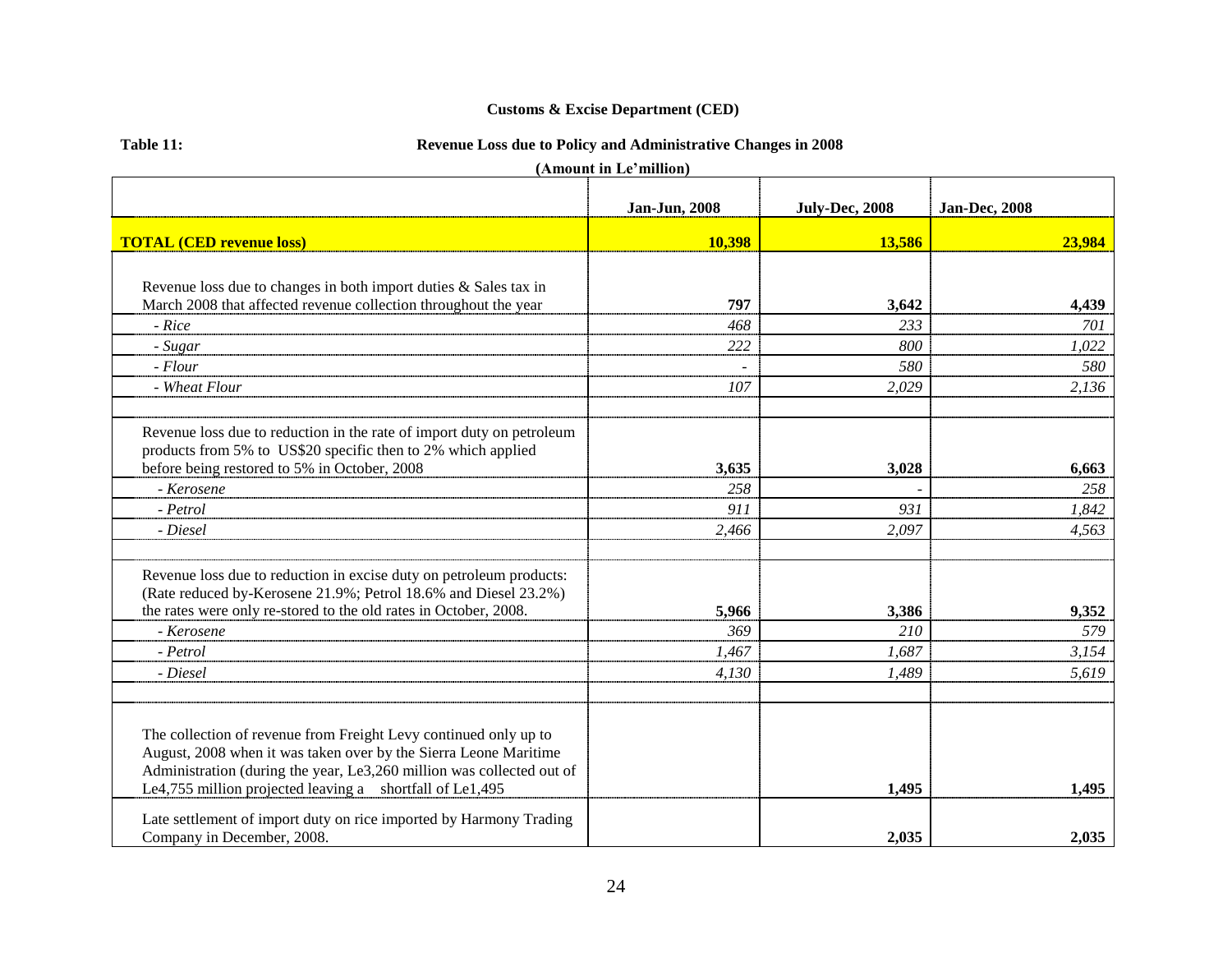## **Non-Tax Revenue (NTR) Department Table 12: Revenue Loss due to Policy and Administrative Adjustment Changes in 2008.**

| (Amount in Le' millions)                                                                                                                                       |                                          |                                    |                                                           |  |
|----------------------------------------------------------------------------------------------------------------------------------------------------------------|------------------------------------------|------------------------------------|-----------------------------------------------------------|--|
|                                                                                                                                                                | Amount<br><b>Expected/projected 2008</b> | <b>Amount Collected in</b><br>2008 | <b>Arrears/Revenue Not</b><br>collected as at end<br>2008 |  |
| <b>Total (NTR Revenue Loss)</b>                                                                                                                                | 30,650                                   | 3,457                              | 27,193                                                    |  |
| Royalties on Diamonds: Koidu Holdings Ltd.                                                                                                                     | 7,007                                    | 502                                | 6,505                                                     |  |
| Parastatal Dividends (2-Companies declared losses while others<br>ploughed back profits)                                                                       | 5,930                                    | 2,306                              | 3,624                                                     |  |
| Work Permit was estimated for 2,000 foreign commercial employees-<br>in mining, businesses, self employed estimated $@$ a rate of Le3<br>million               | 6,000                                    | 300                                | 5,700                                                     |  |
| GSM application fees, Internet Service Provider, Spectrum fees,<br>Duplex channel fees (Now being collected by NATCOM)                                         | 1,800                                    |                                    | 1,800                                                     |  |
| Registration of Ships (now being collected by the Sierra Leone<br>Maritime Administration)                                                                     | 733                                      |                                    | 733                                                       |  |
| Acquisition of mining plot by African Minerals Holdings Ltd: Some<br>amount was paid on the old rates but arrear from computation of the<br>new rate not paid. | 3,956                                    |                                    | 3,956                                                     |  |
| Visa Stickers to Foreign Missions                                                                                                                              | 5,224                                    | 349                                | 4,875                                                     |  |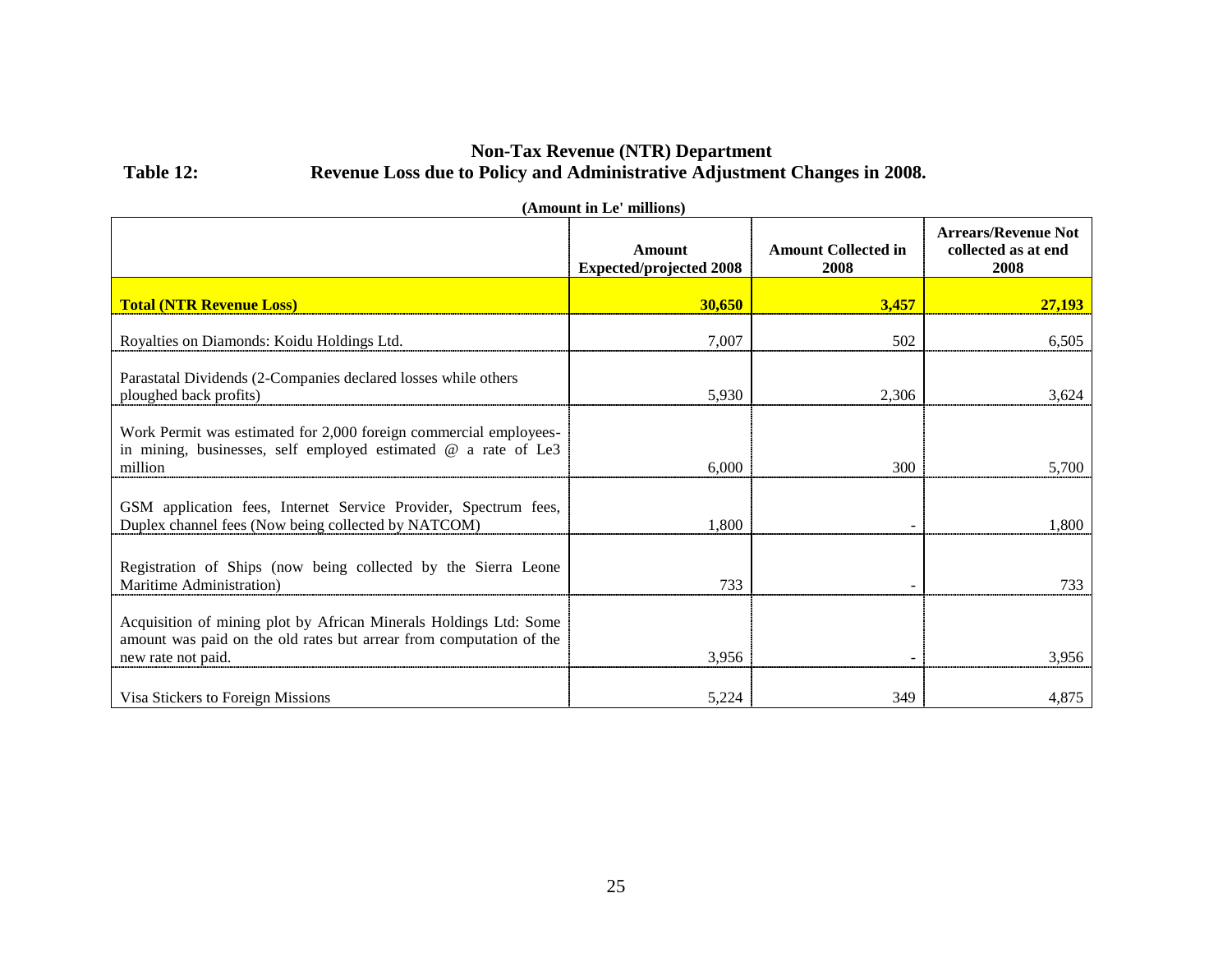Expressing revenue loss due to policy changes and other administrative changes in terms of nominal GDP in tables 10 and 11 are as follows:

- o For the customs & Excise Department a total of Le23.984bn was lost which is 0.41% of GDP.
- o Non-Tax Revenue lost Le27.193bn (0.41% of GDP); while
- o Duty free and tax concession increased from Le37.983 (0.81% of 2007 GDP) to Le58.403bn (1.0% of 2008 GDP).
- o Income Tax revenue lost was due to the economic down turn in business activities and drop in world demand for our exports, which is reflected in the drop in exports of diamonds on which 0.75% of the 3% export duty is paid to CF through the Income Tax Department.

### <span id="page-34-0"></span>**6.4 High cost of Freight and other import charges relative to Neighbouring Countries**

As confirmed by the business community the costs of freight and other charges in Sierra Leone are still high relative to Guinea and this posed threat of smuggling through the porous land borders and other smuggling routes. In quarter four 2008, there were series of Government engagements with the business community on imports from especially Hong Kong, China, United Arab Emirate (UAE)-Dubai and Nigeria where most business people import assorted commodities in containers. It was against this backdrop that two teams of NRA and MoFED officials went on a fact finding mission about the tax systems in Guinea and Liberia in December, 2008. This visit revealed that our import duty rates are relatively not different from the import duty rates implemented by the other two countries it is just that the systems in the neighbouring countries do not fully implement the rates that are consistent with the ECOWAS Common External Tariff.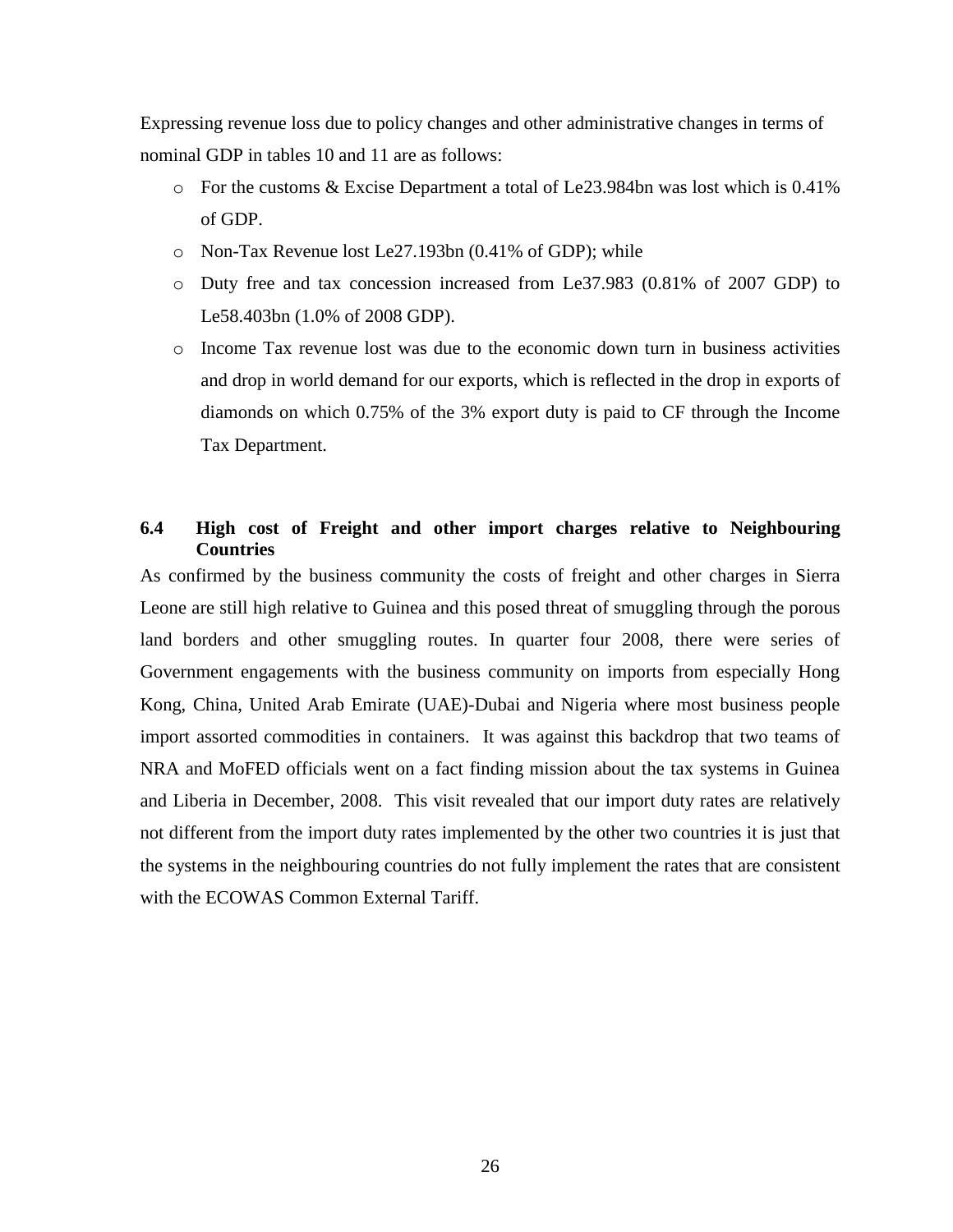## <span id="page-35-0"></span>**7.0 Tax Waiver and Duty Free Concession in 2008**

Table 12 below shows that tax and customs exemptions granted in 2008 stood at Le58.403bn. Of this, Others received 33.4%; Public International Organizations accounted for 29.3%; while Non-Governmental Organisation and Mineral exploration/mining companies recorded 16.5% and 13.4% respectively. Embassies registered the lowest, 7.3%. Table 13 below provides that breakdown of the beneficiaries of the 2008 duty free.

| ----- <i>---</i> -- <sub>-</sub> , |        |            |
|------------------------------------|--------|------------|
| <b>Beneficiary</b>                 | 2008   | % of Total |
| Total                              | 58,403 |            |
| Embassies                          | 4.252  |            |
| Public Intl. Org.                  | 17,138 | 29.3       |
| Non Gov't Org.                     | 9.609  |            |
| Mineral Exploration/Mining Co.     | 7.869  |            |
|                                    | 19.535 |            |

**Table 13: Beneficiary of Duty Free Granted in 2008**

## **7.1 Yearly comparison of Duty free concession: 2007-2008**

 $\overline{a}$ 

The total amount granted in duty free in 2008 was higher than that in 2007 by Le18.420bn (or by 46.1%). Table 14 below compares duty free granted in 2007 and 2008. the record shows that duty free granted increased tremendously by Le18.420bn (46.1%) in 2008 from Le39.983bn in 2007. As percentage to GDP, duty free in 2008 is 1% of GDP while it was 0.8% in 2007.

**Table 14 : Comparative Analysis of Duty Free Concession by Beneficiary: 2007- 2008 (Le' Million)**

| <b>Beneficiary</b>             | 2007   | 2008   | <b>Variance</b> | % Variance |
|--------------------------------|--------|--------|-----------------|------------|
| <b>Total</b>                   | 39,983 | 58,403 | 18,420          |            |
| Embassies                      | 4,400  | 4.252  | (148)           |            |
| Public Intl. Org.              | 6,673  | 17.138 | 10,465          |            |
| Non Gov't Org.                 | 7,363  | 9.609  | 2.246           |            |
| Mineral Exploration/Mining Co. | 6,622  | 7.869  | 1,247           |            |
| Others                         | 14,925 | 19.535 | 4.610           |            |

Duty free granted increased for all the beneficiaries except to the Embassies which decreased by 3%. Public International Organisation increased by over 100%, while Non-Governmental

 $11$  Others include: office of the President, Hournables, Parliamentarians, Ministries implementing programs and projects, Bumbuna Hydroelectric project, Colleges/Universities, Road construction companies,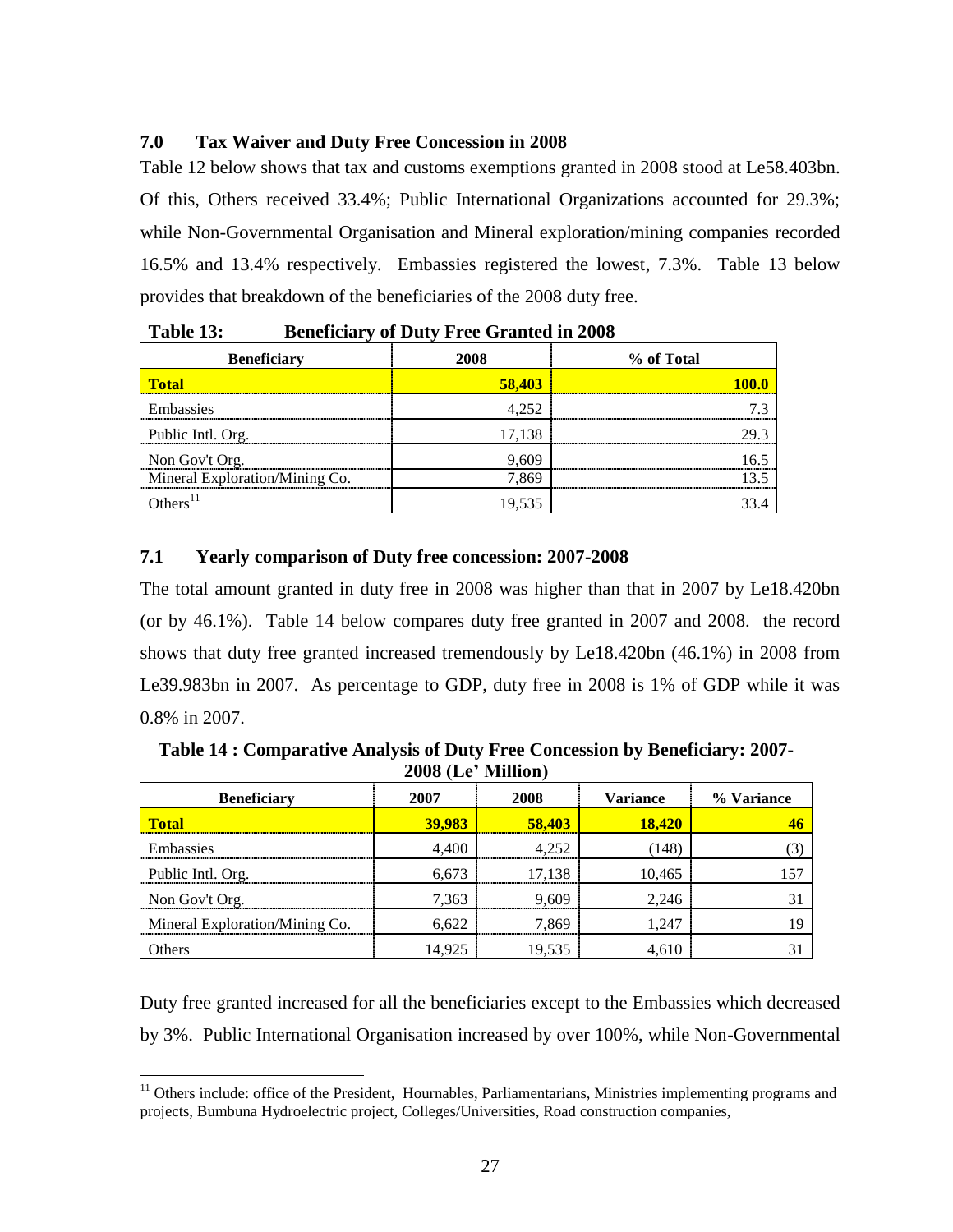organization and others both increased by 31% each. Table 14 showing detailed computation of customs exemptions granted on monthly basis, 2007-2008 is attached.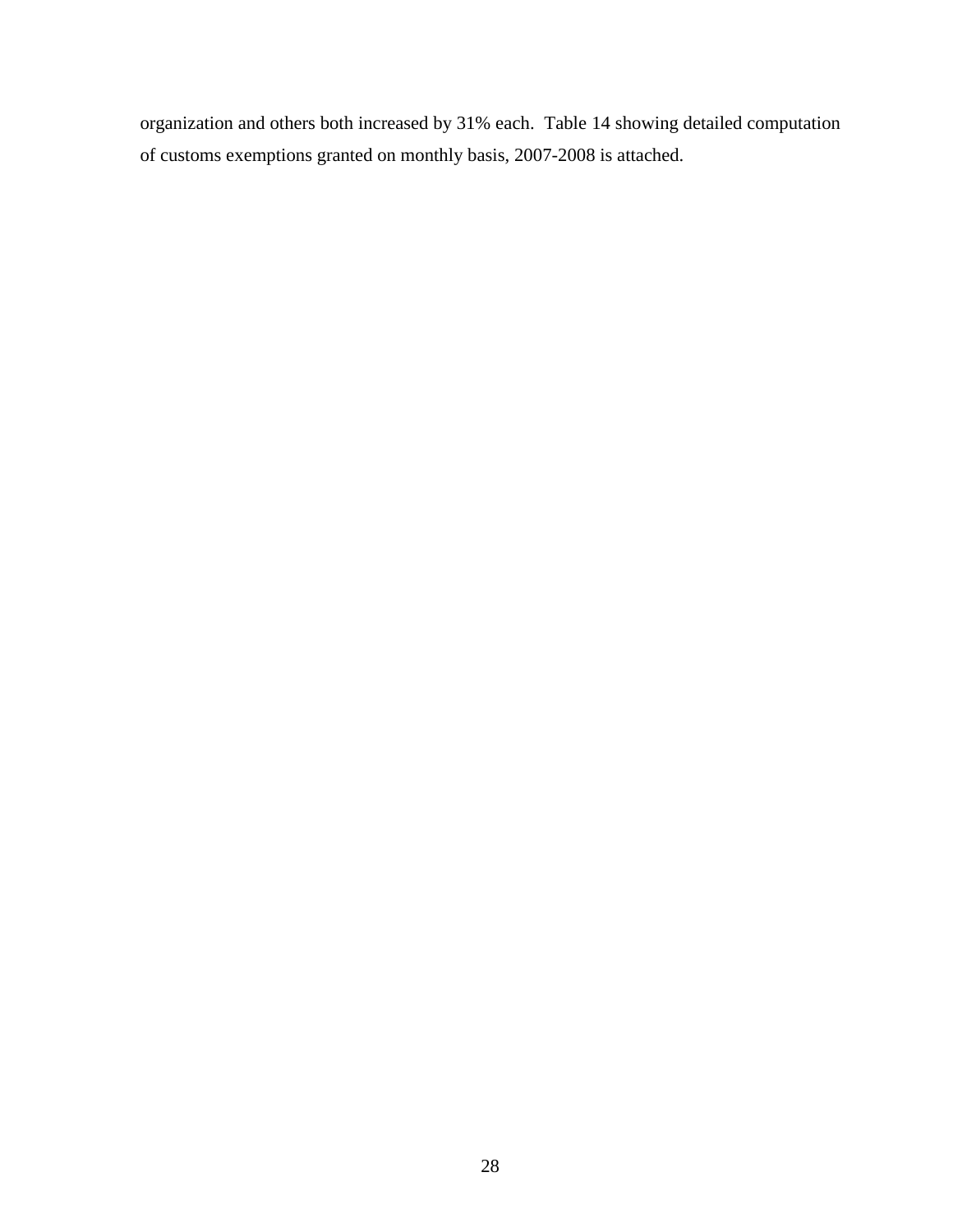- <span id="page-37-0"></span>**8.0 Activities of the Departments in 2008**
- **8.1 Activities by Departments in 2008**
- **8.2 Achievements in 2008**
- **8.3 Constraints in 2008**
- **8.4 Strategies for 2009**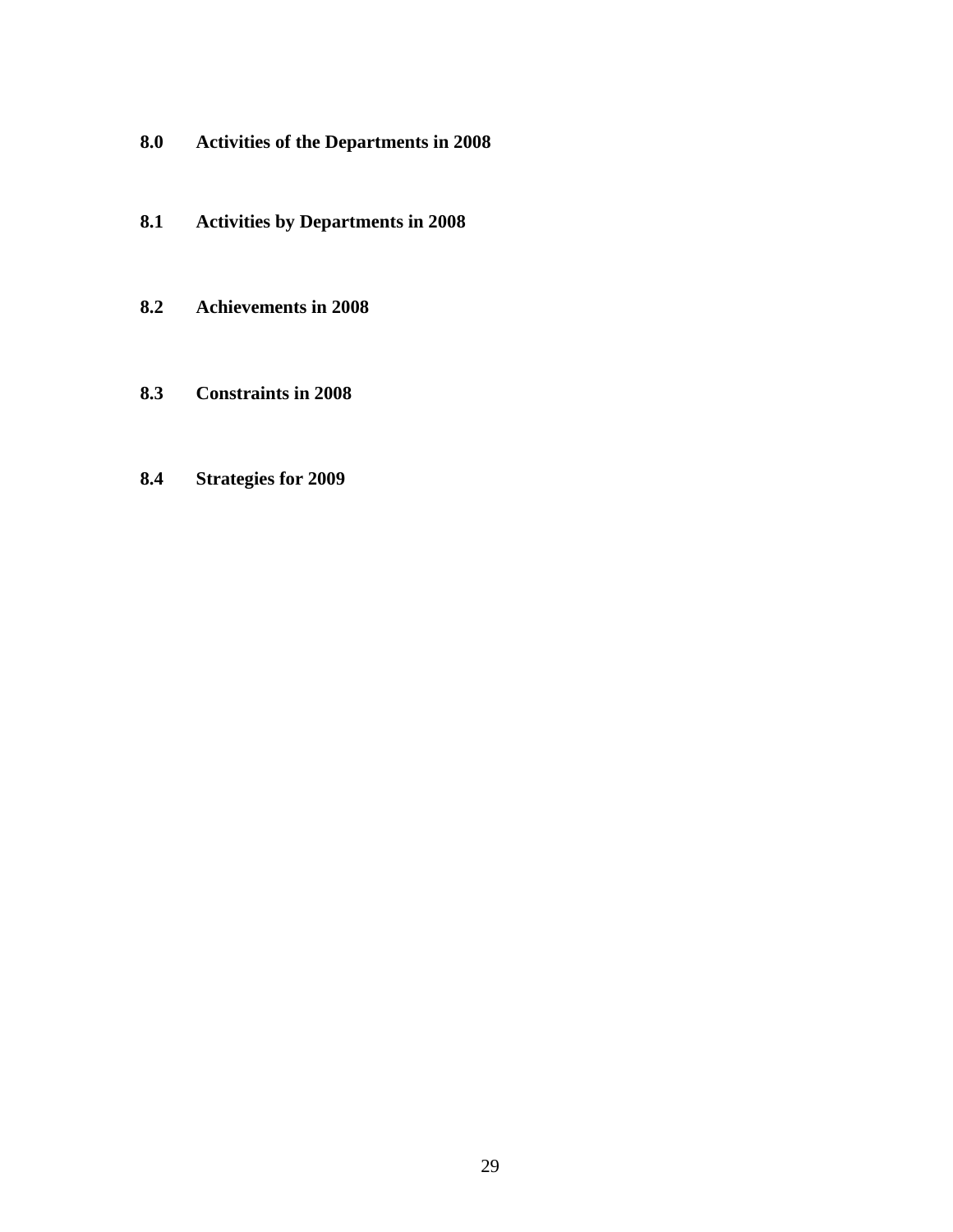# <span id="page-38-0"></span>**9.0 Strategies to Enhance Revenue collection in 2009**

The NRA plans to embark on a number of strategies by agency during the year among which includes the following:

## **9.1 Income Tax Department (ITD)**

The department shall embark on the following during the remaining months in 2009:-

o Intensify arrears collection and enforce penalties in order to improve compliance.

o Intensify audit of all tax categories, especially

- i) Corporate
- ii) PAYE
- iii) Restaurant
- iv) Foreign travel
- v) Withholding rents
- vi) Hotel and guest house bed tax
- vii) Winning of lottery bet of Le500,000 and above

List of all companies/institutions slated to pay these taxes with the amount paid shall be closely monitored and made available to the Monitoring, Research and Planning (MRP) Department for further analysis at the end of each quarter.

In addition, the MRP shall continue the regular monitoring of performance vis-à-vis targets set for all outstations/tax districts.

#### **9.2 Customs & Excise Department (CED)**

- i. Effort shall be made with assistance from the Ministry of Finance and Economic Development (MoFED) to ensure that the Sierra Leone Maritime Administration (SLMA) account for all revenues collected in respect of freight levy and that same is transferred to the CF through the CED (department).
- ii. With the restoration of import and excise duties on petroleum products, the department shall closely monitor all petroleum sales (dutiable and non-dutiable) in order to minimize revenue leakage.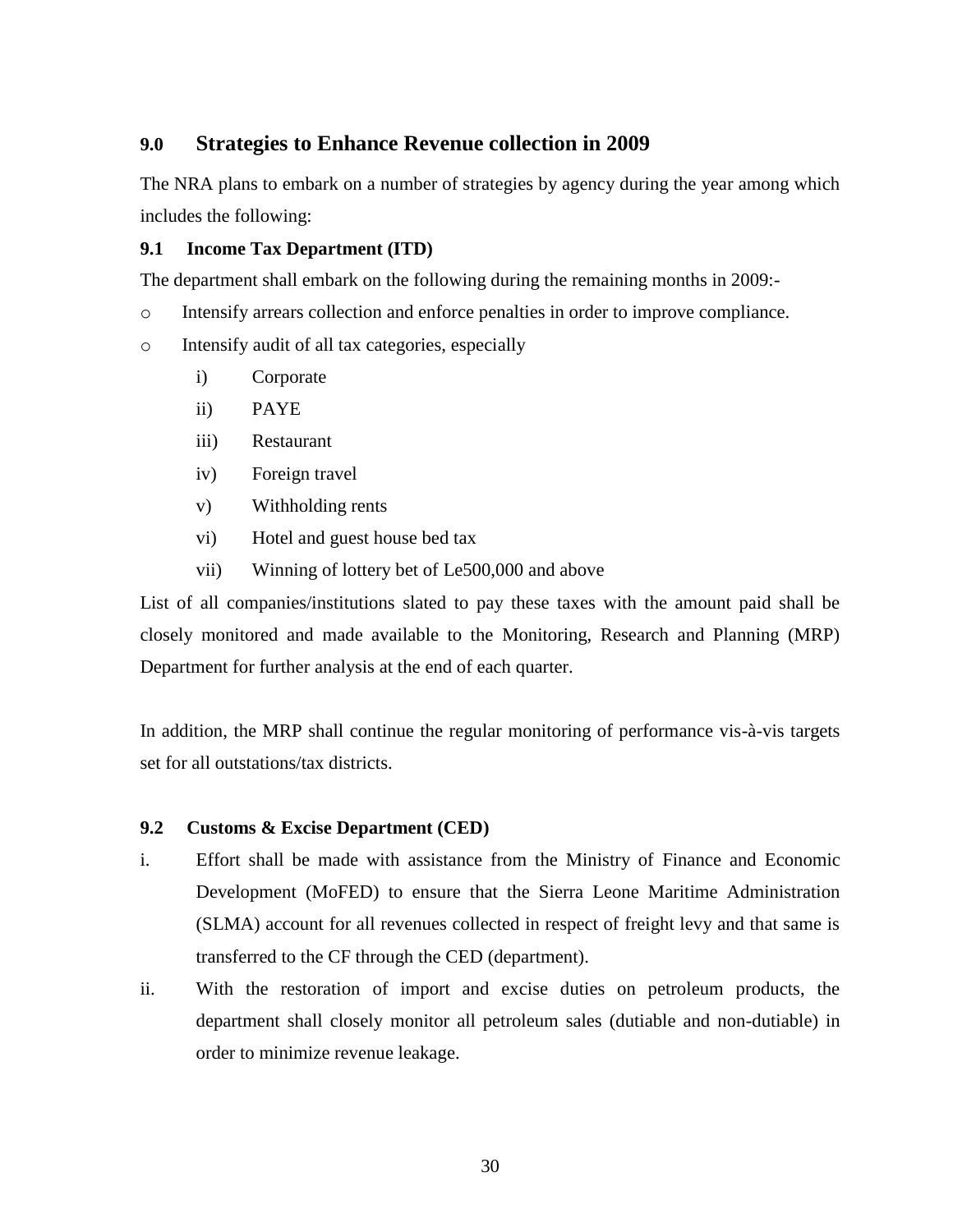- iii. The Authority will open the newly refurbished border posts of Koindu and Zimmi which shall be more effective in facilitating trade between Sierra Leone and Liberia.
- iv. Revenue shall be enhanced with the elimination of the presumptive tax system by end April, 2009. The full impact of implementing this tax system for three months (February-April, 2009) will be ascertained at the end of April, 2009.
- v. Discuss with the MoFED to facilitate up-front payment of customs duty for goods imported by all MDAs. Prompt entry of all transactions should be encouraged to reflect the period during which the transaction took place rather than settling it at a later date, if journal entry is to be encouraged.
- vi. Enforce payment of tax arrears with application of interest and penalties for late payment. This is anticipated to improve prompt revenue collection of the department.
- vii. Reduce annual turnover threshold from Le200 million to Le150 million for all manufacturing companies that pay domestic sales tax on locally manufactured goods. The expected revenue from this source is Le1 billion.
- viii. The department will also intensify regular patrols of our borders through the Preventive Services and Special Duties (PSSD) in order to curb smuggling.
- ix. The department shall strengthen post clearance audits of all importations.

### **9.3 Non-Tax Revenue (NTR) Department**

Effort shall be made to strengthen relationship with MDAs on the following:

- i. Work closely with the Ministry of Employment, Labour and Social Security (MELSS) to carry out a registration drive of all factories, so as to update our records.
- ii. Set up a joint task force with the MELSS and the Immigration Department to enforce collection of both work and residential permits including arrears for 2008.
- iii. In order to reverse the collection and retention of revenues by MDAs, the Government through the MoFED should issue a circular/policy pronouncement restraining officials of MDAs from collecting revenues on behalf of NRA, but rather to direct all such payments to NRA Collectors stationed in the MDAs.

In addition to the above, the Monitoring, Research & Planning (MRP) Department shall embark on: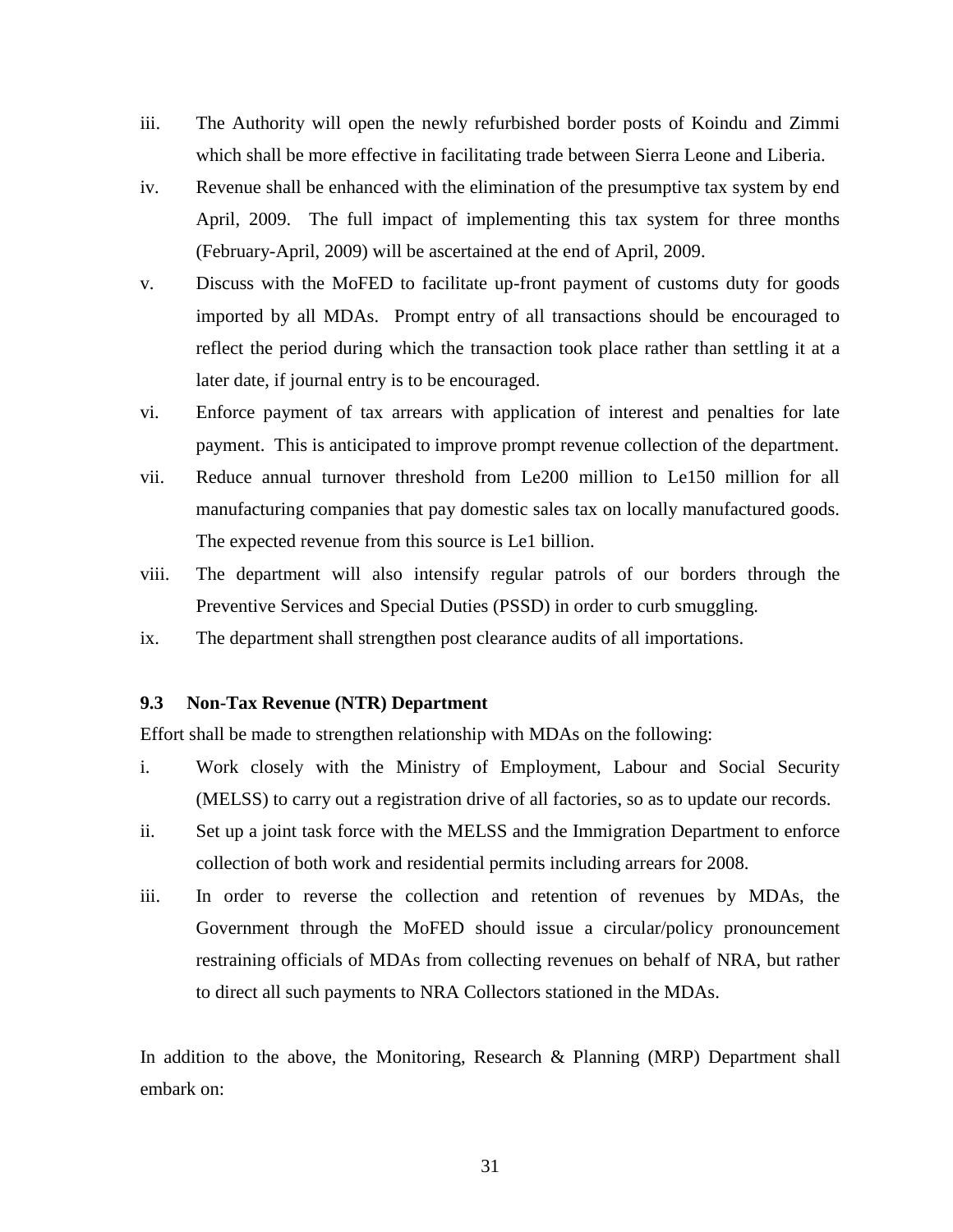- i) Factory monitoring in order to determine their potential to meet the revenue challenges.
- ii) Monitoring the compliance level of all factory operations
- iii) Monitoring payments on permits in line with the agreed payment plans as already emphasized by the CED.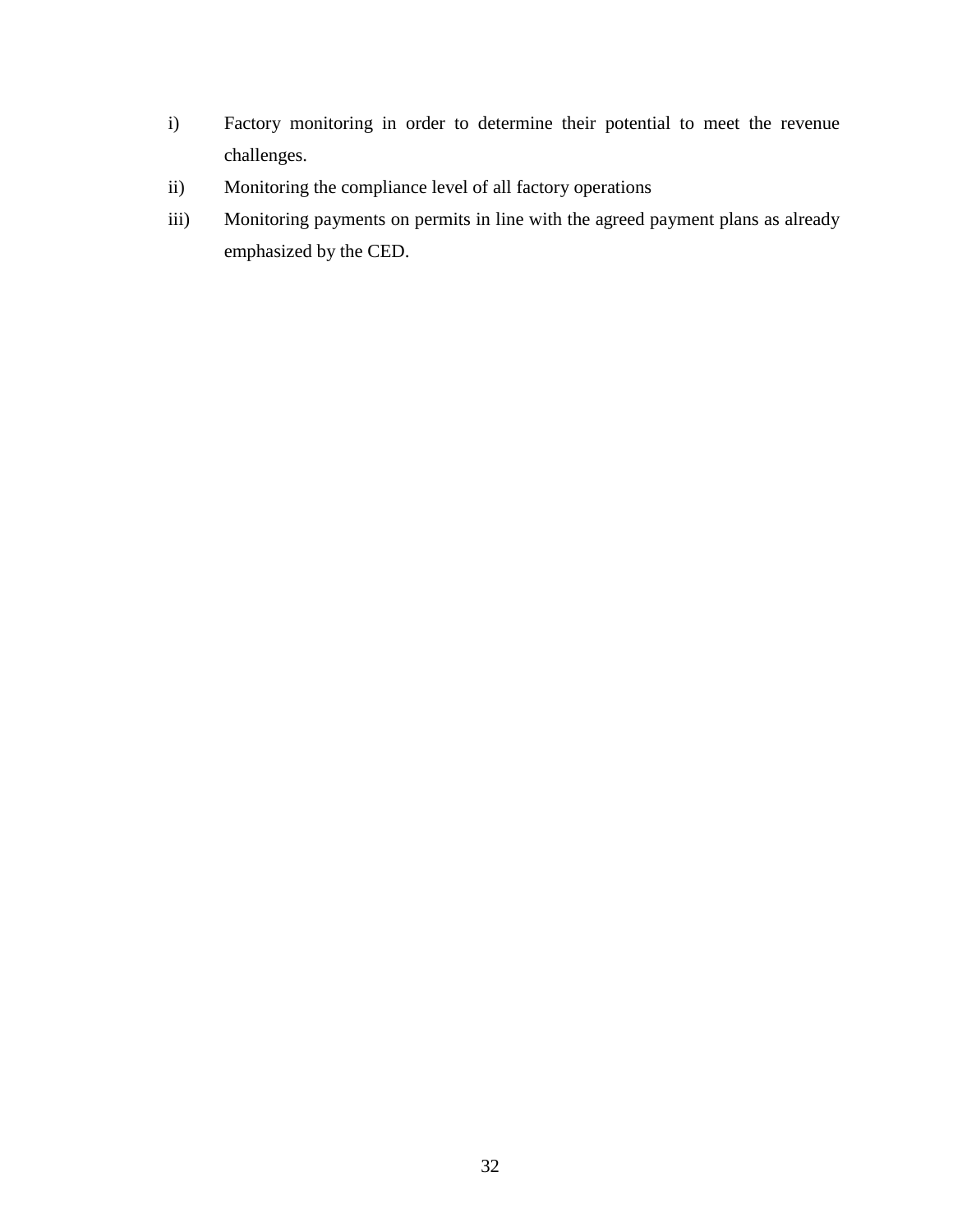#### <span id="page-41-0"></span>**10.0 RECOMMENDATIONS**

On the basis of the aforementioned reasons for the shortfall in the 2008 domestic revenue relative to target, the following are recommended as possible solutions for the immediate future:

- i. Implementation of Outstanding policies:there were certain policies measures approved in the Finance Act 2008 to bring all off budget revenues into the CF through the Non-Tax Revenue Department. This action would have improved the revenue GDP ratio. It is also relevant to speedily process the Finance Bill 2009 which will correct all irregularity in the previous Finance Acts.
- ii. Closely monitor duty free: Now that the responsibility of granting duty free and tax concession has been transferred back to the Ministry of Finance and Economic Development it is worthwhile to closely monitor the granting processes and that be followed by detailed analysis.
- iii. Intensify audit on Corporate and PAYE taxes, and also the taxes paid on local calls as the technology has changed from printed top-up cards to electronic credit transfer audits. Also, all audit reports should be disseminated to Heads of Department and be discussed in Management meetings.
- iv. Follow-up on the registration of foreign commercial workers: NTR to prepare status report on the statistics of foreign workers registration which was planned to commence in 2008.
- v. Control Smuggling: the Preventive Services and Special Duties (PSSD) should intensify the border patrol and submit regular report.
- vi. Suspend granting of duty-waiver to organizations on the basis of bilateral agreements until these agreements are enacted by parliament.
- vii. Improve energy (electricity and water) supply to industries/firms in a bid to reduce their cost of production and hence promote profitability. However, the shortage of electricity supply will soon be a thing of the past with the completion of the Bumbuna Hydroelectric project.